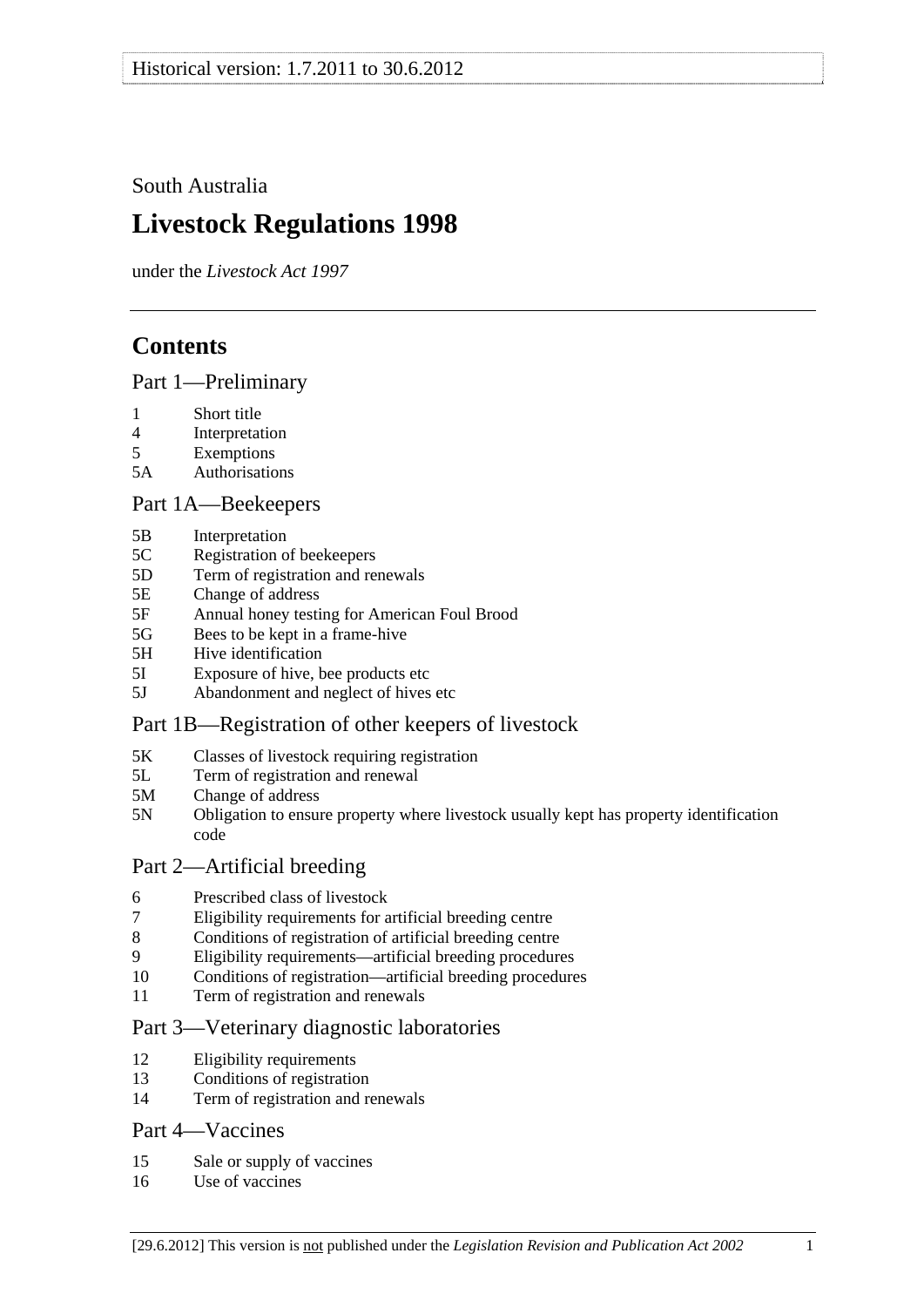- [17 Storage and disposal of vaccines](#page-15-0)
- [18 Prohibition on use of diagnostic agents](#page-15-0)

#### [Part 5—Hormonal growth promotants](#page-16-0)

- [19 Method of treatment of cattle or buffalo with hormonal growth promotants](#page-16-0)
- [20 HGP earmarks](#page-16-0)
- [21 HGP records](#page-16-0)
- [22 HGP free declarations](#page-17-0)
- [23 HGP free tags](#page-18-0)
- [24 HGP free invoices etc](#page-18-0)

### [Part 5A—Identification codes](#page-19-0)

#### [Division 1—Property identification code](#page-19-0)

- [25 Allocation and renewal of property identification code](#page-19-0)
- [25A Substitution of responsible person, variation of boundaries and cancellation of property](#page-20-0)  [identification code](#page-20-0)

[Division 2—Pig tattoo code](#page-20-0) 

- [25B Allocation of pig tattoo code](#page-20-0)
- [25C Cancellation of pig tattoo code](#page-20-0)

#### [Division 3—Stock agent identification code](#page-21-0)

[25D Allocation and cancellation of stock agent identification code](#page-21-0)

#### [Division 4—General](#page-21-0)

- [25E Applications and fees](#page-21-0)
- [25F Register of property identification codes and pig tattoo codes](#page-21-0)

## [Part 6—Livestock identification](#page-22-0)

#### [Division 1—Preliminary](#page-22-0)

- [26 Interpretation](#page-22-0)
- [26A Chief Inspector may authorise acts otherwise prohibited under this Part](#page-24-0)
- [26B Records kept under this Part](#page-25-0)

#### [Division 2—Identification of cattle, sheep and goats](#page-25-0)

- [27 Application of Division](#page-25-0)
- [27A PIDs](#page-25-0)
- [27B Movement documentation](#page-25-0)
- [27C NLIS notification before removal of animals from land of pasture](#page-28-0)
- [27D NLIS notification after animals moved to different land of pasture](#page-28-0)
- [27E Animals at livestock saleyards must have PID and movement documentation](#page-30-0)
- [27EA NLIS notification of animals consigned to livestock saleyard for sale](#page-31-0)
- [27EB NLIS notification of movement of bobby calves from land of pasture to abattoir](#page-34-0)
- [27EC Animals at abattoirs must have PID and movement documentation](#page-34-0)
- [27ED NLIS notification when animals slaughtered](#page-35-0)
- [27EF Identification of animal at abattoir must be possible until fitness for human consumption](#page-36-0)  [assessed](#page-36-0)
- [27F False or misleading statements under this Division](#page-36-0)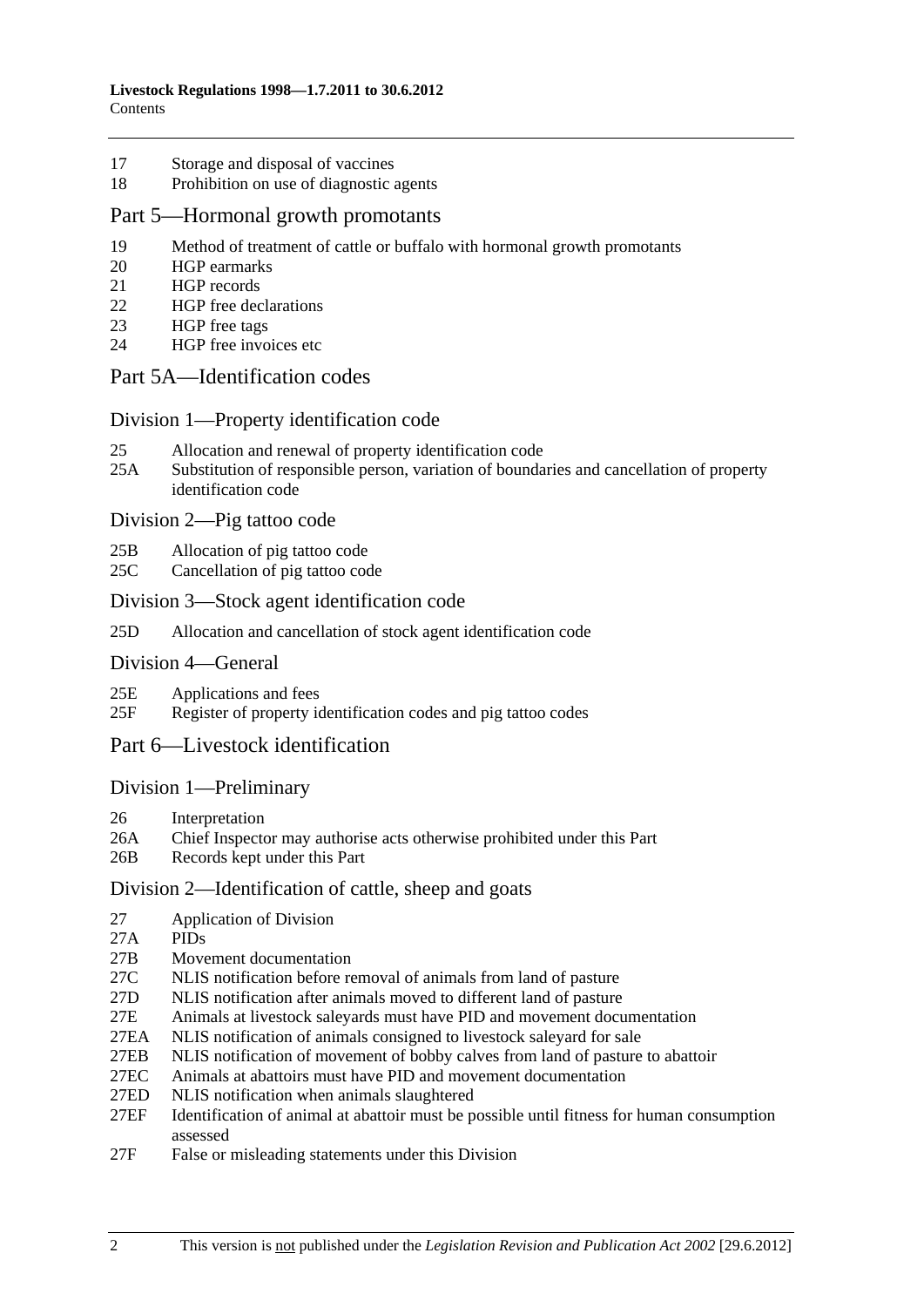#### [Division 3—Identification of pigs](#page-37-0)

[27FA Identification of pigs](#page-37-0)

### [Division 4—Identification of deer](#page-37-0)

[27G Identification of deer](#page-37-0) 

## [Division 5—General](#page-38-0)

- [27H Removal of livestock in contravention of this Part](#page-38-0)
- [28 Types of devices](#page-38-0)
- [29A Authorisation of manufacturers and recyclers](#page-38-0)
- [29B Supply of tags and devices](#page-38-0)
- [29C Animal must not have more than 1 PID](#page-39-0)
- [29D PIDs and tags must bear correct information](#page-39-0)
- [29DA Removal and disposal of PIDs](#page-39-0)
- [29E Replacement of lost devices other than at livestock saleyards](#page-40-0)
- [29F Offence to alter or deface tags and devices](#page-40-0)

## [Part 7—Sheep lice](#page-40-0)

- [30 Offence if lice-infested sheep at market](#page-40-0)
- [31 Offence if lice-infested sheep stray](#page-41-0)

#### [Part 7A—Vendor declarations](#page-41-0)

- [31A Signing of vendor declarations](#page-41-0)
- [31B False or misleading vendor declarations](#page-41-0)

#### [Part 8—Provision for funds under repealed Acts](#page-42-0)

- [32 Cattle Compensation Fund](#page-42-0)
- [33 Beekeepers Compensation Fund](#page-42-0)
- [34 Swine Compensation Fund](#page-42-0)
- [34A Deer Keepers Compensation Fund](#page-42-0)
- [Part 9—Stock foods](#page-42-0)

#### [Division 1—Preliminary](#page-42-0)

[35 Interpretation](#page-42-0) 

#### [Division 2—Feeding of livestock](#page-43-0)

- [36 Feeding of restricted animal material to ruminants](#page-43-0)
- [37 Feeding of restricted animal material from placental mammals to non-ruminants](#page-43-0)
- [38 Feeding of stock foods containing faeces](#page-43-0)
- [39 Feeding of stock foods containing registered veterinary products](#page-44-0)

#### [Division 3—Standards for stock foods](#page-44-0)

- [40 Offence](#page-44-0)
- [41 Restricted animal material in stock foods](#page-44-0)
- [42 Substances prohibited in stock foods](#page-44-0)
- [43 Organochlorine pesticides in stock foods](#page-44-0)
- [44 Antioxidants in stock foods](#page-44-0)
- [45 Registered veterinary products in stock foods](#page-45-0)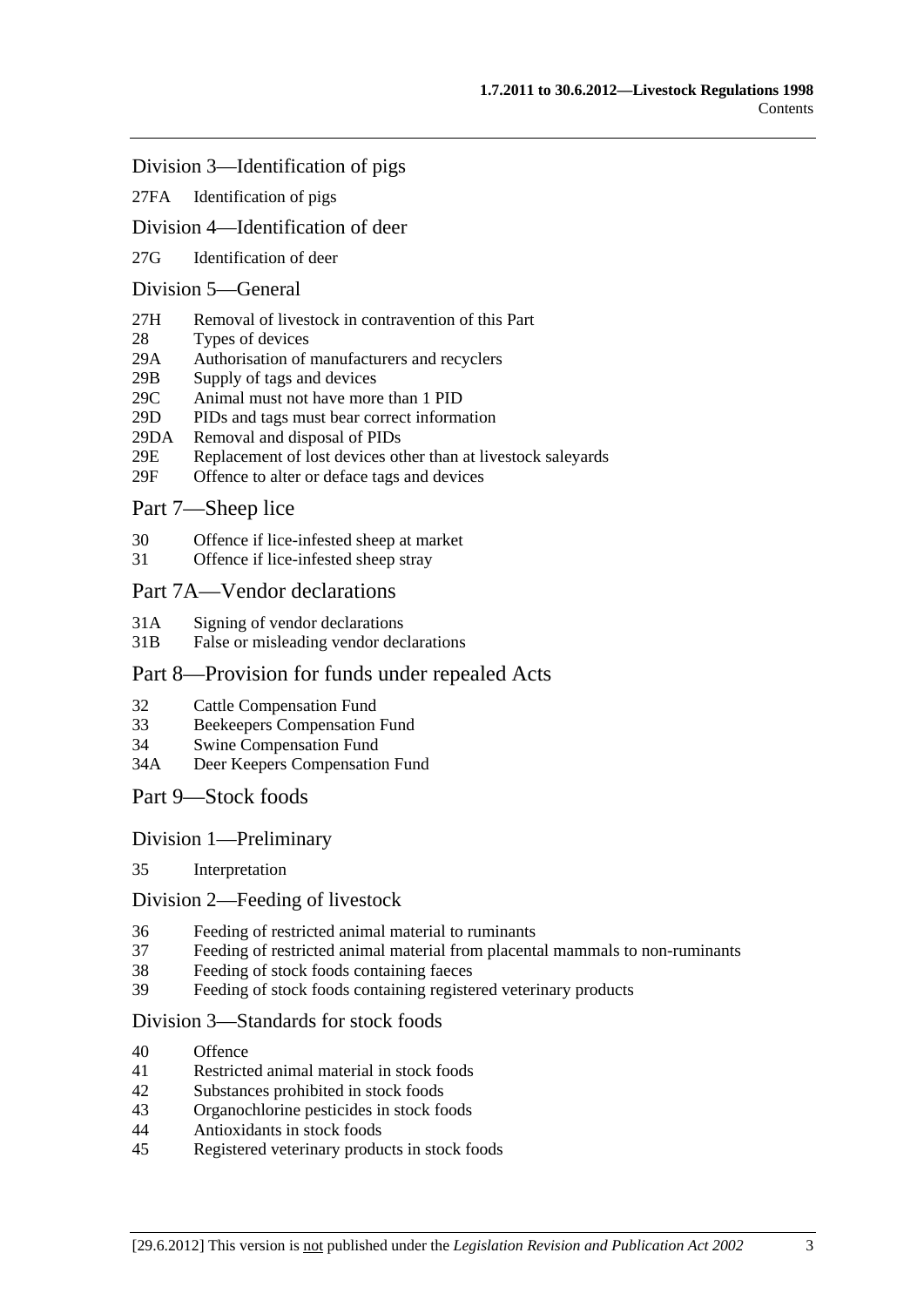<span id="page-3-0"></span>[Division 4—Labelling of manufactured stock foods](#page-45-0)

[46 Offences](#page-45-0) [47 Requirement for label or advice note](#page-45-0) [48 General information to be included on label or advice note](#page-46-0) [49 Information about restricted animal material content](#page-46-0) 

[Schedule 1—Fees](#page-46-0)

[Schedule 2—Stock foods](#page-47-0)

[Part 1—Prohibited substances](#page-0-0) 

[Part 2—Permitted levels of organochlorine pesticides](#page-0-0) 

[Part 3—Permitted levels of certain antioxidants](#page-0-0)

[Legislative history](#page-49-0) 

# **Part 1—Preliminary**

#### **1—Short title**

These regulations may be cited as the *Livestock Regulations 1998*.

## **4—Interpretation**

In these regulations—

*Act* means the *[Livestock Act 1997](http://www.legislation.sa.gov.au/index.aspx?action=legref&type=act&legtitle=Livestock%20Act%201997)*;

*class 1 vaccine* means a preparation or substance capable of producing immunity in livestock to the following organisms or disease syndromes:

anthrax

avian encephalomyelitis

Dichelobacter nodosus

Mareks disease

rabies

Shopes fibroma virus;

*class 2 vaccine* means a preparation or substance capable of producing immunity in livestock to the following organisms or disease syndromes:

bovine pestivirus

Campylobacter fetus var venerealis

canine adenovirus

- canine distemper
- canine calicivirus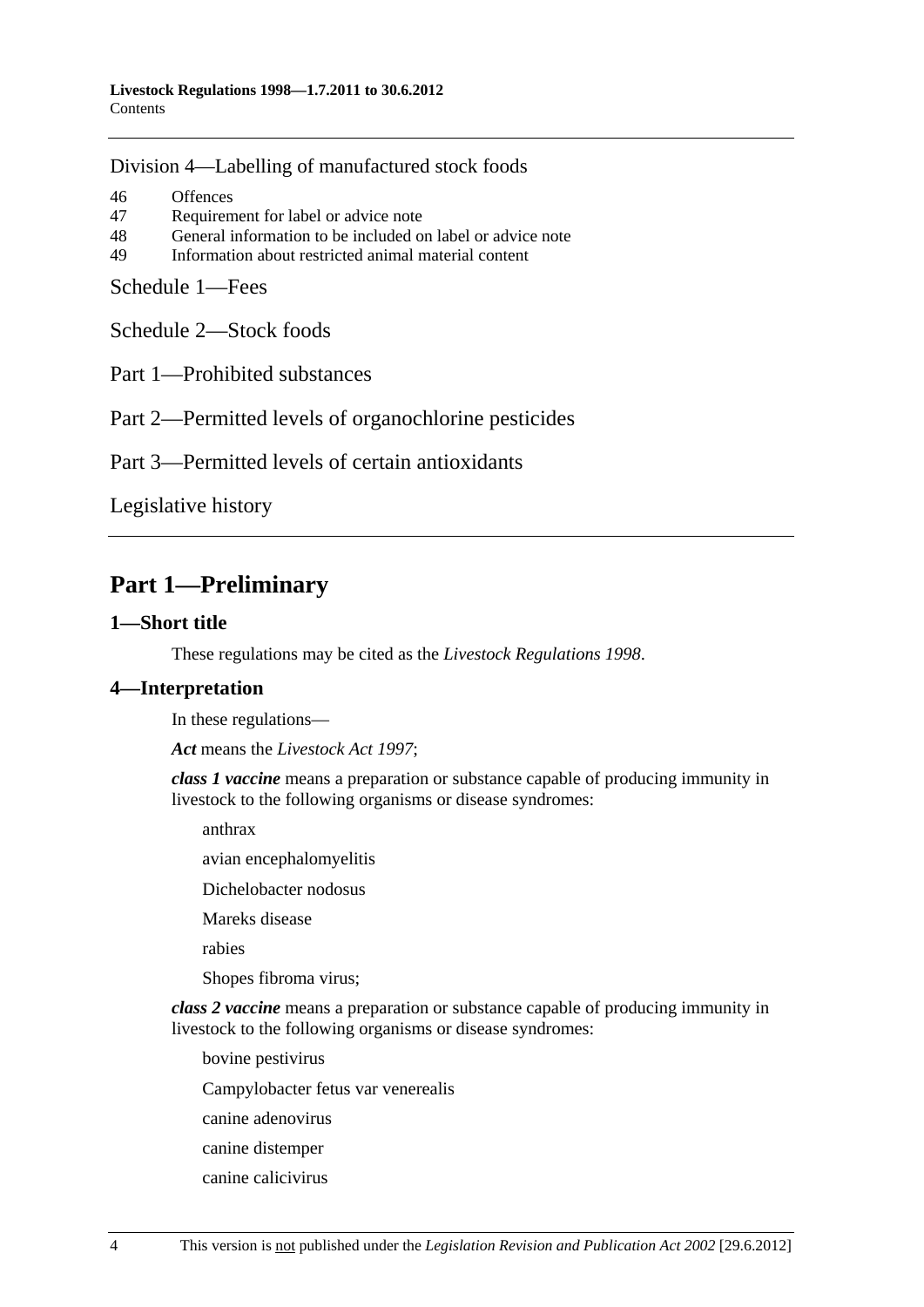canine parainfluenza virus

canine parvovirus

canine staphylococcal dermatitis

equine staphylococcal dermatitis

feline calicivirus

feline herpes virus

feline panleukopaenia

feline viral rhinotracheitis

feline T-lymphocytic lentivirus

infectious bovine rhinotracheitis

infectious canine hepatitis

Parainfluenza 3 virus

Staphylococcal mastitis

Streptococcus equi;

*corresponding law* means—

- (a) *Animal Diseases Act 2005* of the Australian Capital Territory;
- (b) *Stock Diseases Act 1923* of New South Wales;
- (c) *Stock Diseases Act* of the Northern Territory;
- (d) *Stock Act 1915* of Queensland;
- (e) *Animals (Brands and Movement) Act 1984* of Tasmania;
- (f) *Livestock Disease Control Act 1994* of Victoria;
- (g) *Stock Diseases (Regulations) Act 1968* of Western Australia;
- (h) *Stock (Identification and Movement) Act 1970* of Western Australia;

*deer* means an animal of the family *Cervidae*;

*HGP earmark* means an earmark of the kind required to be made immediately after cattle or buffalo are treated with a hormonal growth promotant (see [regulation 20](#page-16-0));

*HGP free declaration* means a declaration, in a form approved by the Chief Inspector, that cattle or buffalo have not been treated with hormonal growth promotants;

*HGP free invoice* means an invoice issued by a stock agent in respect of cattle or buffalo sold by the agent containing an endorsement in a form approved by the Chief Inspector for the purposes of indicating that HGP free tags were attached to cattle or buffalo at the time of sale;

*HGP free tag* means a tag of a colour, and conforming to any other requirements, specified by the Chief Inspector for the purposes of indicating that cattle or buffalo to which such tags are attached have not been treated with hormonal growth promotants;

*hormonal growth promotant* means a product containing one or more hormones (including but not limited to oestradiol, progesterone, trenbolone and zeranol) that increases the growth rate of, and enhances feed conversion in, cattle or buffalo;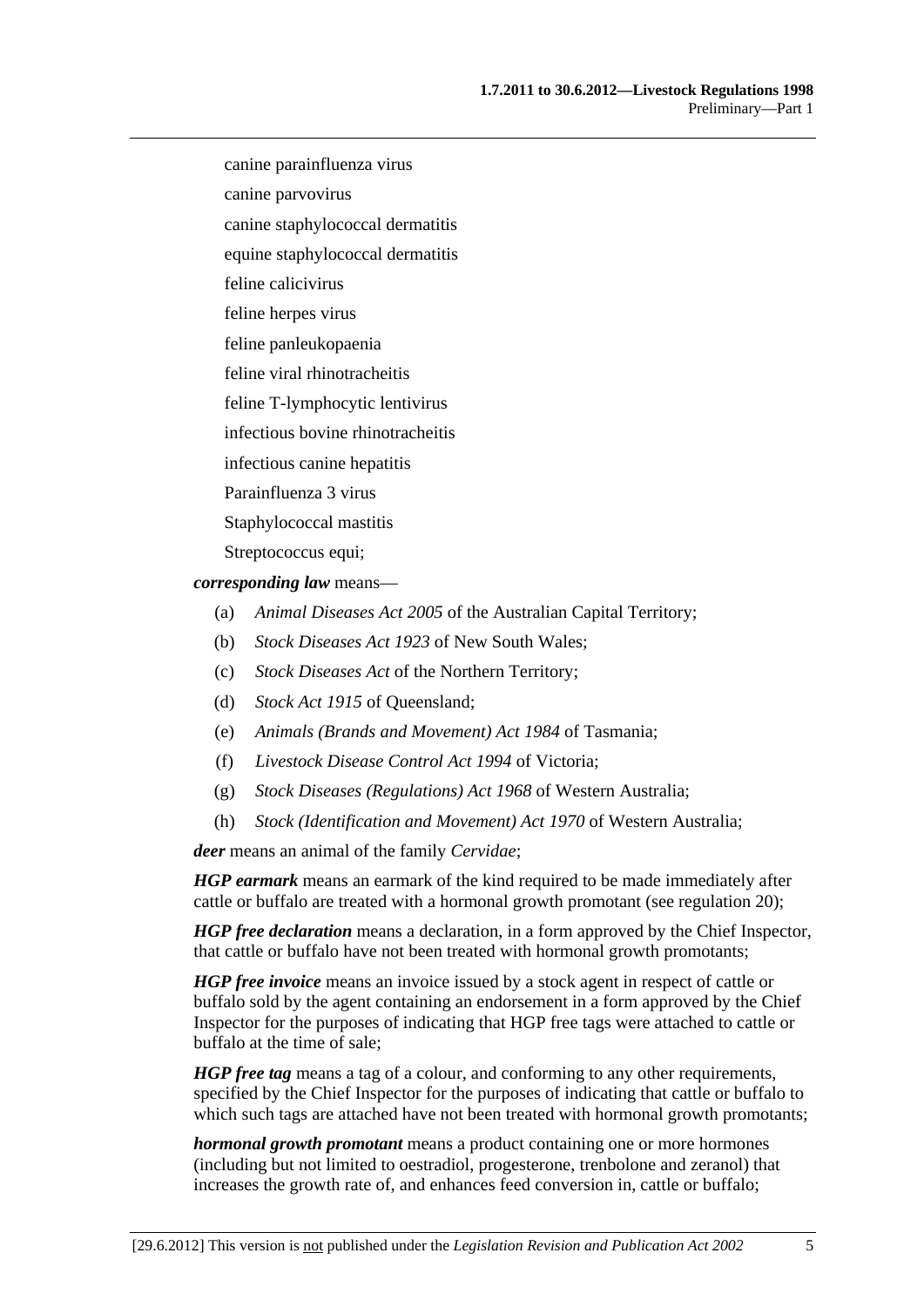<span id="page-5-0"></span>*identification code of stock agent*—see [Part 5A Division 3;](#page-21-0)

*identification tag*, in relation to a deer, means an ear tag obtained from an authorised manufacturer (see [Part 6](#page-22-0));

*lice* means sheep body lice of the genus *Bovicola ovis*;

*lice-infested sheep* means sheep on which one or more live lice are present;

*pig tattoo code*—see [Part 5A Division 2](#page-20-0);

*property identification code*—see [Part 5A Division 1;](#page-19-0)

*responsible person* for a property identification code—the responsible person is the person nominated as the responsible person for the code in an application for allocation or renewal of the code or, in the absence of such an application or nomination, the owner or occupier of the place identified by the code;

*stock agent*, in relation to a vendor or purchaser of livestock, means a person who, for fee or reward, arranges for the sale or purchase of the livestock on behalf of the vendor or purchaser;

*vaccine* means—

- (a) a class 1 or 2 vaccine; or
- (b) any other preparation or substance capable of producing immunity in livestock to disease;

*vendor declaration* means a declaration made in connection with the sale or proposed sale of livestock, using—

- (a) a form known as a "Vendor Declaration" from time to time approved by the Chief Inspector in respect of livestock of the relevant kind; or
- (b) a form to the same effect as the form referred to in [paragraph \(a\).](#page-5-0)

## **5—Exemptions**

- (1) Section 46(1)(a) of the Act does not apply in relation to the feeding of ruminants, dogs or cats.
- (2) Section  $46(1)(a)$  to (d) (inclusive) of the Act do not apply in relation to the following products:
	- (a) tallow;
	- (b) gelatine.

#### **5A—Authorisations**

- (1) An authorisation of the Chief Inspector under these regulations—
	- (a) must be in writing; and
	- (b) may be given to a particular person or to a class of persons or may apply generally; and
	- (c) may be subject to conditions; and
	- (d) may be varied or revoked by the Chief Inspector at any time.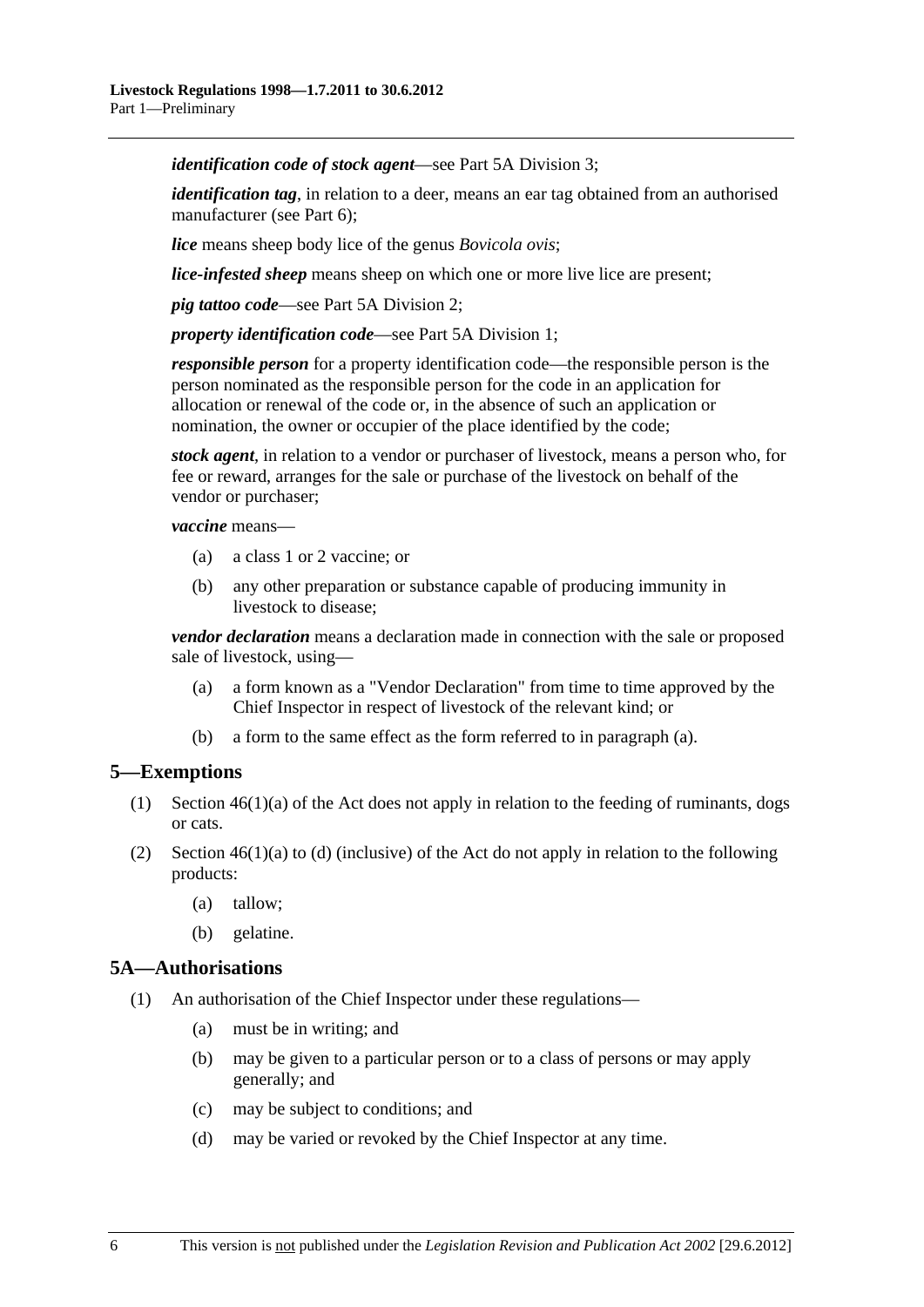- <span id="page-6-0"></span> (2) An authorisation of the Chief Inspector under these regulations or the variation or revocation of such an authorisation takes effect—
	- (a) if the authorisation is given to a particular person—when written notice of the authorisation or of the variation or revocation (as the case may be) is served on the person; or
	- (b) if the authorisation is given to a class of persons or applies generally—when notice of the authorisation or of the variation or revocation (as the case may be) is published in the Gazette.

# **Part 1A—Beekeepers**

## **5B—Interpretation**

In this Part—

*appliance* means any article, apparatus or implement used in connection with the keeping of bees or the extraction or storage of honey;

*foundation* means material impressed with the pattern of cell bases on which bees build comb;

*registered beekeeper* means a person registered as a beekeeper under section 17 of the Act.

#### **5C—Registration of beekeepers**

- (1) Bees for which a hive is kept are a prescribed class of livestock for the purposes of section 17 of the Act.
- (2) A person who keeps bees is not required to be registered under section 17 of the Act if—
	- (a) the bees are kept only in hives in respect of which another person is registered as a beekeeper; or
	- (b) the bees are kept in a hive brought into the State from another State or Territory for a period of not more than 90 days in any continuous period of 12 months and the manner in which the person keeps the bees would, if those bees were being kept in that other State or Territory, comply with the requirements of the corresponding laws of that State or Territory.

## **5D—Term of registration and renewals**

- (1) Registration as a beekeeper is for a term expiring on the last day of February following registration.
- (2) Registration as a beekeeper may be renewed from time to time for a further term of 12 months.
- (3) An application for renewal of registration as a beekeeper must—
	- (a) be made to the Chief Inspector; and
	- (b) be in the form and contain or be accompanied by the information required by the Chief Inspector; and
	- (c) be accompanied by the fee set out in [Schedule 1.](#page-46-0)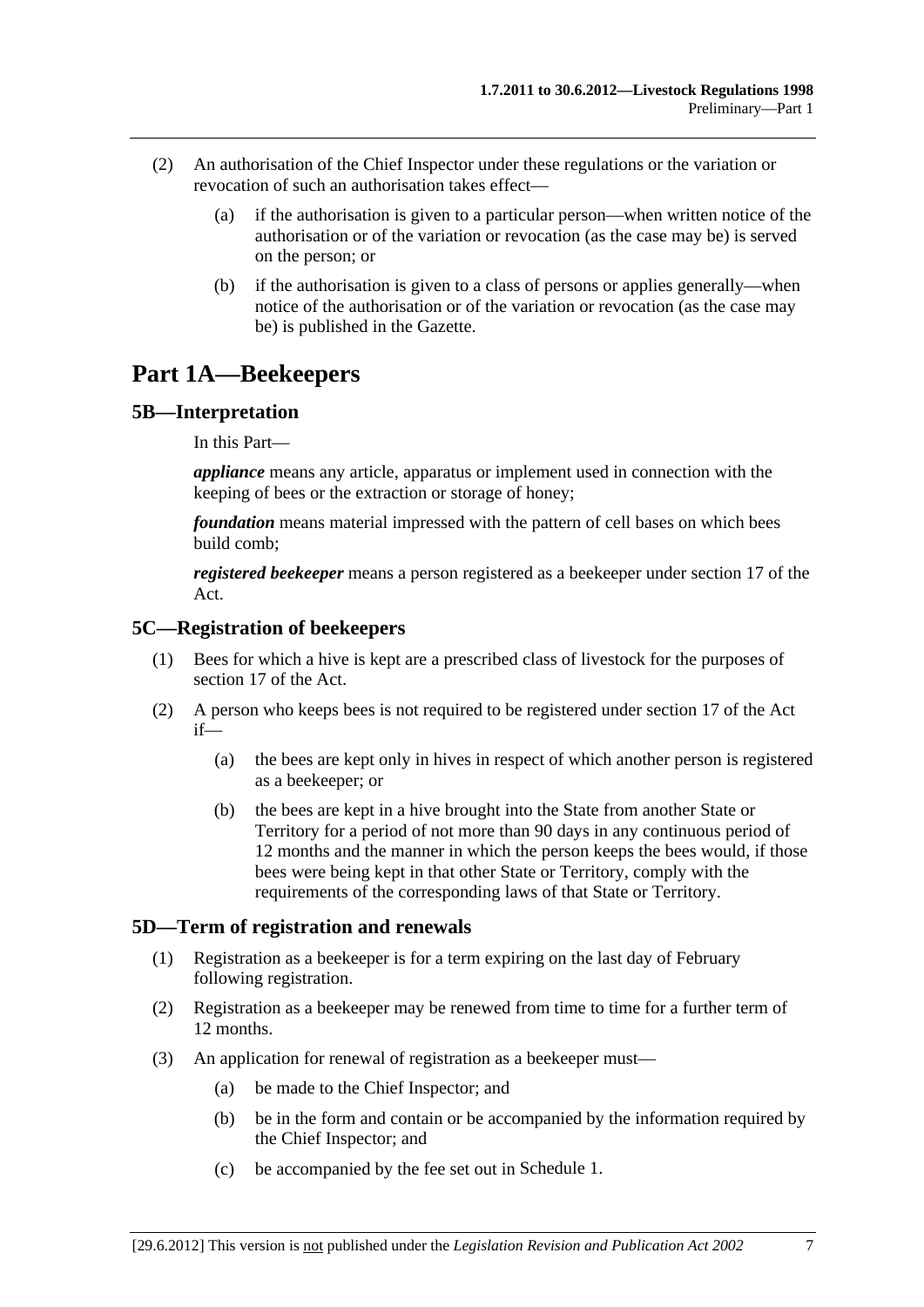<span id="page-7-0"></span> (4) The Chief Inspector may, at his or her discretion and on payment of the late application fee set out in [Schedule 1](#page-46-0), renew registration on a late application despite the fact that the registration has expired and, in that event, the renewal has effect from the end of the term for which the registration was previously granted or renewed.

#### **5E—Change of address**

A registered beekeeper must within 14 days after changing his or her postal address notify the Chief Inspector of the change in writing.

Maximum penalty: \$250.

Expiation fee: \$80.

## **5F—Annual honey testing for American Foul Brood**

- (1) The Chief Inspector may, by notice in writing, require a beekeeper to provide the Chief Inspector, within a period specified in the notice, with—
	- (a) a copy of the results of an AFB test carried out on a composite sample of honey collected following the notice or within the preceding three months from hives kept by the beekeeper; or
	- (b) a composite sample of honey collected following the notice or within the preceding three months from hives kept by the beekeeper to be subjected to an AFB test at the cost of the beekeeper.
- (2) The Chief Inspector may not make a requirement under [subregulation \(1\)](#page-7-0) of the same beekeeper more than once in each 12 month period commencing on 1 March.
- (3) If a beekeeper refuses or fails to comply with a requirement under [subregulation \(1\)](#page-7-0), the Chief Inspector may—
	- (a) cause a composite sample of honey to be collected by an inspector from hives kept by the beekeeper and to be subjected to an AFB test; and
	- (b) recover costs and expenses reasonably incurred in doing so as a debt owed by the person of whom the requirement was made.
- (4) A beekeeper who does not comply with a requirement made under [subregulation \(1\)](#page-7-0) is guilty of an offence.

Maximum penalty: \$1 250.

Expiation fee: \$160.

- (5) This regulation does not derogate from other powers of an inspector to take samples of honey or to require honey to be tested.
- (6) For the purposes of this regulation, a composite sample of honey must be collected from hives kept by a beekeeper as follows:
	- (a) if the number of hives kept is 20 or less—a sample of at least ten millilitres of honey must be collected from each of the hives;
	- (b) if the number of hives kept is more than 20 but less than 100—a sample of at least ten millilitres of honey must be collected from each of 20 different hives chosen randomly;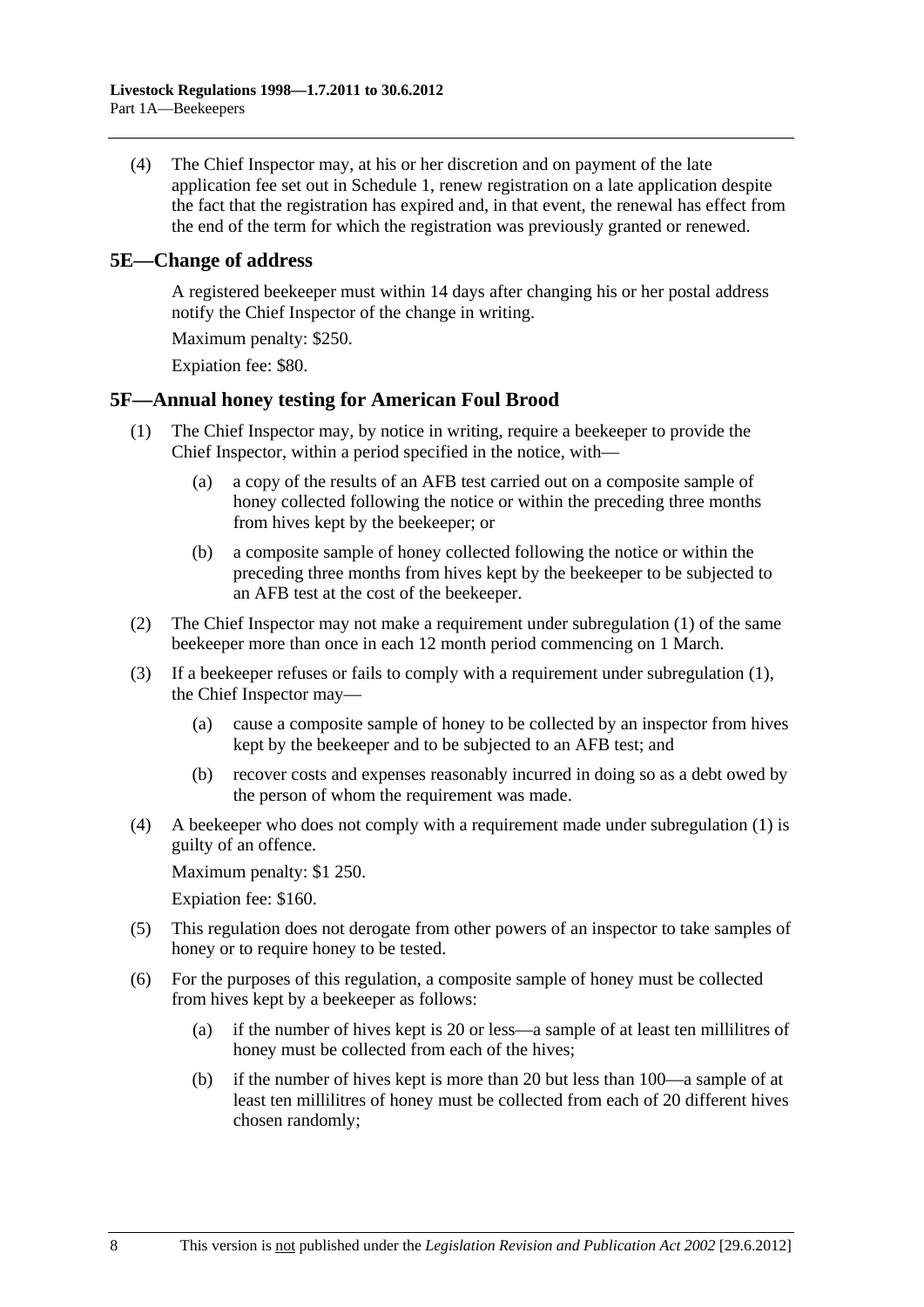- <span id="page-8-0"></span> (c) if the number of hives kept is more than 100—a sample of at least ten millilitres of honey must be collected from each of a number of different hives chosen randomly, that number being 20 per cent of the total number of hives kept (ignoring any resulting fraction).
- (7) In this regulation—

*AFB test* means a test for the presence of American Foul Brood conducted by a laboratory approved for the purpose by the Chief Inspector.

#### **5G—Bees to be kept in a frame-hive**

A person who keeps bees, unless otherwise authorised by the Chief Inspector, must keep the bees in a hive (a frame-hive) that complies with the following requirements:

- (a) the hive must consist of a box with a lid that is removable so that the movement of bees in and out of the frame-hive can be easily controlled; and
- (b) the box must be fitted with movable frames supported inside the box so that they stand on edge in a vertical position and there is an interval of at least six millimetres, but not more than 20 millimetres, between adjacent frames; and
- (c) each movable frame must—
	- (i) have inserted at its centre a flat sheet of foundation; and
	- (ii) be separated from all inner surfaces of the box and any other movable frame placed above it by a space of at least eight millimetres; and
	- (iii) be placed inside the box so that it can be easily removed for inspection.

Maximum penalty: \$5 000.

Expiation fee: \$315.

## **5H—Hive identification**

 (1) A registered beekeeper must ensure that each hive is marked in accordance with this regulation with a hive identification code allocated to him or her in writing by the Chief Inspector.

Maximum penalty: \$5 000.

- (2) Unless otherwise directed by the Chief Inspector, the hive identification code must be marked on a hive in the following manner:
	- (a) subject to [subregulation \(3\),](#page-9-0) the code must be placed in the centre of an external vertical face of the hive; and
	- (b) the code may be burned, stencilled, embossed, carved or etched directly onto the face of the hive, or it may be inscribed on a metal plate secured to the face of the hive; and
	- (c) each character of the code must be 30 millimetres in height.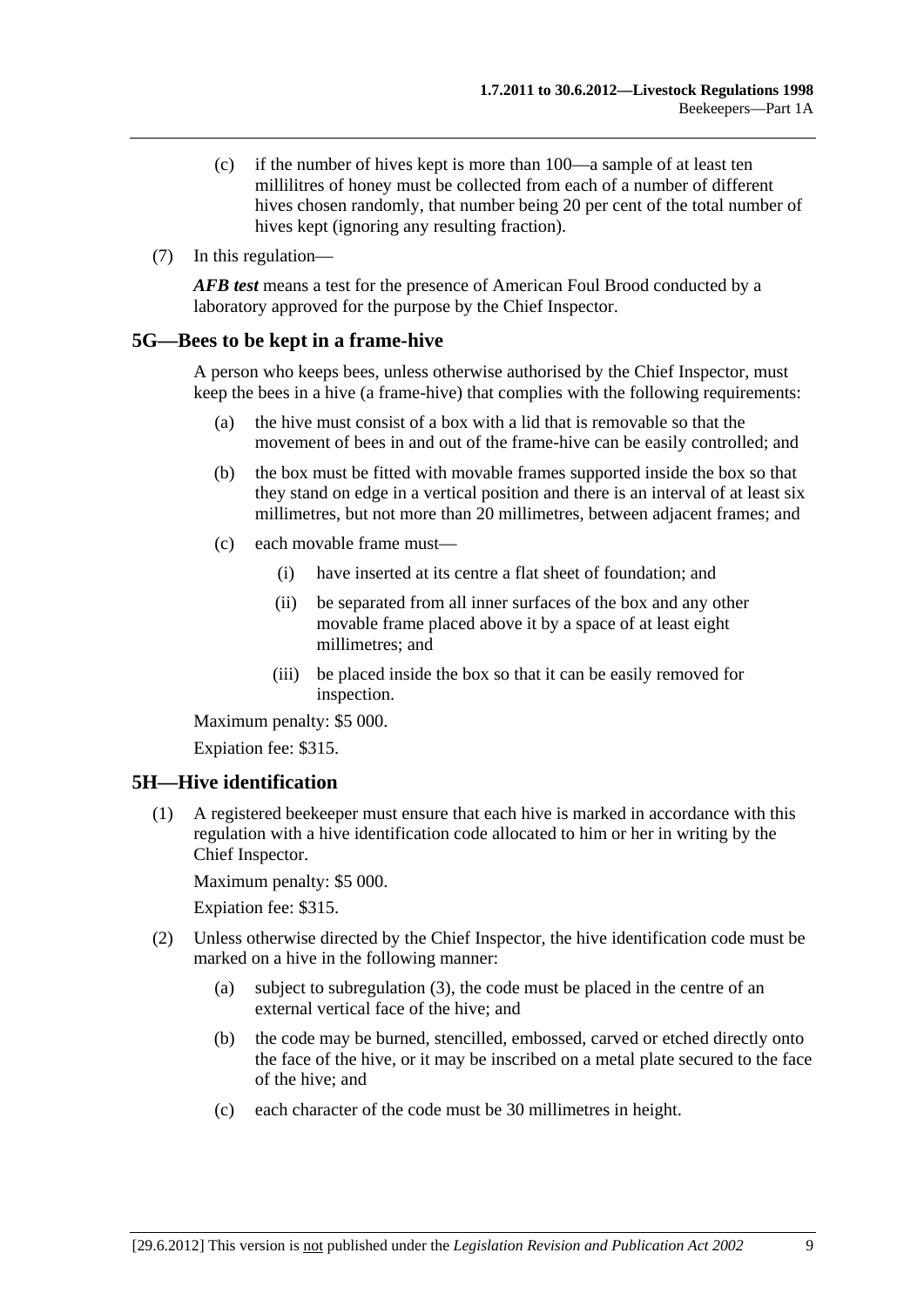<span id="page-9-0"></span> (3) If the face of a hive has previously been marked with a hive identification code (or a brand under the *[Apiaries Act 1931](http://www.legislation.sa.gov.au/index.aspx?action=legref&type=act&legtitle=Apiaries%20Act%201931)*), any subsequent hive identification codes allocated to the hive must be marked on the same vertical face, the first such code being placed in the top left hand corner of that face and each subsequent code being placed in the next corner proceeding clockwise.

### **5I—Exposure of hive, bee products etc**

A beekeeper must not without reasonable excuse, leave a hive, part of a hive (including frames, combs, honey, foundation or beeswax) or an appliance exposed in a manner or under conditions likely to attract robber bees.

Maximum penalty: \$5 000.

Expiation fee: \$315.

#### **5J—Abandonment and neglect of hives etc**

- (1) A beekeeper must not, without reasonable excuse—
	- (a) abandon a hive previously kept by the beekeeper; or
	- (b) neglect the management and care of a hive kept by the beekeeper to the extent that the hive is likely to become infected with disease or to attract robber bees; or
	- (c) fail to destroy or properly dispose of any unwanted bees or part of a hive (including frames, combs, honey, foundation or beeswax).

Maximum penalty: \$5 000.

Expiation fee: In the case of an offence against [paragraph \(b\)](#page-9-0) in the circumstances set out in [subregulation \(2\)\(b\)](#page-9-0)—\$315.

- (2) Without limiting [paragraph \(b\)](#page-9-0) of [subregulation \(1\),](#page-9-0) a beekeeper will be taken to neglect the management and care of a hive to the extent referred to in that paragraph if—
	- (a) the hive is not examined for the presence of disease at least once in each 6 month period; or
	- (b) the hive is one of a number of hives comprising an apiary and at least three of the following conditions apply to the apiary:
		- (i) there is no source of water accessible to bees within 200 metres of a hive in the apiary;
		- (ii) the prescribed number of hives in the apiary are, or exhibit signs of having been, infested with wax moth;
		- (iii) the prescribed number of hives in the apiary are dead;
		- (iv) a hive or part of a hive in the apiary has been left exposed in a manner or under conditions likely to attract robber bees.
- (3) In proceedings for an offence against this regulation, hives located on the same holding will, in the absence of proof to the contrary, be taken to comprise an apiary.
- (4) In this regulation—

*apiary* means a number of hives managed together;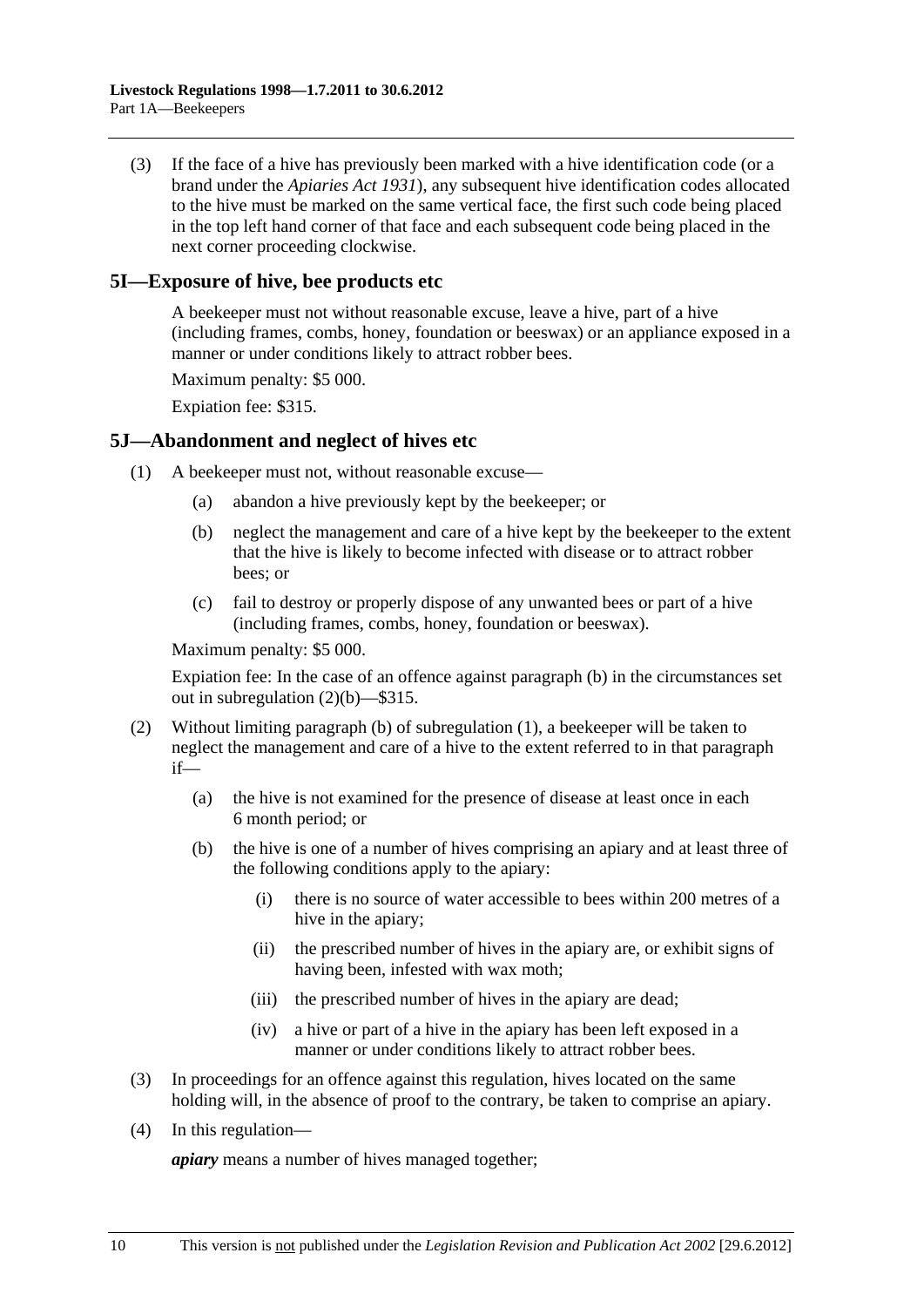<span id="page-10-0"></span>*prescribed number of hives* in an apiary means—

- (a) if the number of hives comprising the apiary is less than 10—one;
- (b) if the number of hives comprising the apiary is 10 or more—the number that is 10 per cent of the total number of hives comprising the apiary (ignoring any resulting fraction).
- (5) For the purposes of this regulation a hive is *dead* if a substantial number of the bees in the hive are dead.

# **Part 1B—Registration of other keepers of livestock**

#### **5K—Classes of livestock requiring registration**

The following are prescribed classes of livestock for the purposes of section 17 of the Act:

- (a) buffalo;
- (b) camels;
- (c) cattle;
- (d) deer;
- (e) equines (including horses, donkeys and mules);
- (f) goats;
- (g) pigs;
- (h) sheep;
- (i) South American camelids (including alpaca, llama, vicuna and guanaco).

#### **5L—Term of registration and renewal**

- (1) The term fixed for the purposes of section 23(1) and (2) of the Act is 2 years.
- (2) However, the Chief Inspector may fix a term that is shorter or longer than 2 years if that is necessary in order for the term to expire at the same time as the term of a property identification code for land on which the livestock are or are to be kept.
- (3) An application for renewal of registration under section 17 of the Act must—
	- (a) be made to the Chief Inspector; and
	- (b) be in the form and contain or be accompanied by the information required by the Chief Inspector; and
	- (c) be accompanied by the fee set out in [Schedule 1.](#page-46-0)
- (4) The Chief Inspector may, at his or her discretion and on payment of the late application fee set out in [Schedule 1,](#page-46-0) renew registration on a late application despite the fact that the registration has expired and, in that event, the renewal has effect from the end of the term for which the registration was previously granted or renewed.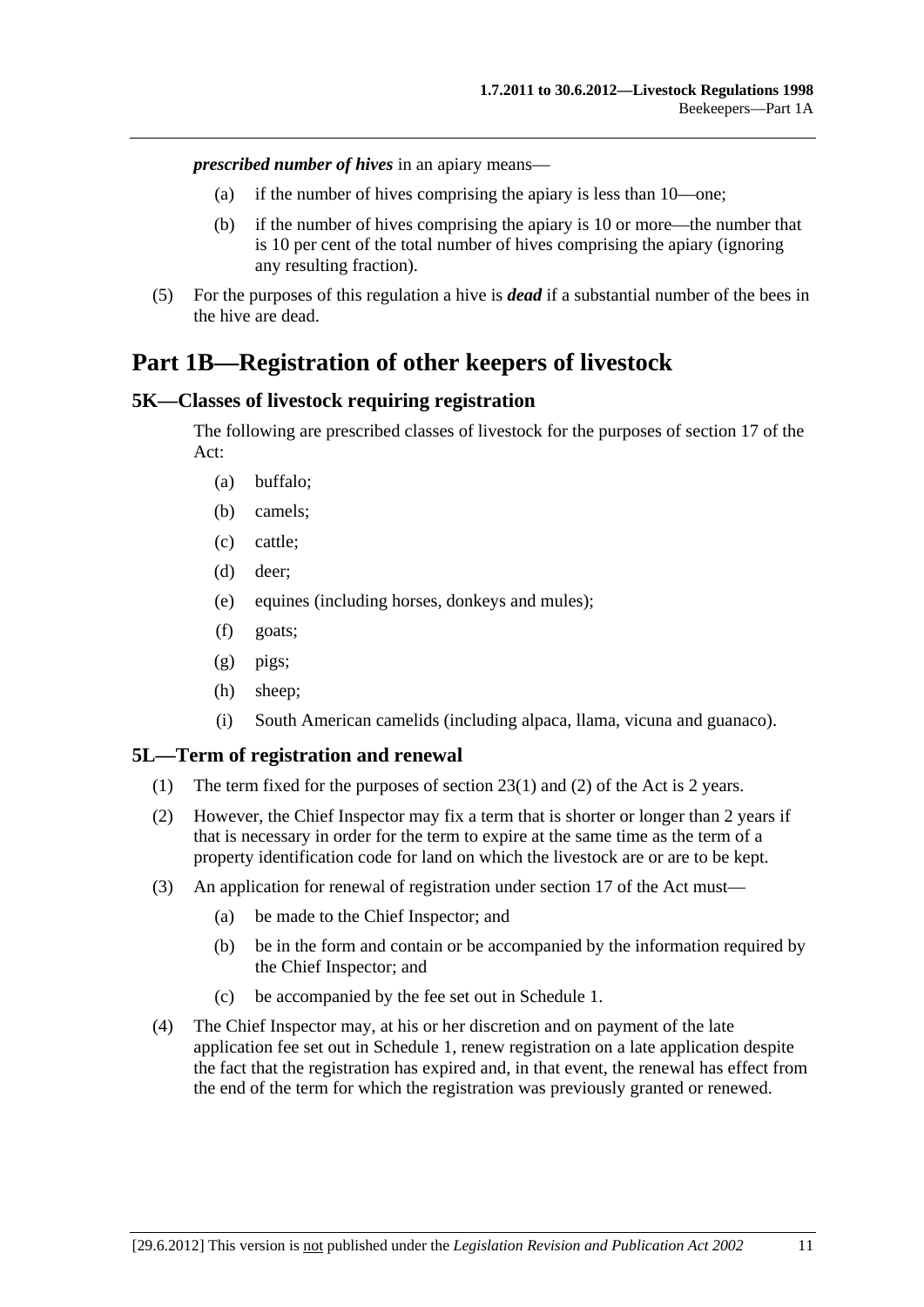#### <span id="page-11-0"></span>**5M—Change of address**

A person registered under section 17 of the Act (other than as a registered beekeeper) must within 14 days after changing his or her postal address notify the Chief Inspector of the change in writing.

Maximum penalty: \$250.

Expiation fee: \$80.

## **5N—Obligation to ensure property where livestock usually kept has property identification code**

A person who is registered under section 17 of the Act as a person who keeps livestock must ensure that the place at which the livestock are usually pastured or kept has an active property identification code under [Part 5A](#page-19-0).

Maximum penalty: \$5 000.

Expiation fee: \$315.

# **Part 2—Artificial breeding**

#### **6—Prescribed class of livestock**

The following are prescribed classes of livestock for the purposes of the definition of *artificial breeding centre* in section 3 of the Act and for the purposes of section 19(1) of the Act:

- (a) cattle;
- (b) sheep;
- (c) goats;
- (d) pigs;
- (e) horses.

## **7—Eligibility requirements for artificial breeding centre**

- (1) In determining whether to grant registration under section 18 of the Act to operate an artificial breeding centre, the Chief Inspector must have regard to—
	- (a) the suitability of the applicant to be granted registration; and
	- (b) the arrangements that the applicant has made to fulfil the obligations that may arise under these regulations; and
	- (c) the suitability of the premises for their purpose; and
	- (d) the standard of construction of the premises and the standard of the facilities and equipment on the premises; and
	- (e) the nature of the artificial breeding procedures to be carried out at the centre; and
	- (f) any other relevant matter.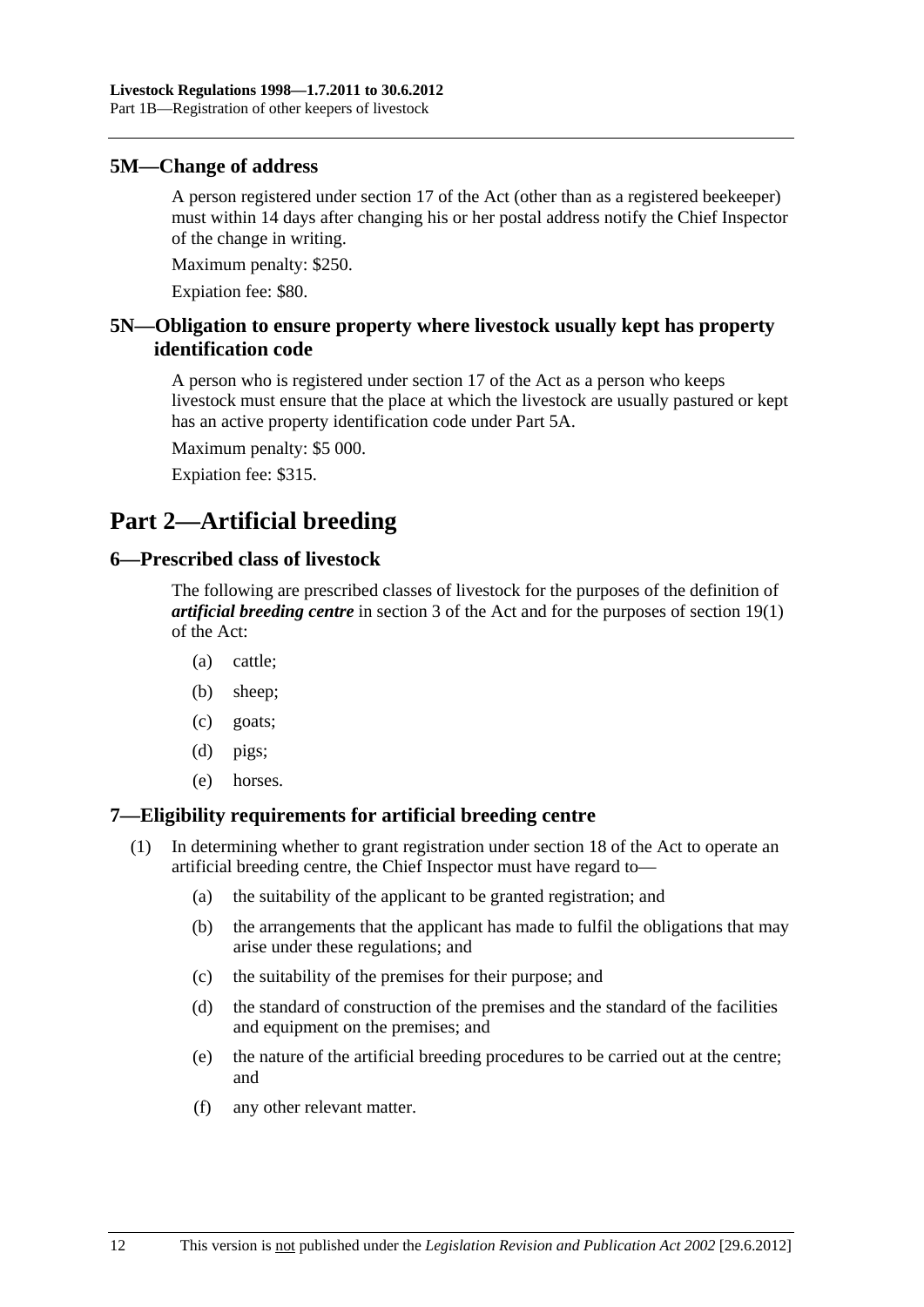- <span id="page-12-0"></span> (2) If an application is made in respect of proposed premises, the Chief Inspector—
	- (a) must determine whether he or she will grant registration if the premises are completed substantially in accordance with the proposal and, if so, the conditions (if any) he or she will impose on the registration; and
	- (b) if he or she determines that registration will be granted in those circumstances, is bound by that decision.

#### **8—Conditions of registration of artificial breeding centre**

The following are conditions of registration under section 18 of the Act to operate an artificial breeding centre:

- (a) there must be compliance in relation to artificial breeding procedures performed by the centre with—
	- (i) the *Code of Practice for Australian Livestock Artificial Breeding Centres* published by the Australian Quarantine and Inspection Service, as in force from time to time; and
	- (ii) the *Minimum Health Standards for Stock Standing at Licensed or Approved Artificial Breeding Centres in Australia* published by the Australian Quarantine and Inspection Service, as in force from time to time;
- (b) the premises to which registration of an artificial breeding centre relates must not, without the approval of the Chief Inspector—
	- (i) be altered or extended;
	- (ii) be used for the carrying out of artificial breeding procedures not authorised by the registration;
- (c) the following records must be kept:
	- (i) records that ensure that the animal from which any semen or embryos have been collected and the place and date of collection can, at all times, be readily determined;
	- (ii) accurate records of all artificial breeding procedures carried out pursuant to the registration;
	- (iii) accurate records relating to the health of an animal from which semen or embryos have been collected pursuant to the registration.

#### **9—Eligibility requirements—artificial breeding procedures**

A person is not eligible to be registered under section 19 of the Act to perform an artificial breeding procedure unless the person—

- (a) is a fit and proper person to be registered; and
- (b) has qualifications and experience that the Chief Inspector considers appropriate having regard to the kind of procedures that the applicant would be authorised to perform if granted the registration.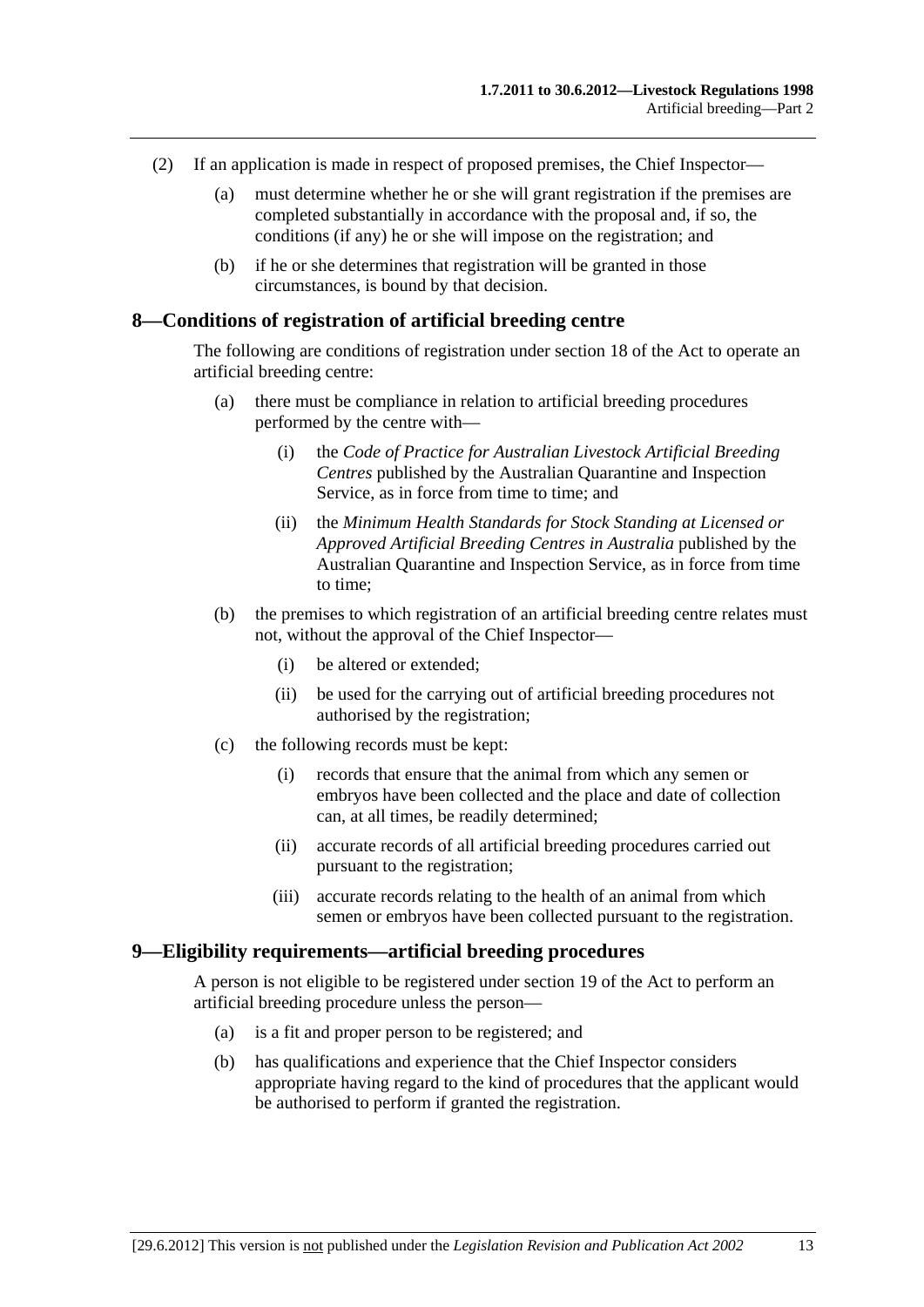### <span id="page-13-0"></span>**10—Conditions of registration—artificial breeding procedures**

- (1) The following categories of registration under section 19 of the Act may be granted:
	- (a) insemination of livestock—authorising the holder to carry out artificial insemination of livestock;
	- (b) semen collection and processing—authorising the holder to collect semen from livestock and process it;
	- (c) embryo collection and processing—authorising the holder to collect ova or embryos from livestock and process them.
- (2) The following are conditions of registration under section 19 of the Act:
	- (a) artificial breeding procedures not authorised by the registration must not be performed;
	- (b) the following records must be kept:
		- (i) records that ensure that the animal from which any semen or embryos have been collected and the place and date of collection can, at all times, be readily determined;
		- (ii) accurate records of all artificial breeding procedures carried out pursuant to the registration;
		- (iii) accurate records relating to the health of an animal from which semen or embryos have been collected pursuant to the registration.

## **11—Term of registration and renewals**

- (1) The term of registration of an artificial breeding centre or a person authorised to perform artificial breeding procedures is until 30 June in the third year after its grant.
- (2) Renewal of registration is for three years.

## **Part 3—Veterinary diagnostic laboratories**

## **12—Eligibility requirements**

- (1) In determining whether to grant registration under section 20 of the Act to operate a veterinary diagnostic laboratory, the Chief Inspector must have regard to—
	- (a) the suitability of the applicant to be granted registration; and
	- (b) the arrangements that the applicant has made to fulfil the obligations that may arise under these regulations; and
	- (c) the suitability of the premises for their purpose; and
	- (d) the standard of construction of the premises and the standard of the facilities and equipment on the premises; and
	- (e) the nature of the examinations and tests to be carried out at the laboratory; and
	- (f) any other relevant matter.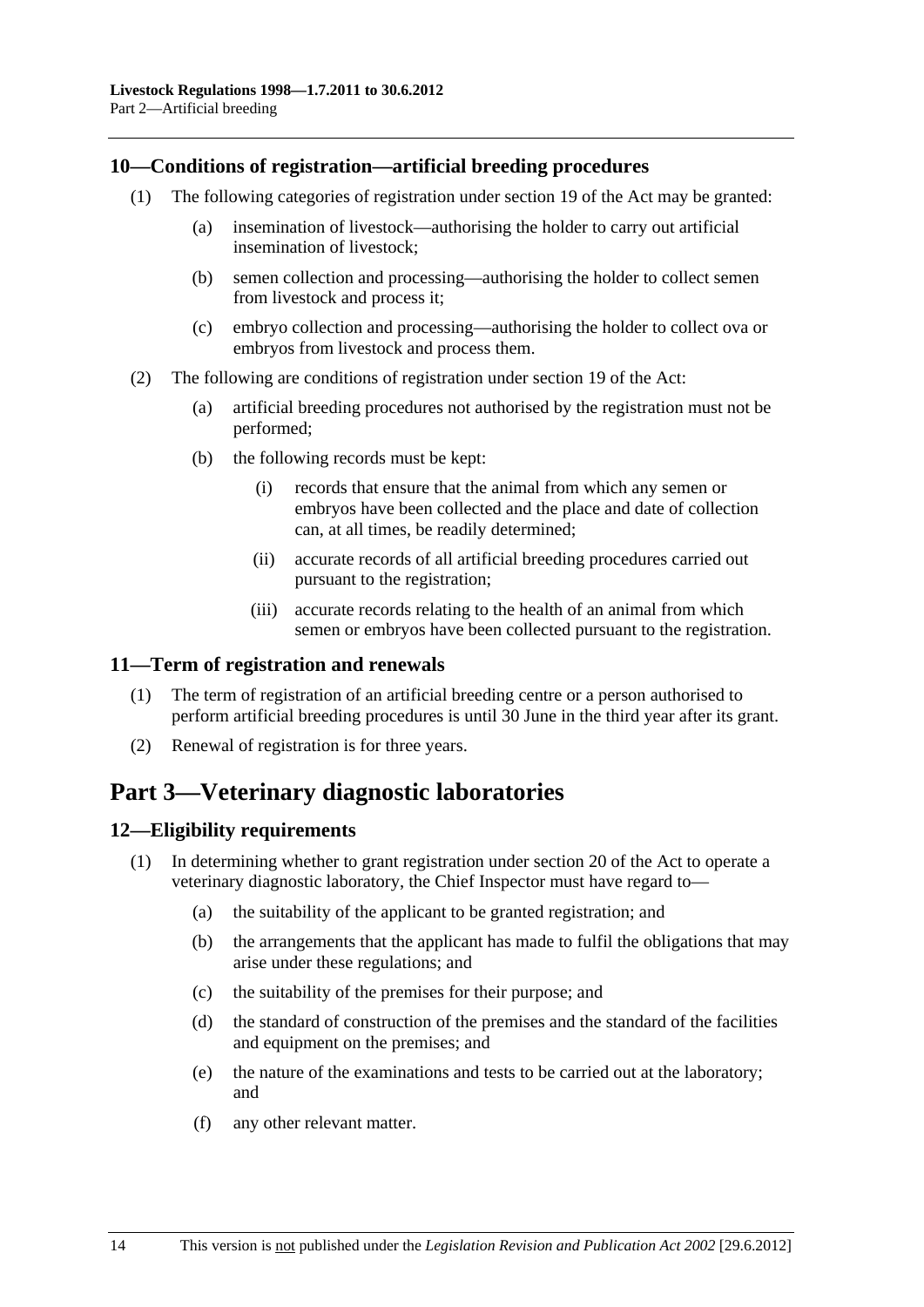- <span id="page-14-0"></span> (2) If an application is made in respect of proposed premises, the Chief Inspector—
	- (a) must determine whether he or she will grant registration if the premises are completed substantially in accordance with the proposal and, if so, the conditions (if any) he or she will impose on the registration; and
	- (b) if he or she determines that registration will be granted in those circumstances, is bound by that decision.

#### **13—Conditions of registration**

Registration under section 20 of the Act of a veterinary diagnostic laboratory is subject to the following conditions:

 (a) the laboratory must be supervised by a person or persons approved by the Chief Inspector;

> In respect of the supervision of animal disease diagnosis carried out at the laboratory, the person must be a veterinary surgeon. In respect of the supervision of residue analysis carried out at the laboratory, the person must hold appropriate qualifications.

- (b) the methods used at the laboratory for animal disease diagnosis must conform to the *Australian Standard Techniques for Animal Diseases* published for the Australian Agricultural Council (Standing Committee on Agriculture) by CSIRO Australia, as in force from time to time;
- (c) if a result from any test or analysis carried out at the laboratory indicates that any livestock or livestock product or other property is, or is likely to be, affected with a notifiable condition the result must be reported to the Chief Inspector by the quickest practicable means, together with such further information as the Chief Inspector may reasonably require;
- (d) records of results from each test or analysis carried out at the laboratory must be kept for a period of at least seven years;
- (e) a laboratory sample or specimen affected or reasonably suspected of being affected with a notifiable condition must not, without the approval of the Chief Inspector—
	- (i) be brought into the laboratory from interstate or overseas; or
	- (ii) be sent from the laboratory out of the State;
- (f) laboratory samples or specimens or records of results from a test or analysis carried out at the laboratory, must, at the request of the Chief Inspector, be provided to the Chief Inspector or a person nominated by the Chief;
- (g) the laboratory must participate in a quality assurance program approved by the Chief Inspector.

#### **14—Term of registration and renewals**

- (1) The term of registration of a veterinary diagnostic laboratory is until 30 June in the third year after registration is granted.
- (2) Renewal of registration is for 3 years.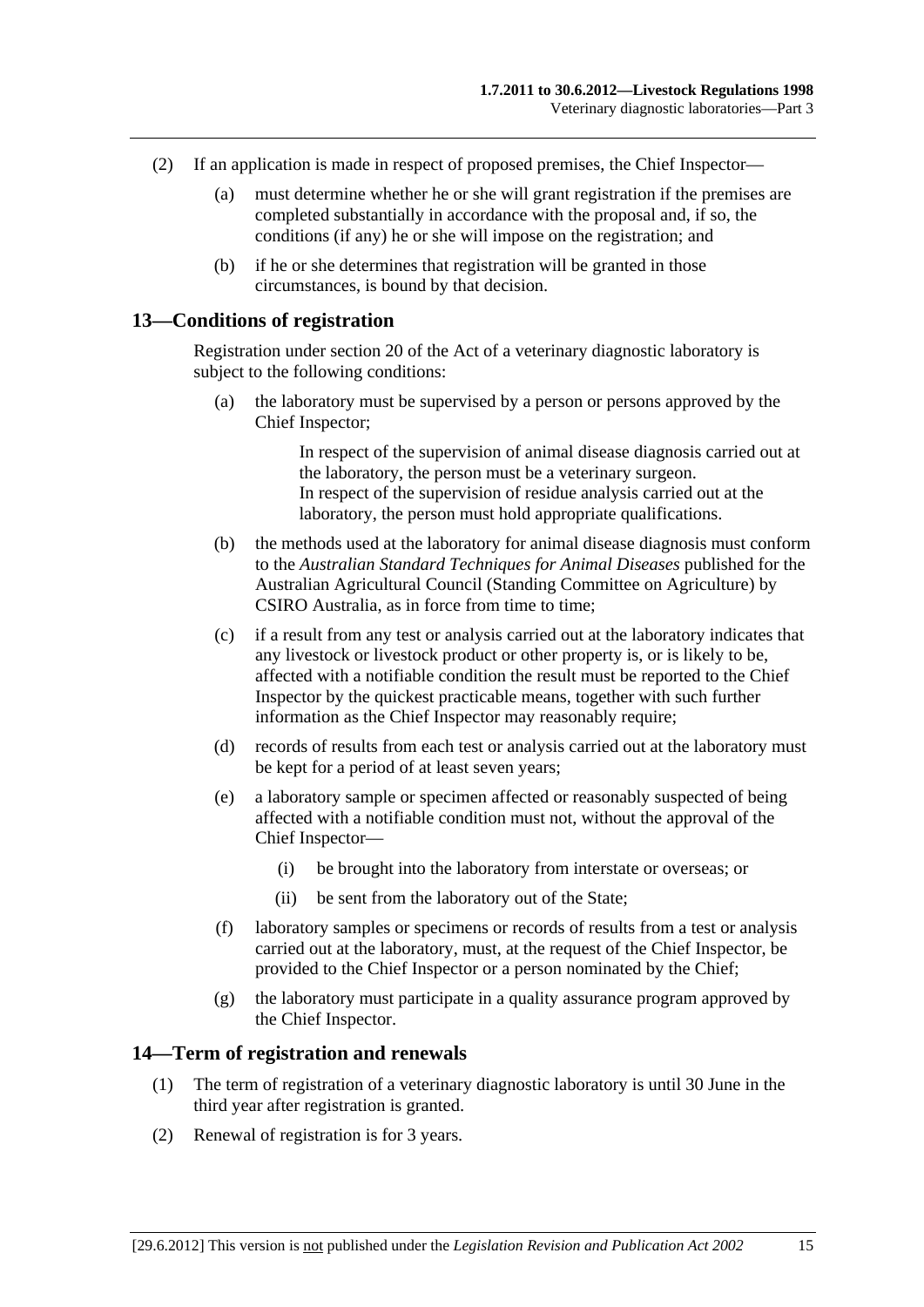# <span id="page-15-0"></span>**Part 4—Vaccines**

### **15—Sale or supply of vaccines**

- (1) A person must not sell or supply a vaccine for use on livestock unless—
	- (a) in the case of a class 1 vaccine—the sale or supply is to a veterinary surgeon, or to some other person approved by the Chief Inspector, for use by that person and the sale or supply has been approved by the Chief Inspector; or
	- (b) in the case of a class 2 vaccine—the sale or supply is to a veterinary surgeon, or to some other person approved by the Chief Inspector, for use by that person; or
	- (c) in any other case—
		- (i) the preparation or substance is registered under the *[Agricultural and](http://www.legislation.sa.gov.au/index.aspx?action=legref&type=act&legtitle=Agricultural%20and%20Veterinary%20Chemicals%20(South%20Australia)%20Act%201994)  [Veterinary Chemicals \(South Australia\) Act 1994](http://www.legislation.sa.gov.au/index.aspx?action=legref&type=act&legtitle=Agricultural%20and%20Veterinary%20Chemicals%20(South%20Australia)%20Act%201994)*; or
		- (ii) the approval of the Chief Inspector has been obtained.

Maximum penalty: \$5 000.

 (2) A person must not sell or supply a vaccine after the date (if any) specified on any label, covering, wrapping or container as the date after which the vaccine should not or must not be used on livestock.

Maximum penalty: \$2 500.

Expiation fee: \$210.

#### **16—Use of vaccines**

A person must not, without the approval of the Chief Inspector, use a class 1 or 2 vaccine on livestock unless the person is a veterinary surgeon.

Maximum penalty: \$5 000.

#### **17—Storage and disposal of vaccines**

A person who has in his or her possession, custody or control a vaccine intended for sale or supply must—

- (a) ensure that the vaccine is at all times stored in the manner, and at the temperature (if any) specified on any label, covering or wrapping by or under any law; and
- (b) dispose of the vaccine on, or as soon as possible after, the date (if any) specified on any label, covering, wrapping or container as the date after which the vaccine should not or must not be used on livestock.

Maximum penalty: \$2 500.

Expiation fee: \$210.

#### **18—Prohibition on use of diagnostic agents**

A person must not, without the approval of the Chief Inspector, use a diagnostic agent (including tuberculin, johnin, mallein or pullorum antigen).

Maximum penalty: \$2 500.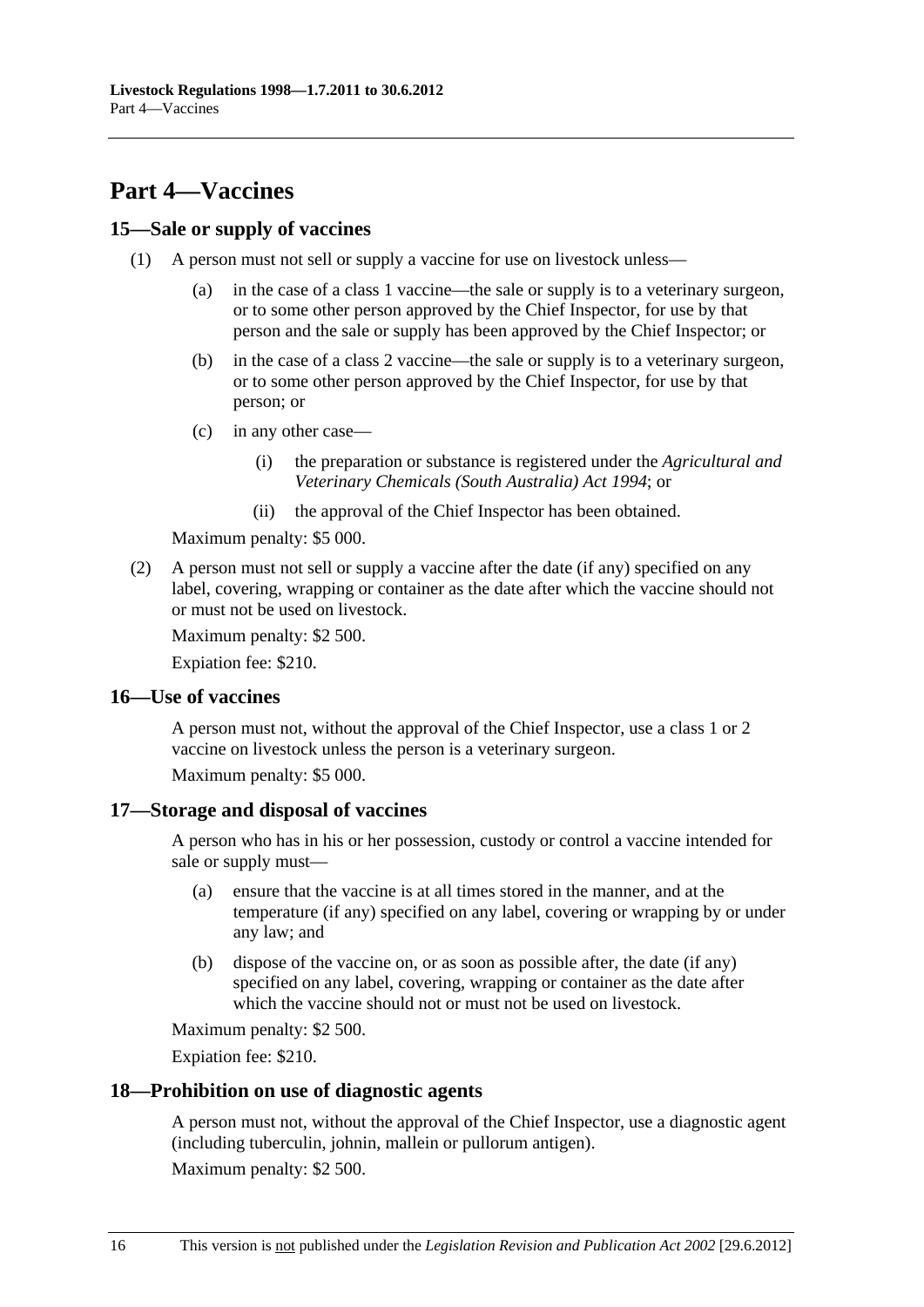# <span id="page-16-0"></span>**Part 5—Hormonal growth promotants**

## **19—Method of treatment of cattle or buffalo with hormonal growth promotants**

A person must not treat cattle or buffalo with a hormonal growth promotant otherwise than by implanting the hormonal growth promotant under the skin behind the ear of the cattle or buffalo.

Maximum penalty: \$5 000.

Expiation fee: \$315.

#### **20—HGP earmarks**

- (1) If cattle or buffalo are not, immediately after treatment with a hormonal growth promotant, each marked with an earmark consisting of an equilateral triangle with sides 20 millimetres in length, punched through the centre of the left or right ear of the animal (an *HGP earmark*)—
	- (a) the owner of the cattle or buffalo; and
	- (b) any other person responsible for the husbandry of the cattle or buffalo who treated the cattle or buffalo with the hormonal growth promotant, or caused or permitted the cattle or buffalo to be so treated,

are each guilty of an offence.

Maximum penalty: \$5 000.

Expiation fee: \$315.

 (2) [Subregulation \(1\)](#page-16-0) does not apply in respect of an animal that already has an HGP earmark at the time of treatment with a hormonal growth promotant.

## **21—HGP records**

The owner (or former owner) of cattle or buffalo that are treated with hormonal growth promotants must ensure that records are made, and retained for a period of not less than two years after the cattle or buffalo cease to be in his or her ownership, containing the following information:

- (a) in respect of each type of hormonal growth promotant obtained or used to treat cattle or buffalo—
	- (i) the date on which it was obtained; and
	- (ii) a description of its type; and
	- (iii) the name and address of the person from whom it was obtained; and
	- (iv) the number of doses obtained; and
- (b) in respect of each treatment of cattle or buffalo with each type of hormonal growth promotant—
	- (i) the date of the treatment; and
	- (ii) the breed or other description of each animal treated; and
	- (iii) the number of animals treated; and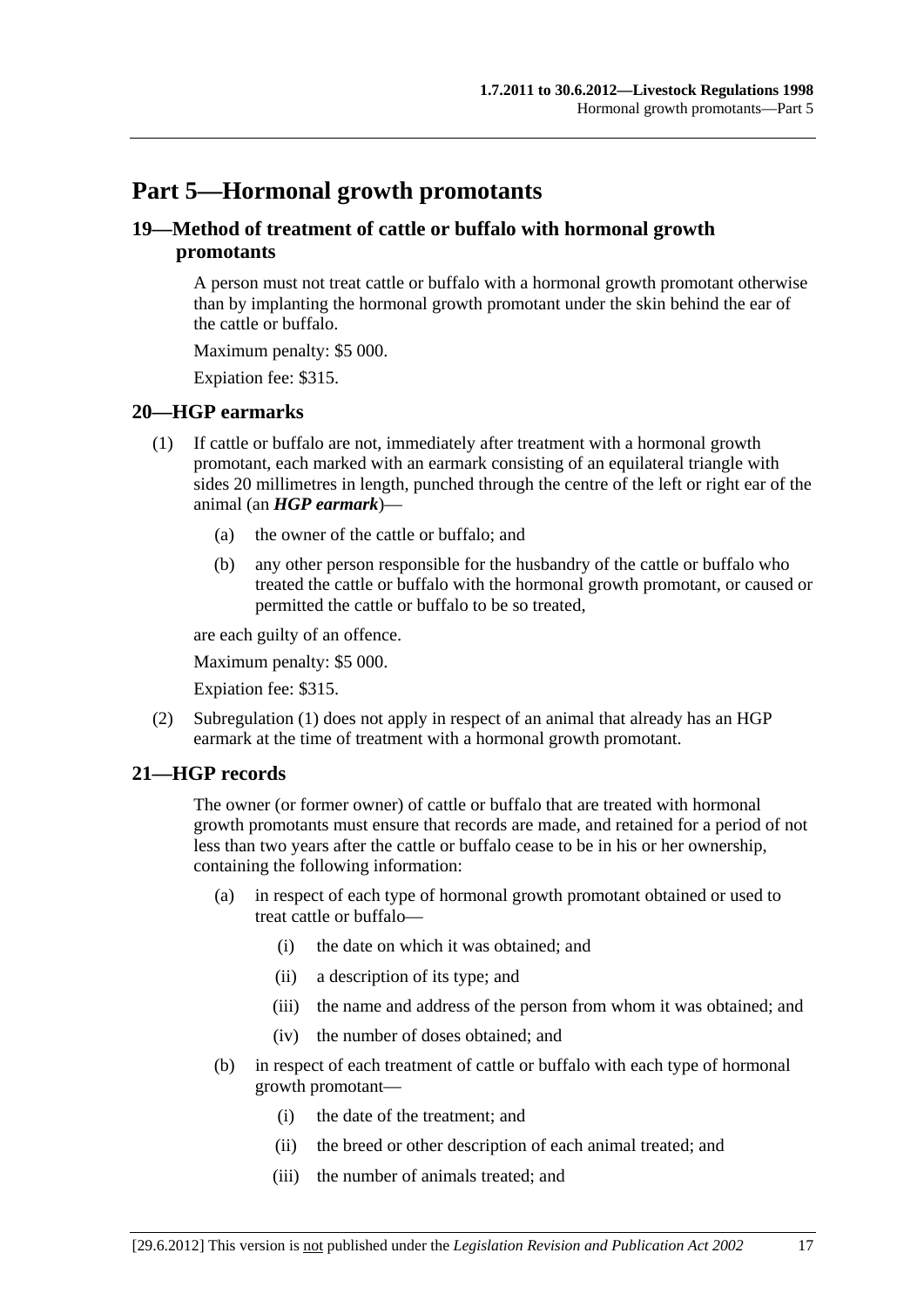- <span id="page-17-0"></span> (iv) a description of the type of hormonal growth promotant used for the treatment; and
- (v) the number of doses of hormonal growth promotant used, lost or wasted in the course of the treatment; and
- (c) in respect of the disposal to some other person of cattle or buffalo treated with hormonal growth promotants—
	- (i) the number of animals disposed of; and
	- (ii) the breed or other description of each animal; and
	- (iii) the fact that the animals have been treated with hormonal growth promotants; and
	- (iv) the date of the disposal; and
	- (v) the name of that other person.

Maximum penalty: \$2 500.

Expiation fee: \$210.

#### **22—HGP free declarations**

- (1) A person must not make an HGP free declaration in respect of cattle or buffalo unless the person is—
	- (a) the owner of the cattle or buffalo; or
	- (b) a person responsible for the husbandry of the cattle or buffalo authorised by the owner to do so.

Maximum penalty: \$5 000.

Expiation fee: \$315.

 (2) A person must not make a statement that is false or misleading in a material particular (whether by reason of the inclusion or omission of any particular) in an HGP free declaration.

Maximum penalty/expiation fee:

(a) If the person made the statement knowing that it was false or misleading:

Maximum penalty—\$10 000.

(b) In any other case:

Maximum penalty—\$5 000.

Expiation fee—\$315.

- (3) For the purposes of [subregulation \(2\),](#page-17-0) the statement in an HGP declaration that the cattle or buffalo have not been treated with hormonal growth promotants will be taken to be false if the cattle or buffalo have HGP earmarks.
- (4) A person must not make an HGP free declaration in respect of cattle or buffalo that have not been continuously in the same ownership since birth unless the current owner of the cattle or buffalo received an HGP free declaration or an HGP free invoice in respect of the cattle or buffalo when they came into his or her ownership.

Maximum penalty: \$5 000.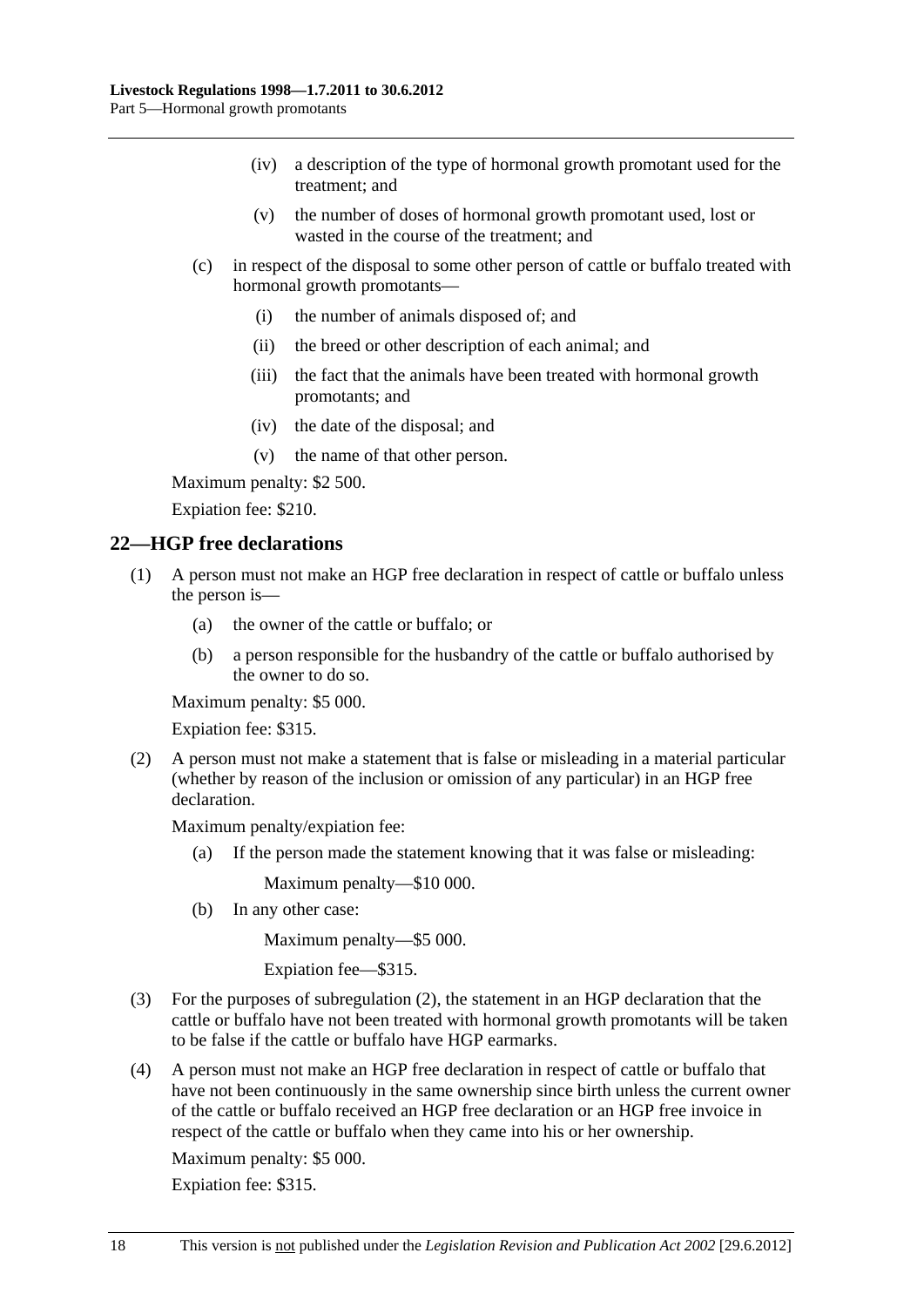<span id="page-18-0"></span> (5) In proceedings for an offence against [subregulation \(4\)](#page-17-0), the burden of proving that the current owner received an HGP free declaration or invoice in respect of the cattle or buffalo when they came into his or her ownership lies on the defendant.

## **23—HGP free tags**

- (1) If HGP free tags are attached to cattle or buffalo that have HGP earmarks or, despite not having HGP earmarks, have been treated with hormonal growth promotants—
	- (a) the owner of the cattle or buffalo; and
	- (b) any other person responsible for the husbandry of the cattle or buffalo who attached the tags or caused or permitted the tags to be so attached,

are each guilty of an offence.

Maximum penalty:

If the owner or person responsible for the husbandry of the cattle or buffalo knows that the cattle or buffalo have been treated with hormonal growth promotants—\$10 000.

In any other case—\$5 000.

- (2) If HGP free tags are attached to cattle or buffalo that have not been continuously in the same ownership since birth—
	- (a) the owner of the cattle or buffalo; and
	- (b) any other person responsible for the husbandry of the cattle or buffalo who attached or caused or permitted the tags to be so attached,

are each guilty of an offence unless the owner received an HGP free declaration or an HGP free invoice in respect of the cattle or buffalo when they came into his or her ownership.

Maximum penalty: \$5 000.

Expiation fee: \$315.

 (3) In proceedings for an offence against [subregulation \(2\)](#page-18-0), the burden of proving that the owner received an HGP free declaration or invoice in respect of the cattle or buffalo when they came into his or her ownership lies on the defendant.

## **24—HGP free invoices etc**

- (1) A stock agent must give to the purchaser of cattle or buffalo sold by the agent that are identified at the time of sale with HGP free tags either—
	- (a) an HGP free invoice; or
	- (b) if the stock agent has, in connection with the sale, received an HGP free declaration in respect of the cattle or buffalo—
		- (i) a copy of the declaration; and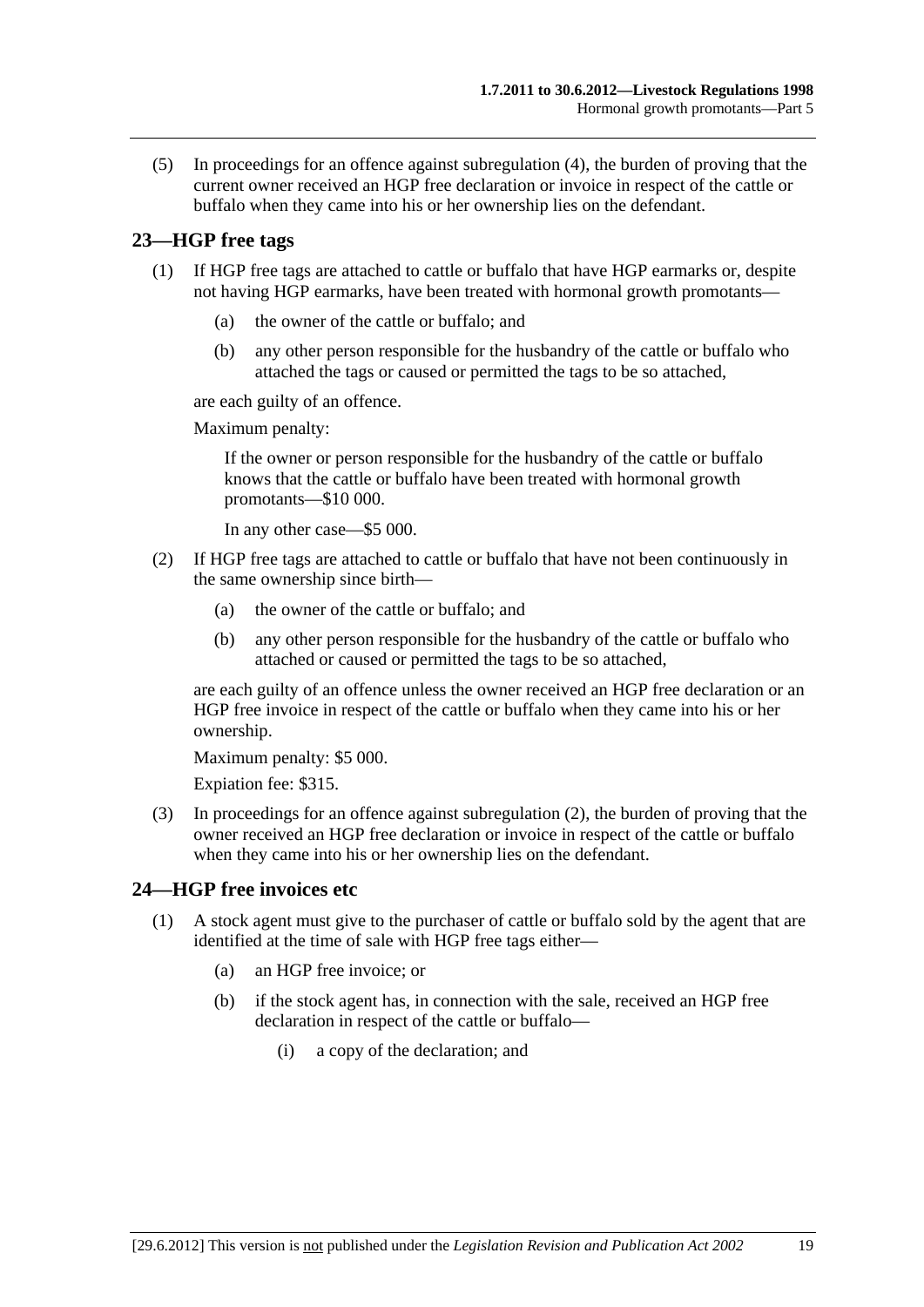<span id="page-19-0"></span> (ii) if the declaration extends to cattle or buffalo not sold to the purchaser—an invoice that specifies the number and type of cattle or buffalo referred to in the declaration that have been sold to the purchaser (a *split lot invoice*).

Maximum penalty: \$2 500.

Expiation fee: \$210.

- (2) A stock agent must ensure that each HGP free invoice issued by the agent—
	- (a) specifies the number and type of cattle or buffalo that were identified at the time of sale with HGP free tags; and
	- (b) identifies the land on which the cattle or buffalo were pastured before removal for sale.

Maximum penalty: \$2 500.

Expiation fee: \$210.

 (3) A stock agent must retain for a period of not less than two years a copy of each HGP free invoice, HGP free declaration and split lot invoice given to a purchaser under this regulation.

Maximum penalty: \$2 500.

Expiation fee: \$210.

# **Part 5A—Identification codes**

## **Division 1—Property identification code**

## **25—Allocation and renewal of property identification code**

- (1) The Chief Inspector may, on application or on his or her own initiative, allocate or renew a property identification code identifying a particular place.
- (2) An application for the allocation or renewal of a property identification code for a place may be made by—
	- (a) the owner, lessee or occupier of the land concerned; or
	- (b) the owner or a person responsible for the control of livestock kept on the land concerned; or
	- (c) if the place is a livestock saleyard, abattoir, prescribed premises or port for live export—the owner or operator of the place; or
	- (d) if the place is a place where a special event is held—the organiser of the special event; or
	- (e) a person who proposes to become such a person or who otherwise satisfies the Chief Inspector that he or she has a proper interest in the allocation of a property identification code to a place.
- (3) The boundaries of a place identified by a property identification code are to be determined at the absolute discretion of the Chief Inspector.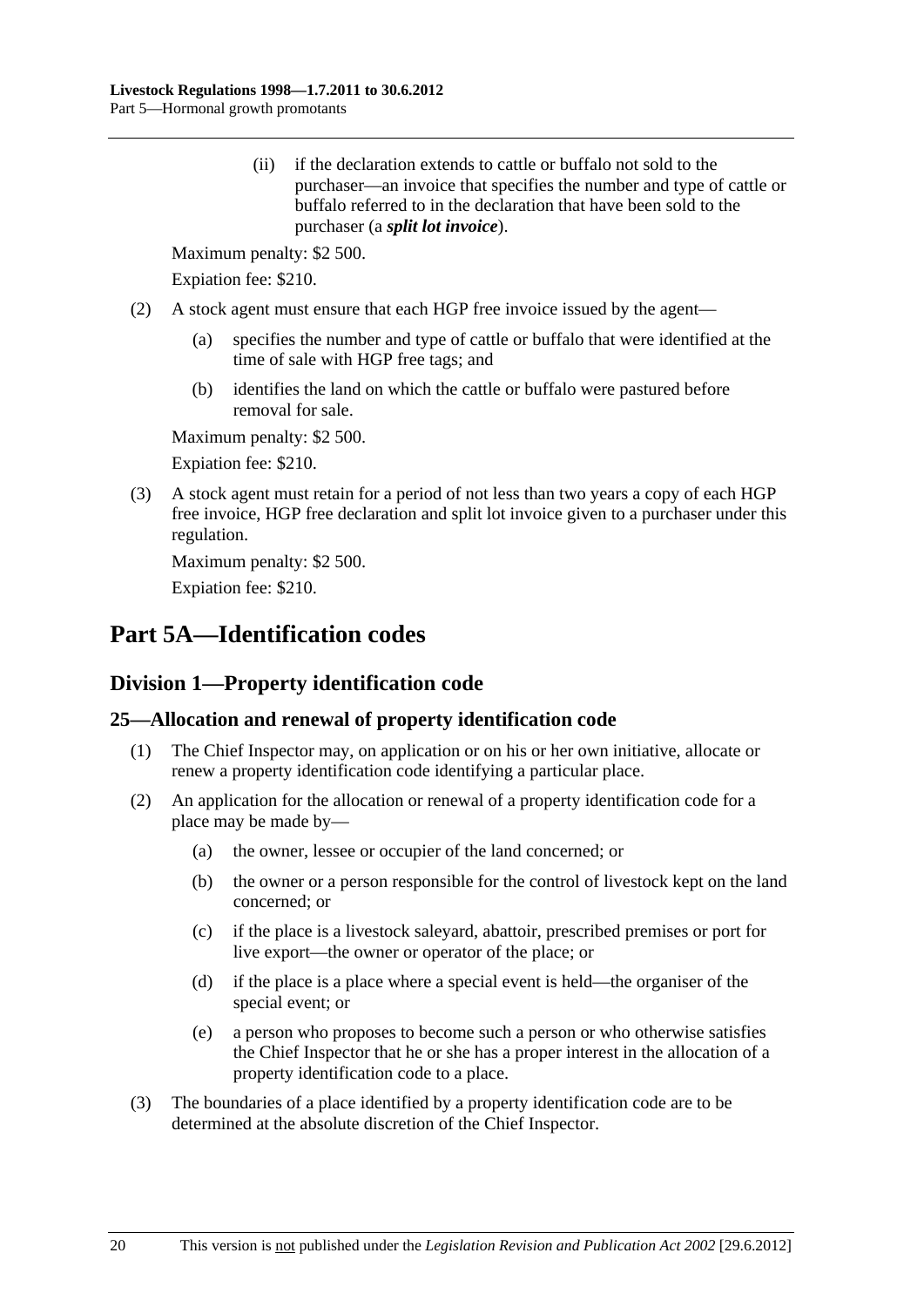- <span id="page-20-0"></span> (4) Subject to this Division, a property identification code remains active in relation to a place for the period specified in the instrument of allocation or renewal or, if no period is so specified, 2 years.
- (5) The Chief Inspector may, at his or her discretion and on payment of the late application fee set out in [Schedule 1,](#page-46-0) renew a property identification code on a late application despite the fact that the term for which the code was active has expired and, in that event, the renewal has effect from the end of the term for which the code was previously active.
- (6) In this regulation—

*prescribed premises* has the same meaning as in [Part 6;](#page-22-0)

*special event* has the same meaning as in [Part 6.](#page-22-0)

## **25A—Substitution of responsible person, variation of boundaries and cancellation of property identification code**

- (1) The Chief Inspector may, on application by the responsible person for a property identification code or on his or her own initiative—
	- (a) substitute the person who is the responsible person for the code; or
	- (b) vary the boundaries of the place identified by the code; or
	- (c) cancel the property identification code.
- (2) Before taking action in relation to a property identification code on his or her own initiative, the Chief Inspector must give the responsible person for the code a reasonable opportunity to make submissions.
- (3) Whether a substitution, variation or cancellation should be made under this regulation is to be determined at the absolute discretion of the Chief Inspector.

## **Division 2—Pig tattoo code**

## **25B—Allocation of pig tattoo code**

- (1) The Chief Inspector may, on application by a person who keeps pigs or a responsible person for a property identification code for land on which pigs are or are proposed to be kept or on his or her own initiative, allocate a pig tattoo code and associate the pig tattoo code with a property identification code for the land.
- (2) Subject to this Division, a pig tattoo code remains active for so long as the property identification code to which it is associated remains active.
- (3) More than 1 pig tattoo code may be associated with the same property identification code.

## **25C—Cancellation of pig tattoo code**

 (1) The Chief Inspector may, on application by the responsible person for a property identification code to which a pig tattoo code is associated or on his or her own initiative, cancel the pig tattoo code.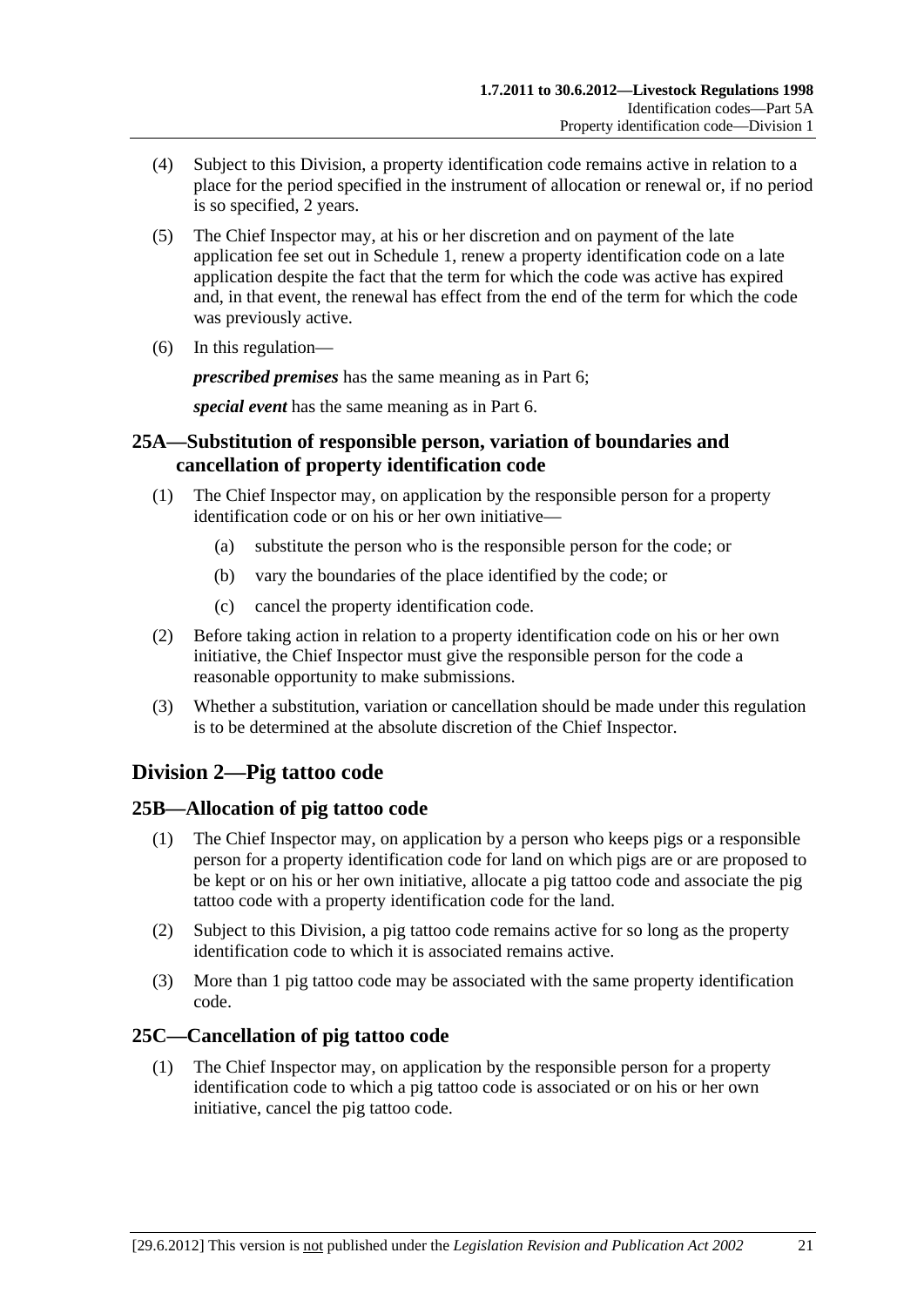- <span id="page-21-0"></span> (2) Before taking action in relation to a pig tattoo code on his or her own initiative, the Chief Inspector must give the responsible person for the property identification code to which the pig tattoo code is associated a reasonable opportunity to make submissions.
- (3) Whether a pig tattoo code should be cancelled under this regulation is to be determined at the absolute discretion of the Chief Inspector.

## **Division 3—Stock agent identification code**

#### **25D—Allocation and cancellation of stock agent identification code**

- (1) The Chief Inspector may, on application or on his or her own initiative, allocate an identification code to a stock agent.
- (2) The Chief Inspector may, on application or on his or her own initiative, cancel the identification code of a stock agent.
- (3) Before taking action in relation to an identification code on his or her own initiative, the Chief Inspector must give the person to whom the code is allocated a reasonable opportunity to make submissions.
- (4) Whether an identification code should be cancelled under this regulation is to be determined at the absolute discretion of the Chief Inspector.

## **Division 4—General**

#### **25E—Applications and fees**

- (1) An application under this Part must—
	- (a) be made to the Chief Inspector; and
	- (b) be in the form and contain or be accompanied by the information required by the Chief Inspector; and
	- (c) be accompanied by the fee (if any) set out in [Schedule 1.](#page-46-0)
- (2) An application under this Part may be combined with an application for registration or renewal of registration under section 17 of the Act or with any other application under this Part.

## **25F—Register of property identification codes and pig tattoo codes**

- (1) The Chief Inspector must maintain a register of property identification codes, including, for each code, details of the name and address of the responsible person for the code, the land identified by the code and any associated pig tattoo code.
- (2) The register may contain other information that the Chief Inspector considers appropriate, such as further contact details of the responsible person or the identity and contact details of the registered proprietor of the land or the species or number of livestock kept on the land.
- (3) The operator of a livestock saleyard or abattoir, a stock agent or other person who has, in the opinion of the Chief Inspector, a legitimate interest in information as to the property identification code applying to particular land and any associated pig tattoo code may, on payment of the fee set out in [Schedule 1,](#page-46-0) obtain an extract from the register of the property identification code, associated pig tattoo code and land details.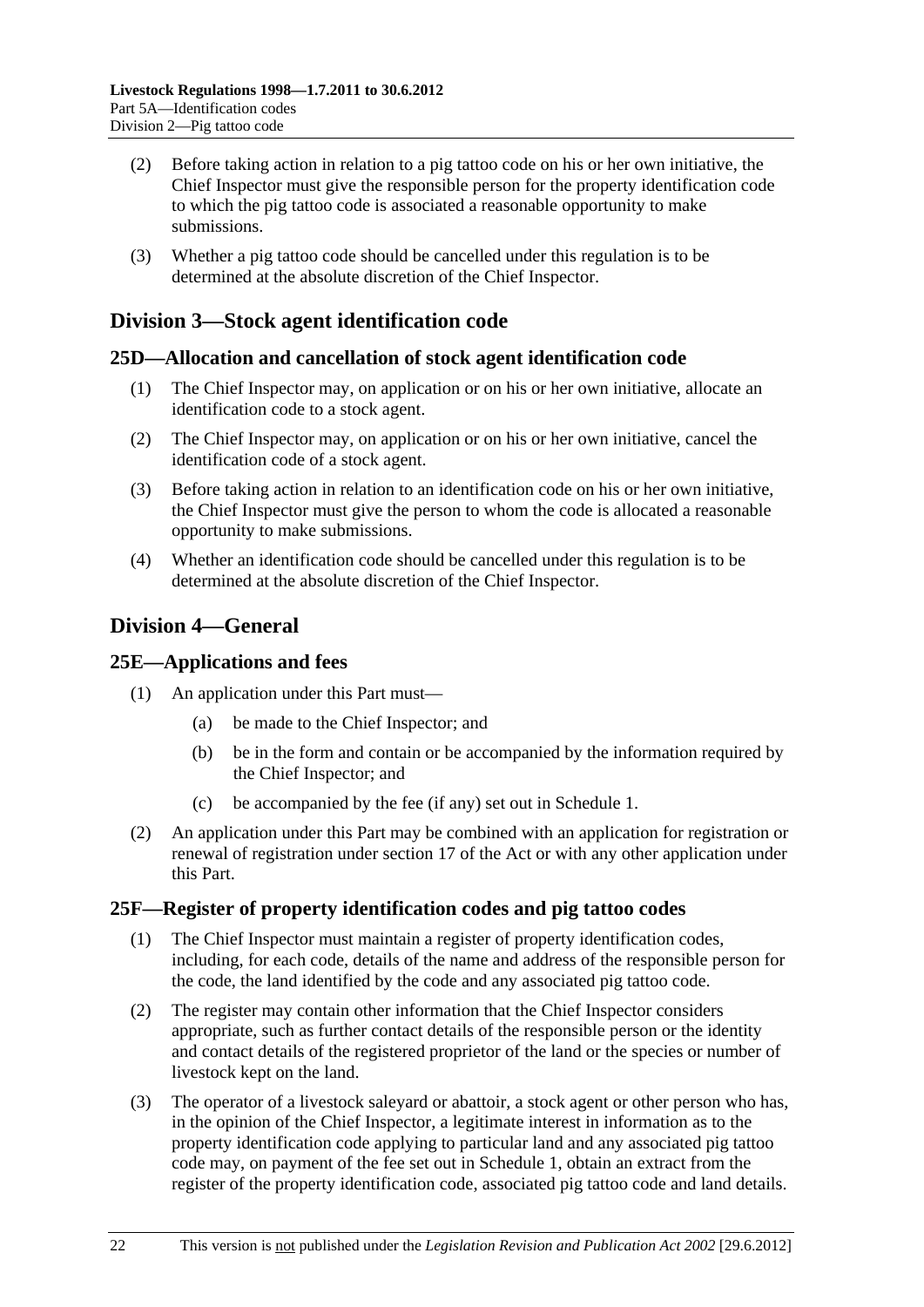- <span id="page-22-0"></span> (4) The Chief Inspector may make information in the register available—
	- (a) to the NLIS database manager for the purposes of the database; or
	- (b) to South Australia Police, South Australian Country Fire Service or South Australian State Emergency Service; or
	- (c) to a Natural Resources Management Board for the purposes of the performance of functions under the *[Natural Resources Management Act 2004](http://www.legislation.sa.gov.au/index.aspx?action=legref&type=act&legtitle=Natural%20Resources%20Management%20Act%202004)* relating to the containment of livestock; or
	- (d) to an agency or instrumentality of another State or a Territory of the Commonwealth for the purposes of the administration of a corresponding law; or
	- (e) otherwise for the purposes of the administration of the Act or these regulations.

# **Part 6—Livestock identification**

## **Division 1—Preliminary**

#### **26—Interpretation**

(1) In this Part—

*animal holding area* includes a goat depot;

*authorised manufacturer* means a person authorised by the Chief Inspector under [regulation 29A](#page-38-0) to manufacture identification tags or PIDs;

*authorised recycler* means a person authorised by the Chief Inspector under [regulation 29A](#page-38-0) to recycle PIDs;

*bobby calf* means a weaned calf of or under 6 weeks of age;

*cattle* includes buffalo and bobby calves but does not include deer;

*destination land*, in relation to the movement of animals, means the land to which the animals are or are to be moved;

*identification code*, in relation to a place, means—

- (a) an active property identification code for the place; or
- (b) a code (by whatever description) that is currently applied to the place for the purposes of identification under a corresponding law;

*land of dispatch*, in relation to the movement of animals, means the land from which the animals are, or are to be, removed;

*live export depot* means premises at which livestock are prepared or inspected for live export;

*livestock* means cattle, buffalo, sheep, goats and deer;

*livestock saleyard* includes any place where a public sale of livestock is conducted;

*movement documentation*—see [regulation 27B;](#page-25-0)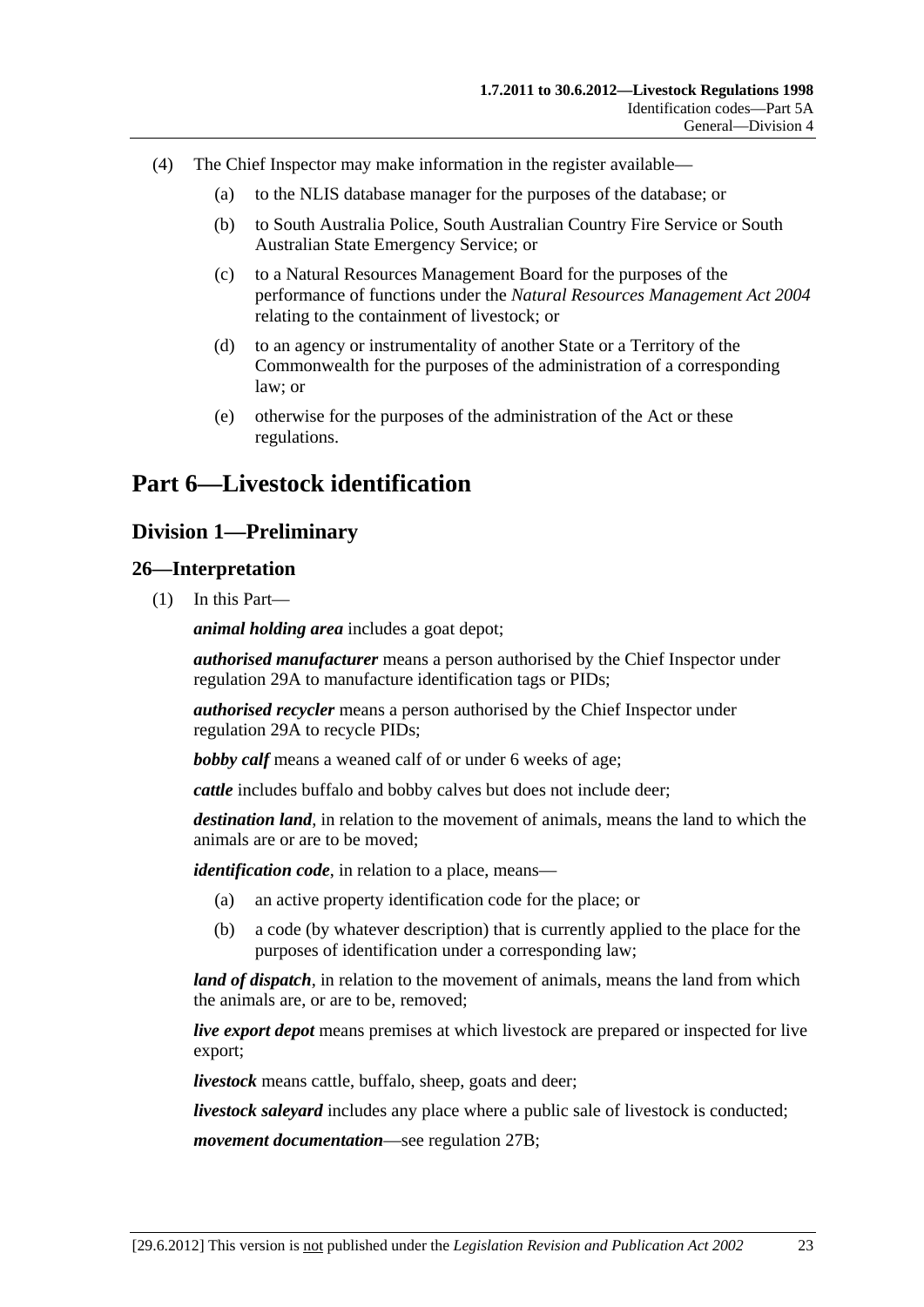*national vendor declaration*, in relation to animals of a particular type, means a vendor declaration of a kind designated, for the time being by the Chief Inspector by notice in the Gazette as a national vendor declaration for animals of that type for the purposes of these regulations;

*NLIS* means National Livestock Identification System;

*NLIS database manager* means the person designated for the time being by the Chief Inspector by notice in the Gazette as the NLIS database manager for the purposes of these regulations;

*non-functioning PID*, in relation to an electronic PID, means a PID that fails to provide a reading when scanned;

*over-the-hooks sale* means the sale of the carcass of an animal on the basis of the weight of the carcass immediately after slaughter (commonly known as hot standard carcass weight);

*owner* of land—

- (a) in relation to land alienated from the Crown in fee simple—means the owner of an estate in fee simple in the land;
- (b) in relation to land held from the Crown by lease, licence or agreement to purchase—means the lessee, licensee or purchaser;

*PID* or *permanent identification device* means a device for the permanent identification of livestock of a particular class obtained from an authorised manufacturer or an authorised recycler or a person authorised under a corresponding law to manufacture or recycle such devices or through an ordering system approved under a corresponding law;

*port for live export* includes a wharf, airport or other area at which livestock are assembled immediately before their live export, but does not include a live export depot;

*prescribed movement details*—see [subregulation \(2\);](#page-24-0)

*prescribed premises* means—

- (a) premises on which a special event is held; or
- (b) an animal feedlot; or
- (c) an animal holding area; or
- (d) a live export depot; or
- (e) a pound;

*sheep health statement* means a declaration about the health of sheep in a form approved by the Chief Inspector;

*special event* means an event at which animals are exhibited, or involved in a competitive activity, and includes a show, fair, rodeo and campdraft;

*unmanaged goat* means a goat other than a goat kept or usually kept in a domestic or captive state.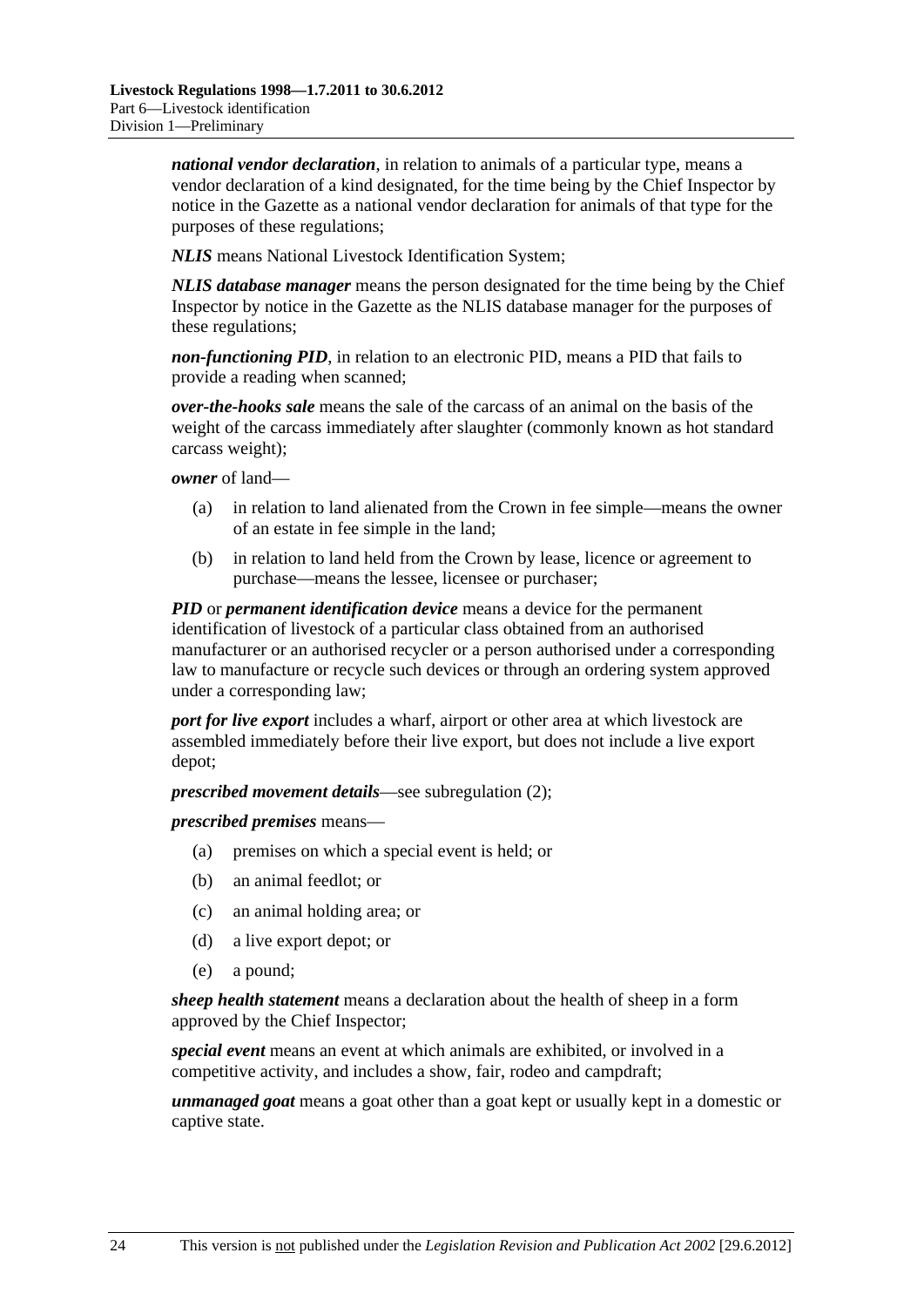- <span id="page-24-0"></span> (2) For the purposes of this Part, the *prescribed movement details*, for animals being moved, means the following details:
	- (a) the number of animals and the type of animals (that is, whether cattle, sheep or goats) being moved;
	- (b) the serial number of the national vendor declaration (if any) accompanying the animals during their movement;
	- (c) the date on which the animals are being moved;
	- (d) the identification code of the land of dispatch;
	- (e) the identification code of the destination land;
	- (f) in addition—
		- (i) in the case of sheep or goats that were bred on the land of dispatch that fact; and
		- (ii) in the case of sheep or goats that were not bred on the land of dispatch and are not identified with a PID bearing the identification code of the land of dispatch—the number or code on each PID attached to the animals; and
		- (iii) in the case of cattle—the number or code on each animal's PID.
- (3) For the purposes of this Part—
	- (a) an animal will not be regarded as being removed from land if that land and the destination land have the same identification code;
	- (b) an animal will not be regarded as being pastured on land if—
		- (i) it is kept for a period not exceeding 7 days at a livestock saleyard to which it has been consigned for sale; or
		- (ii) it is kept for a period not exceeding 7 days at an abattoir at which it is to be slaughtered;
	- (c) an animal will not be taken to be bred on land unless it has been pastured on the land since its birth;
	- (d) a requirement to provide to a person, or notify a person of, details comprised of a number or code on a PID will be satisfied if either of the following is provided:
		- (i) the number or code generated when the PID is scanned; or
		- (ii) the number or code that appears on the exterior of the PID or tag;
	- (e) the NLIS database manager will only be taken to be notified if notified in a manner authorised by the NLIS database manager;
	- (f) a reference to the operator of prescribed premises will, in the case of premises on which a special event is held, be taken to be a reference to the person in charge of the special event.

## **26A—Chief Inspector may authorise acts otherwise prohibited under this Part**

The Chief Inspector may authorise (in accordance with [regulation 5A](#page-5-0)) an act or activity that would otherwise be prohibited under this Part.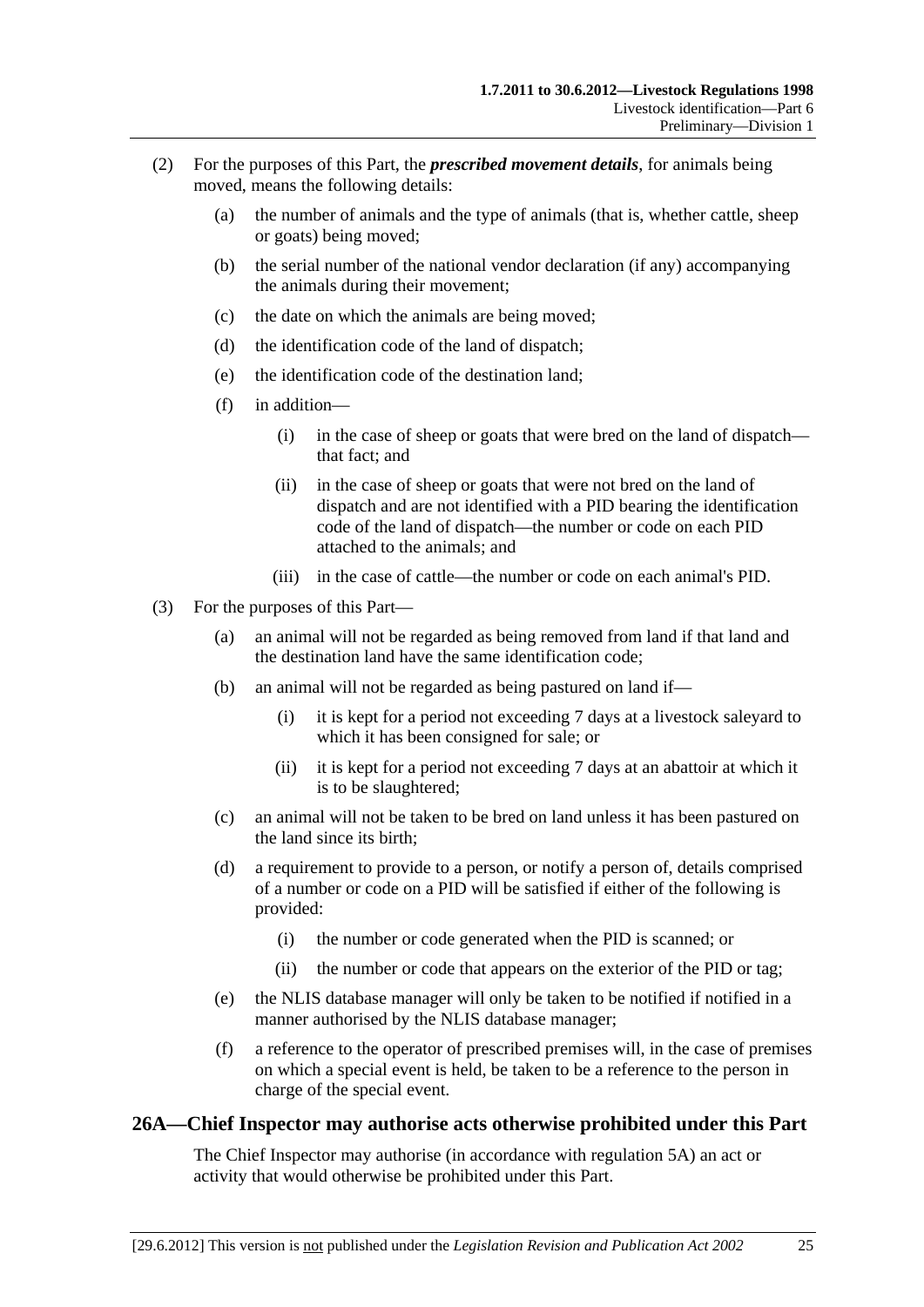### <span id="page-25-0"></span>**26B—Records kept under this Part**

A person who is required to keep a record under this Part must, at the request of an inspector or other person authorised in writing by the Chief Inspector, produce the record for inspection.

Maximum penalty: \$2 500.

Expiation fee: \$210.

## **Division 2—Identification of cattle, sheep and goats**

#### **27—Application of Division**

This Division applies only in relation to cattle, sheep and goats.

#### **27A—PIDs**

- (1) For the purposes of this Division, an animal will not be taken to be identified with a PID unless—
	- (a) in the case of cattle—
		- (i) a PID is attached to the off-side ear of the animal, with the component of the PID containing the electronic microchip placed on the inside of the ear; or
		- (ii) a PID is inserted in the animal and a tag, indicating that the animal has such a PID inserted in it, attached to the off-side ear of the animal; or
	- (b) in the case of sheep or goats—a PID is attached to an ear of the animal.
- (2) The owner or person responsible for the management of an animal must not bring the animal into the State or remove the animal from land on which it has been pastured unless the animal is identified with a PID.

Maximum penalty: \$5 000.

Expiation fee: \$315.

- (3) [Subregulation \(2\)](#page-25-0) does not apply to an unmanaged goat that is—
	- (a) captured; and
	- (b) pastured on land for a period not exceeding 6 weeks; and
	- (c) consigned from the land to an abattoir for slaughter and over-the-hooks sale.

## **27B—Movement documentation**

- (1) For the purposes of this Division, movement documentation, in relation to animals being moved, must comprise—
	- (a) either—
		- (i) a copy of the vendor declaration completed in relation to the animals; or
		- (ii) a document containing—
			- (A) the prescribed details (see [subregulation \(6\)\)](#page-27-0) in relation to the animals; and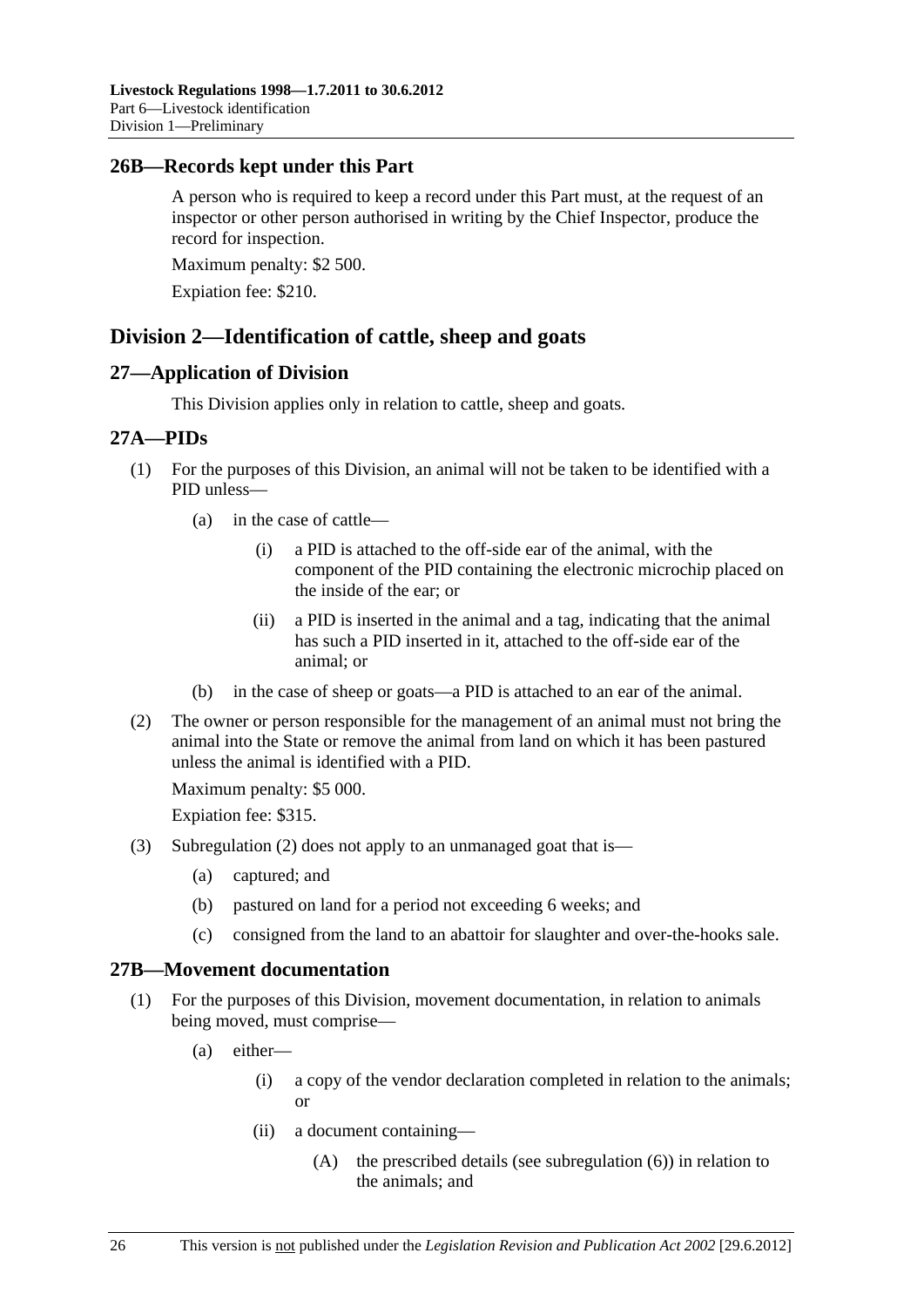- (B) the name and signature of the person completing the document; and
- <span id="page-26-0"></span> (b) in addition, in the case of sheep other than sheep consigned direct from a livestock saleyard outside the State to an abattoir in the State for slaughter—a sheep health statement.
- (2) The owner or person responsible for the management of animals that are brought into this State or removed from land on which they have been pastured (the *consignor*), is guilty of an offence unless movement documentation that complies with [subregulation \(1\)](#page-25-0) in relation to the animals—
	- (a) accompanies the animals during their movement; and
	- (b) is provided to a person (the *consignee*) as follows:
		- (i) if the animals are brought into the State or removed for the purposes of sale by a stock agent—to the stock agent;
		- (ii) if the animals are brought into the State or removed for the purposes of direct sale to a purchaser—to the purchaser or the person responsible for the management of the animals following the sale;
		- (iii) if the animals are brought into the State or removed for the purposes of their movement to an abattoir or prescribed premises—
			- (A) to the person responsible for the management of the animals following their movement; and
			- (B) to the operator of the abattoir or prescribed premises;
		- (iv) in any other case—to the person responsible for the management of the animals following their movement.

Maximum penalty: \$5 000.

Expiation fee: \$315.

- (3) If animals at a livestock saleyard are sold by a stock agent, a copy of the movement documentation, or a document containing the prescribed movement details, relating to the movement of the animals to the saleyard must be provided by the agent to a person (the *consignee*) as follows:
	- (a) if the animals are to be consigned direct to an abattoir for slaughter—
		- (i) to the person responsible for the management of the animals at the abattoir; and
		- (ii) to the operator of the abattoir,

by the end of the day of sale;

 (b) in any other case—to the purchaser or the person responsible for the management of the animals following the sale within 2 working days after the sale.

Maximum penalty: \$5 000.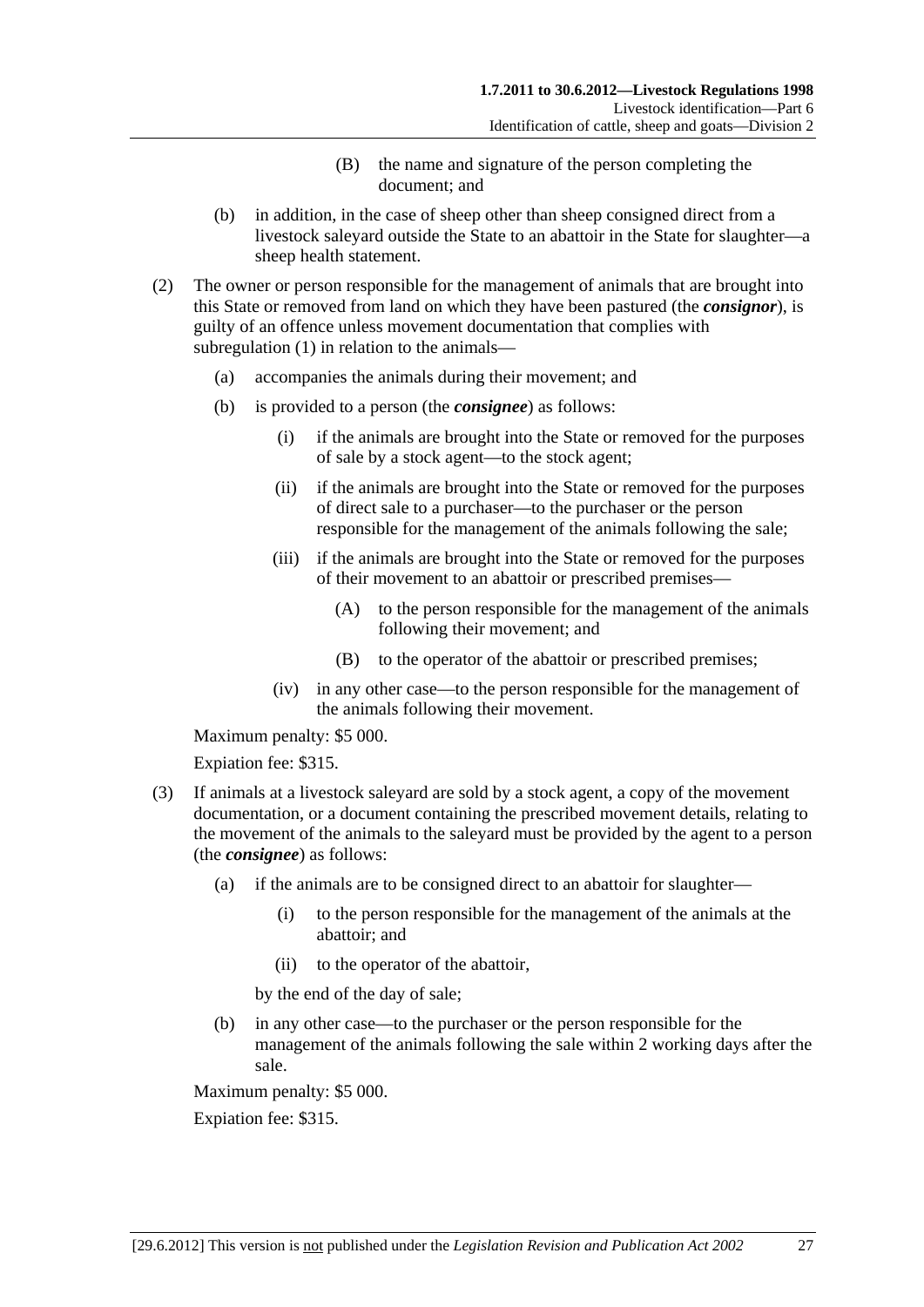- <span id="page-27-0"></span> (4) Without limitation, a stock agent will be taken to have complied with [subregulation \(3\)](#page-26-0) if, within the period specified, the agent has—
	- (a) uploaded the copy of the documentation to the NLIS database; and
	- (b) notified the consignee of that upload.
- (5) Records of documentation under this regulation must be kept as follows:
	- (a) a consignor must keep a copy of the movement documentation relating to the consignment for at least 7 years;
	- (b) a consignee (other than the operator of an abattoir or the person in charge of a special event) must keep a copy of the movement documentation relating to the consignment for at least 7 years;
	- (c) a consignee who is the operator of an abattoir or the person in charge of a special event must keep a copy of the movement documentation relating to the consignment for at least 2 years.

Maximum penalty: \$5 000.

Expiation fee: \$315.

(6) In this regulation—

*prescribed details*, in relation to animals being moved, means the following:

- (a) the number of animals and the type of animals (that is, whether cattle, sheep or goats) being moved;
- (b) the breed, gender and approximate age of the animals;
- (c) the date on which the animals are being moved;
- (d) the identification code of the land of dispatch;
- (e) the identification code of the destination land (or the address or a description of the location of that land);
- (f) in addition—
	- (i) in the case of sheep or goats that were bred on the land of dispatch that fact; and
	- (ii) in the case of sheep or goats that were not bred on the land of dispatch and are not identified with a PID bearing the identification code of the land of dispatch—the number or code on each PID attached to the animals; and
	- (iii) in the case of bobby calves—
		- (A) the date and time movement commenced; and
		- (B) the name and signature of the person responsible for the management of the animals during their movement.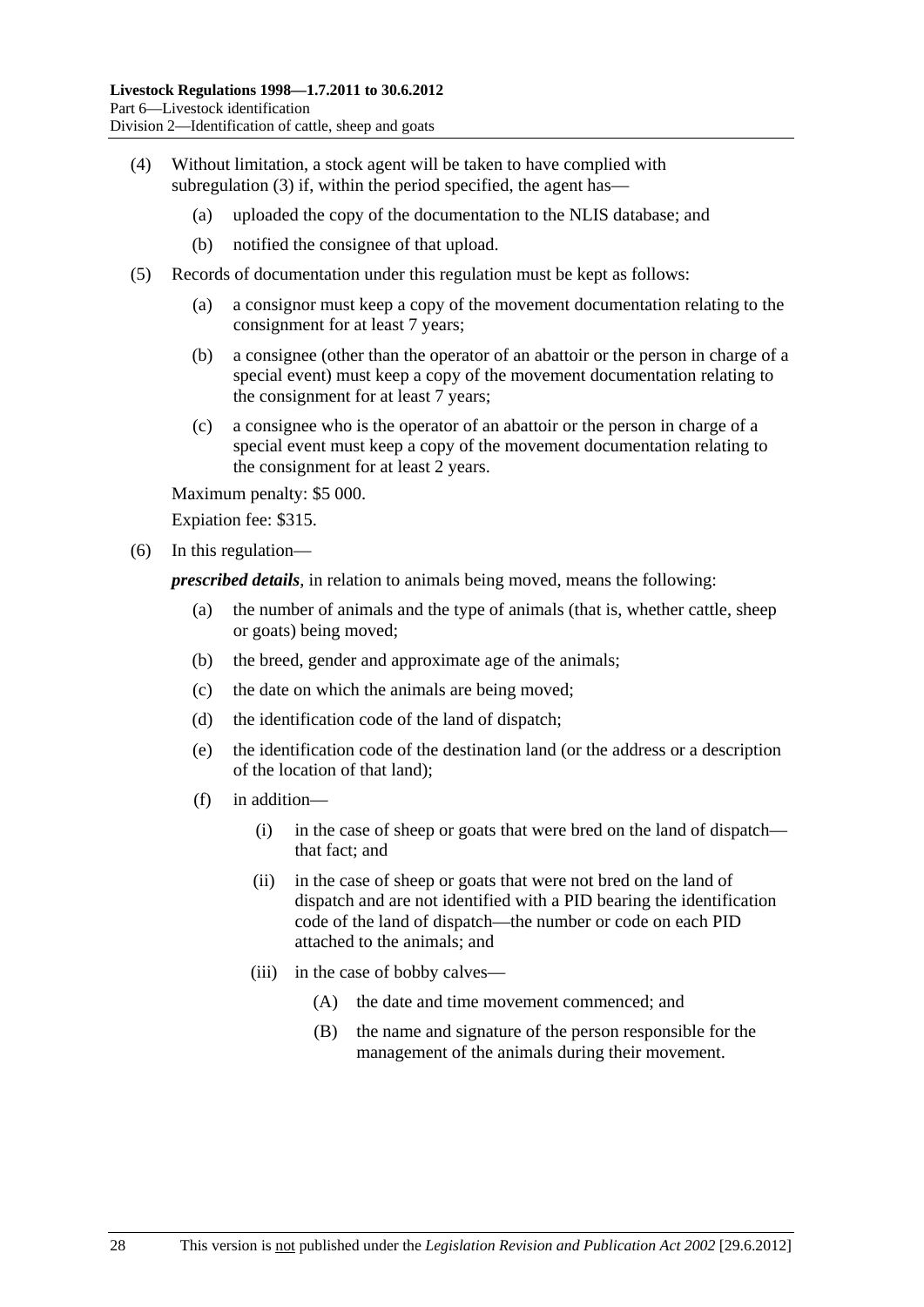## <span id="page-28-0"></span>**27C—NLIS notification before removal of animals from land of pasture**

If an animal is pastured on land (other than land on which it was bred), the owner or person responsible for the management of the animal must not remove the animal from that land unless the NLIS database manager has been notified of—

- (a) the number or code on the animal's PID; and
- (b) the identification code of the land; and
- (c) in addition, in the case of sheep or goats—the identification codes of any other land on which the animal has previously been pastured as far as may be reasonably ascertained (for example, from movement documentation relating to the movement of the animal).

Maximum penalty: \$5 000.

Expiation fee: \$315.

## **27D—NLIS notification after animals moved to different land of pasture**

- (1) Subject to this regulation, if an animal is removed from land on which it has been pastured (the *land of dispatch*) and pastured on other land (the *destination land*), the following provisions apply:
	- (a) if the land of dispatch is land or premises other than prescribed premises or a port for live export, the owner or person responsible for the management of the animal after its arrival at the destination land must notify the NLIS database manager of the prescribed movement details relating to the movement of the animal to the destination land—
		- (i) in the case of cattle—within 2 working days after the arrival of the animal at the destination land, or before the animal is removed from the destination land, whichever occurs earlier; and
		- (ii) in the case of sheep or goats—within 7 working days after the arrival of the animal at the destination land, or before the animal is removed from the destination land, whichever occurs earlier;
	- (b) if the destination land is prescribed premises, the operator of the prescribed premises must notify the NLIS database manager, by the end of the next working day after the arrival of the animal at the premises, of—
		- (i) in the case of the movement of cattle to premises on which a special event of 3 days or less is held before their direct return to the land of dispatch—
			- (A) the number or code on each animal's PID; and
			- (B) the date on which each animal's electronic PID is scanned at the special event; and
			- (C) the identification code of the premises of the special event; and
		- (ii) in the case of prescribed premises comprised of a pound—
			- (A) the date of impoundment; and
			- (B) the identification code of the pound; and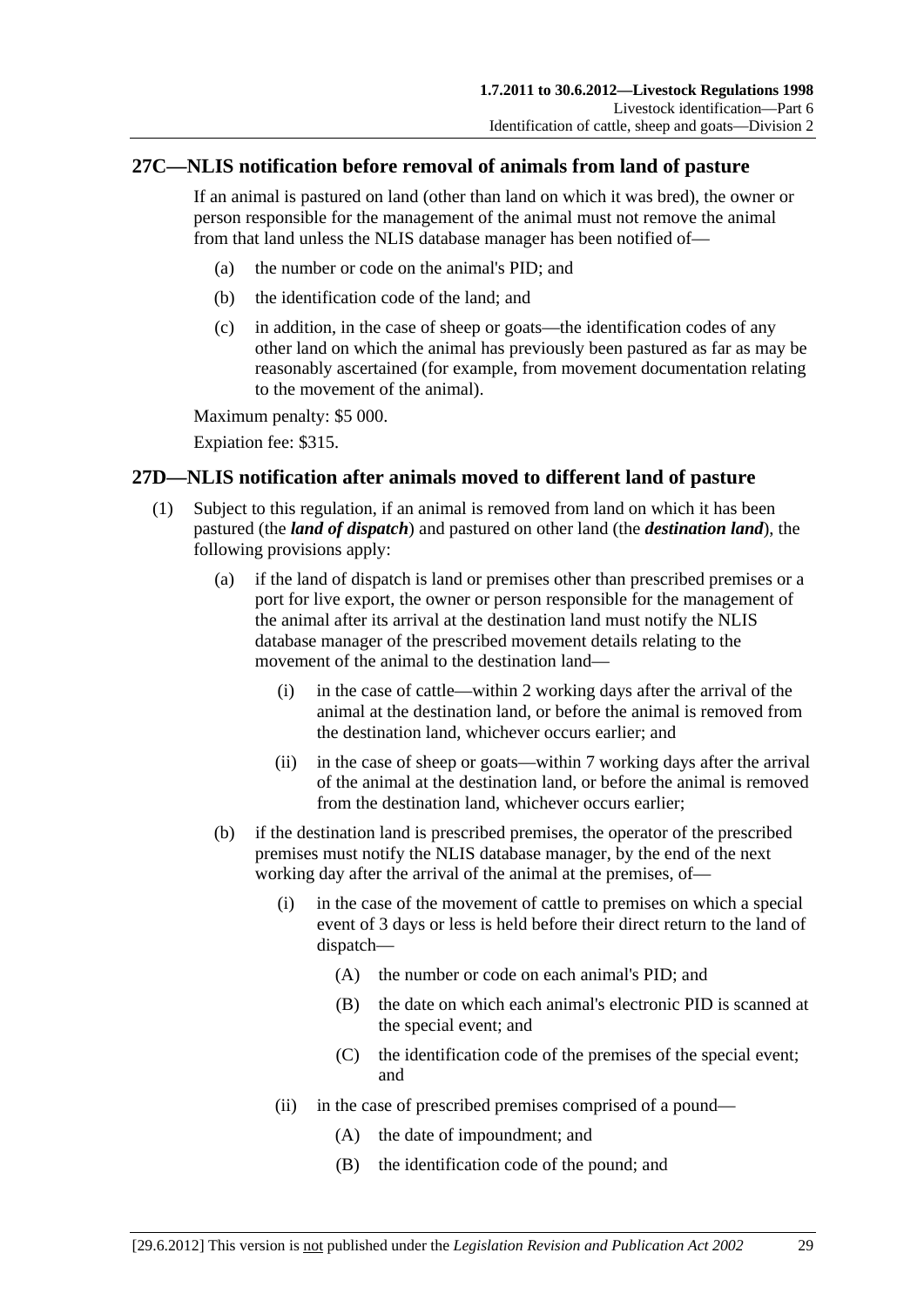- <span id="page-29-0"></span> (C) the identification code of the land on which the animal was last pastured, or, if that code is not known, the identification code approved by the Chief Inspector for use in the circumstances as a default code; and
- (D) the number or code on each of the animal's PIDs including, in the case of an animal that arrived at the pound without being identified with a PID, the number or code of the replacement PID attached to the animal at the pound; and
- (E) in addition, in the case of sheep or goats—the total number of animals in the consignment (including the animal); and
- (iii) in any other case—
	- (A) the prescribed movement details relating to the movement of the animal to the prescribed premises; and
	- (B) the date of arrival of the animal at the prescribed premises;
- (c) if the land of dispatch is prescribed premises other than an animal feedlot and the destination land is land or premises other than a port for live export, the operator of the prescribed premises must notify the NLIS database manager, by the end of the next working day after the removal of the animal from the prescribed premises, of the prescribed movement details relating to the movement of the animal to the destination land;
- (d) if the land of dispatch is a live export depot and the destination land is a port for live export, the operator of the depot must, by the end of the next working day after the removal of the animal from the depot, notify the NLIS database manager of—
	- (i) the date of removal of the animal; and
	- (ii) the identification code of the depot; and
	- (iii) the identification code of the port; and
	- (iv) in addition—
		- (A) in the case of sheep or goats—the total number of animals in the consignment (including the animal); and
		- (B) in the case of cattle—the number or code on each animal's PID.

Maximum penalty: \$5 000.

Expiation fee: \$315.

 (2) The owner or person responsible for the management of an animal after its arrival at prescribed premises must provide the operator of the premises with information necessary for that person to comply with [subregulation \(1\)\(b\).](#page-28-0)

Maximum penalty: \$5 000.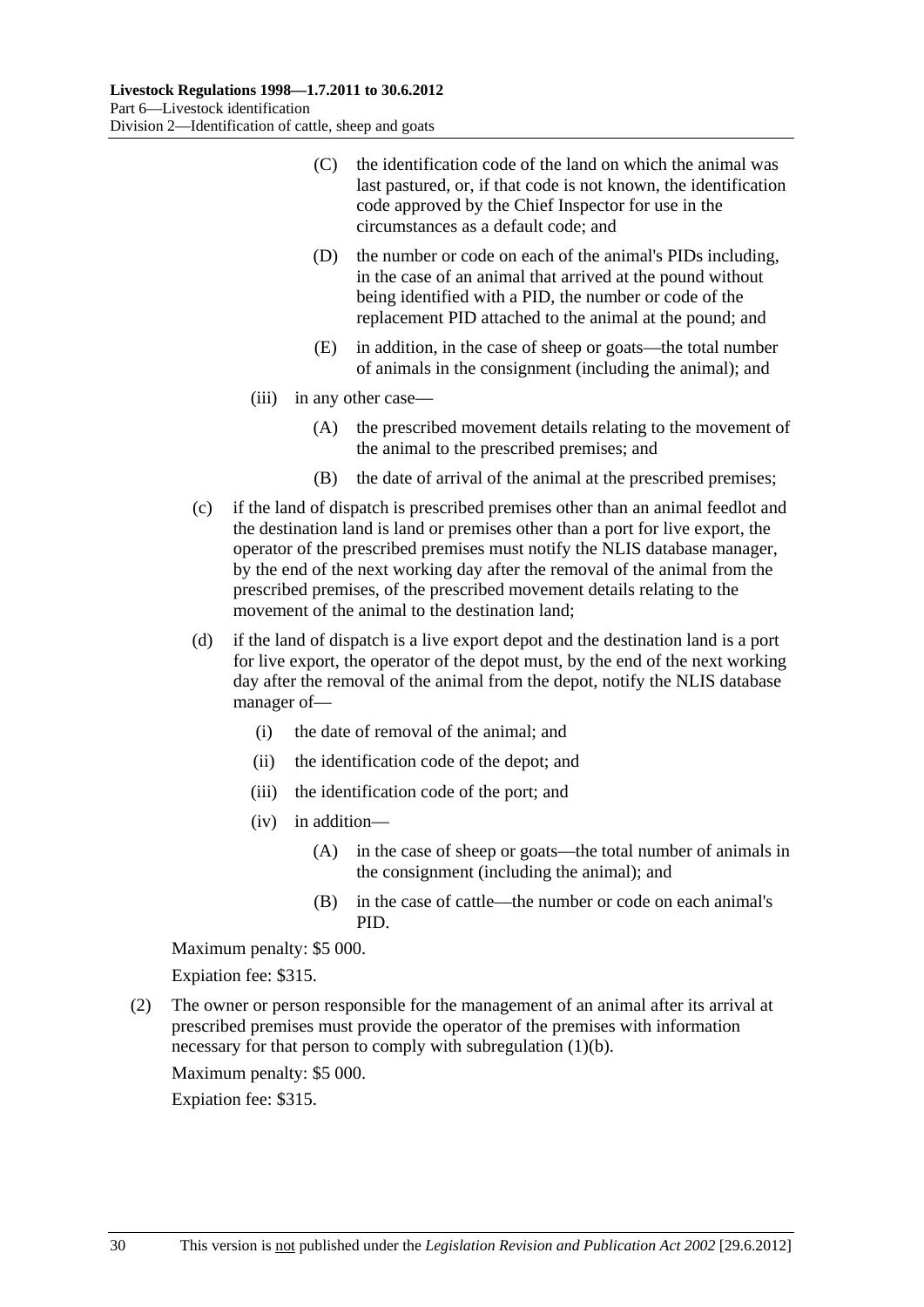<span id="page-30-0"></span> (3) The owner or person responsible for the management of an animal after its removal from prescribed premises must provide the operator of the premises with information necessary for that person to comply with subregulation  $(1)(c)$  or  $(1)(d)$ .

Maximum penalty: \$5 000.

Expiation fee: \$315.

 (4) If the owner or person responsible for the management of an animal becomes aware that information provided to the operator of prescribed premises or the NLIS database manager in respect of the animal under this regulation is inaccurate or incomplete or that the animal was not moved direct to the destination contemplated at the time the information was provided, the person must, as soon as practicable, notify the NLIS database manager of the correct or complete information.

Maximum penalty: \$5 000.

Expiation fee: \$315.

- (5) It is not a defence to a charge of an offence under this regulation comprised of a failure to notify the NLIS database manager of the identification code of destination land to establish that an identification code had not previously been allotted to the land.
- (6) For the purposes of this regulation, if an animal is removed from land of dispatch and unloaded at any other land or premises (including a livestock saleyard) during transit, that other land or premises will be taken to be the destination land.

## **27E—Animals at livestock saleyards must have PID and movement documentation**

 (1) If an animal at a livestock saleyard is not identified with a PID, the owner and the person responsible for the management of the animal immediately before its movement to the saleyard are each guilty of an offence.

Maximum penalty: \$5 000.

Expiation fee: \$315.

- (2) If, at a livestock saleyard, an animal—
	- (a) that is not identified with a PID; or
	- (b) in respect of which movement documentation relating to the movement of the animal to the saleyard has not been provided as required under [regulation 27B](#page-25-0),

is sold, the saleyard operator, the stock agent acting on behalf of the vendor and the person responsible for the management of the animal at the saleyard are each guilty of an offence.

Maximum penalty: \$5 000.

Expiation fee: \$315.

 (3) If an animal bears a non-functioning PID, the operator of the saleyard or a stock agent may cause the animal to be identified with a replacement PID bearing the identification code of the saleyard.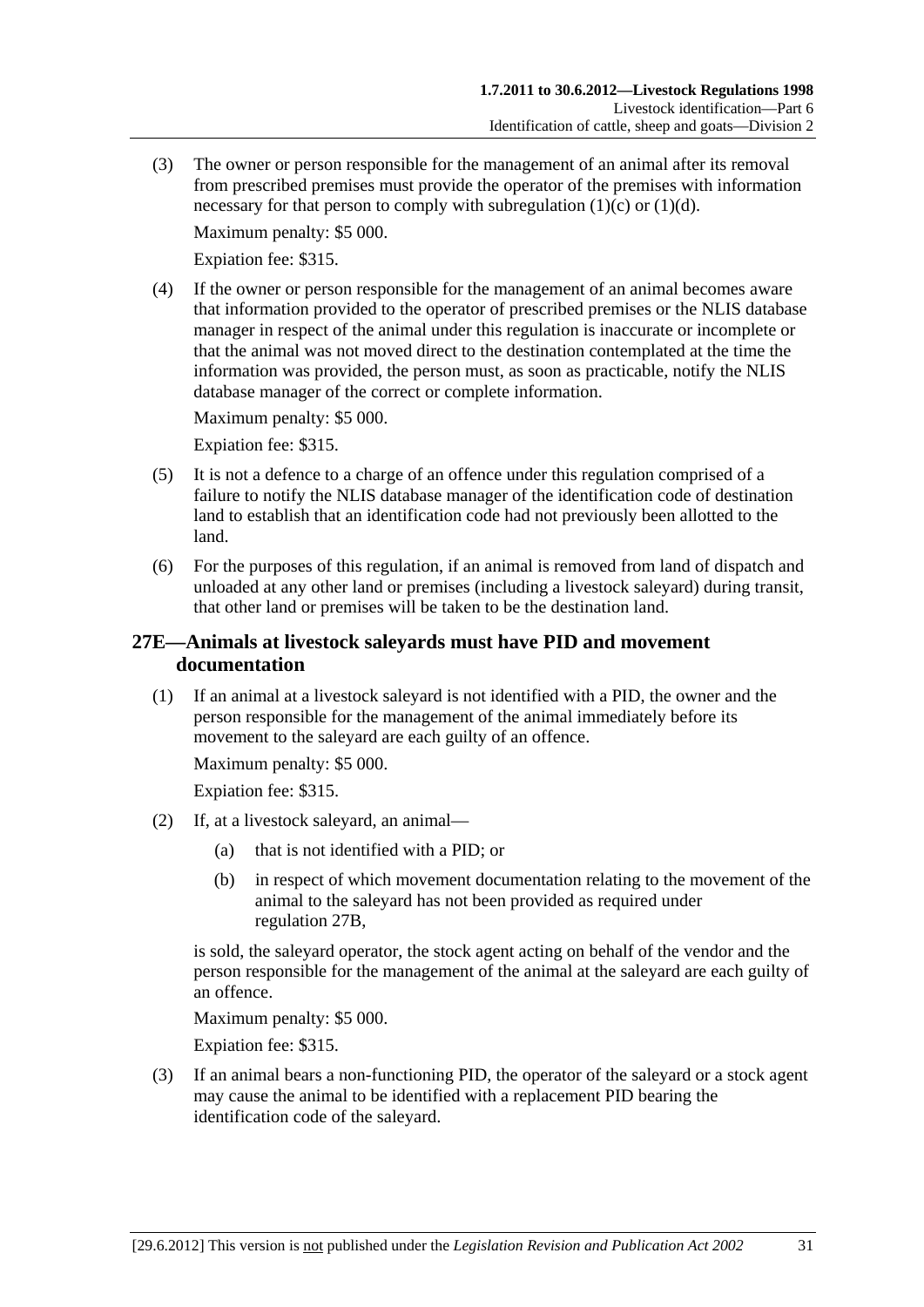- <span id="page-31-0"></span> (4) Before an animal that is not identified with a PID, or bears a non-functioning PID, is removed from a livestock saleyard—
	- (a) the operator of the saleyard or a stock agent must, if the animal is not identified with a PID, cause the animal to be identified with a replacement PID bearing the identification code of the saleyard; and
	- (b) the operator of the saleyard must notify the NLIS database manager of—
		- (i) the prescribed movement details relating to the movement of the animal to the saleyard (including, in the case of a non-functioning PID, the number or code on that PID); and
		- (ii) the number or code on any replacement PID.

Maximum penalty: \$5 000.

Expiation fee: \$315.

- (5) If an animal is identified with a replacement PID under [subregulation \(3\)](#page-30-0) or [\(4\),](#page-31-0) the saleyard operator or stock agent must make, and keep for at least 2 years, a written record of—
	- (a) the prescribed movement details relating to the movement of the animal to the saleyard; and
	- (b) the name of the person responsible for causing the animal to be identified with the replacement PID; and
	- (c) the date on which the PID was attached or inserted; and
	- (d) the name of the vendor of the animal.

Maximum penalty: \$5 000.

Expiation fee: \$315.

#### **27EA—NLIS notification of animals consigned to livestock saleyard for sale**

- (1) The following provisions apply in relation to animals consigned to a livestock saleyard for sale:
	- (a) by the end of each day on which animals are offered for sale at the saleyard, the operator of the saleyard must notify the NLIS database manager—
		- (i) for each animal that arrives at the saleyard and is sold at the saleyard on that day, of—
			- (A) the prescribed movement details relating to the movement of the animal to the saleyard; and
			- (B) the date of the sale; and
		- (ii) for each animal that arrives at the saleyard but is not sold at the saleyard on that day, of—
			- (A) the prescribed movement details relating to the movement of the animal to the saleyard; and
			- (B) the date of the arrival; and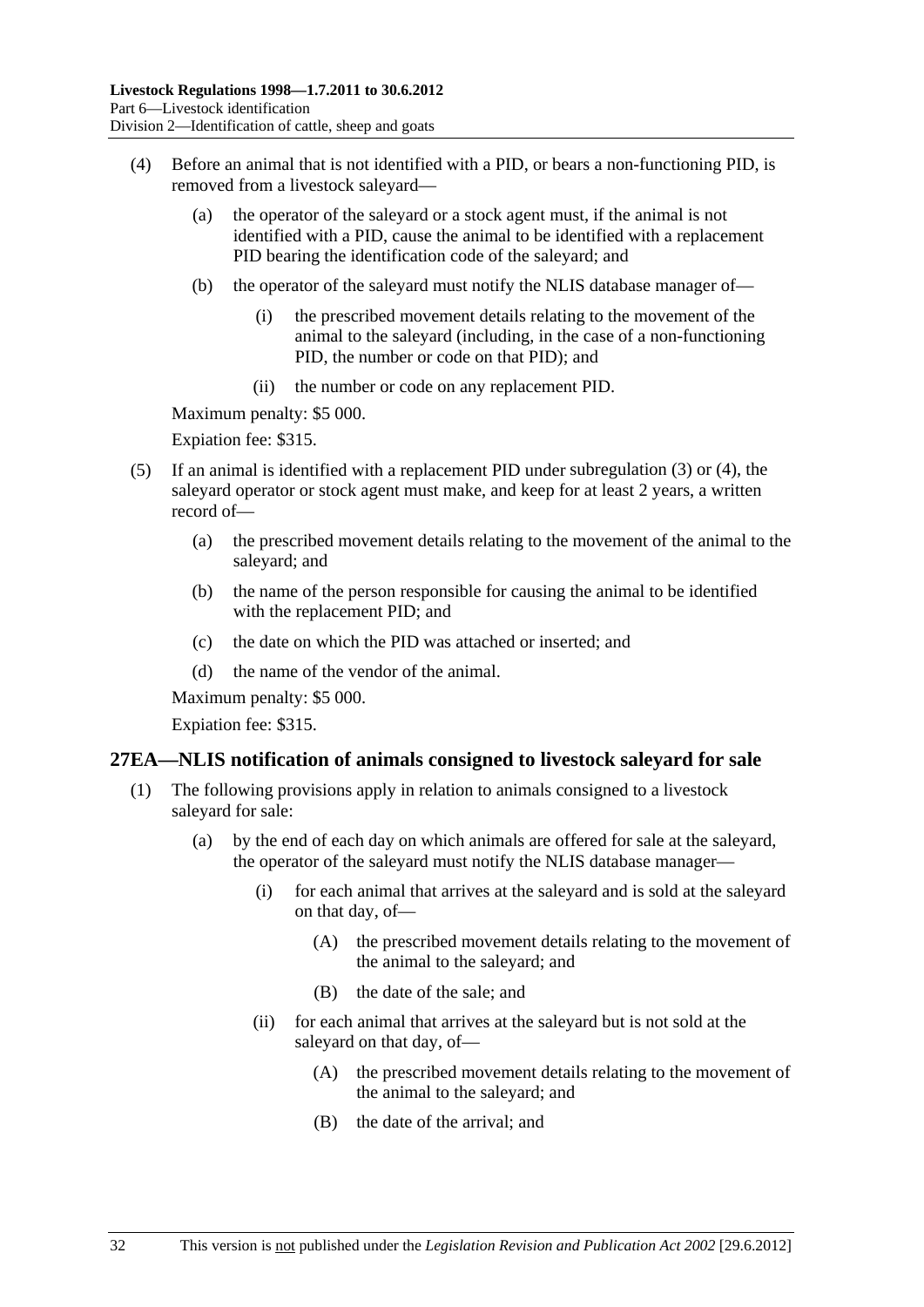- (C) in addition, in the case of an animal that was dead on arrival—the identification code approved by the Chief Inspector for use in the circumstances as a default deceased code;
- <span id="page-32-0"></span> (b) the operator of the saleyard must, for each animal sold at the saleyard, update the entry in the database for the animal with details as follows:
	- (i) if, by the end of the day of sale of the animal, the operator is aware of the destination land for the animal, the operator must—
		- (A) if the destination land is an abattoir—by the end of that day; or
		- (B) in any other case—within 2 working days after the sale,

update the entry with the identification code of that land and, in the case of sheep or goats, the total number of animals in the consignment (including the animal) that are to be or have been moved direct to that land;

- (ii) if, by the end of the day of sale of the animal, the operator is not aware of the destination land for the animal, the operator must, within 2 working days after the sale, update the entry with—
	- (A) the identification code of the stock agent acting on behalf of the purchaser of the animal, or, if no such agent was used, the stock agent acting on behalf of the vendor of the animal; and
	- (B) in the case of sheep or goats, the total number of animals in the consignment (including the animal) that are to be or have been moved direct to the destination land;
- (c) if the operator of the saleyard updates the entry in the database for an animal with the identification code of a stock agent under paragraph  $(b)(ii)(A)$ , the operator must ensure that the stock agent is aware that his or her identification code has been used for that purpose;
- (d) before, or as soon as practicable (and, in any event, within 2 working days) after, an animal that has not been sold at the saleyard is removed from the saleyard, the operator of the saleyard must update the entry in the database for that animal with the identification code of the destination land for the animal;
- (e) before, or as soon as practicable (and, in any event, within 2 working days) after an animal that has died at the saleyard is disposed of at the saleyard or removed from the saleyard, the operator of the saleyard must update the entry in the database for that animal with the identification code approved by the Chief Inspector for use in the circumstances as a default deceased code;
- (f) if the operator of the saleyard becomes aware that information provided to the NLIS database manager is inaccurate or incomplete through an omission or error made by the operator, the operator must, as soon as practicable, provide the correct or complete information.

Maximum penalty: \$5 000.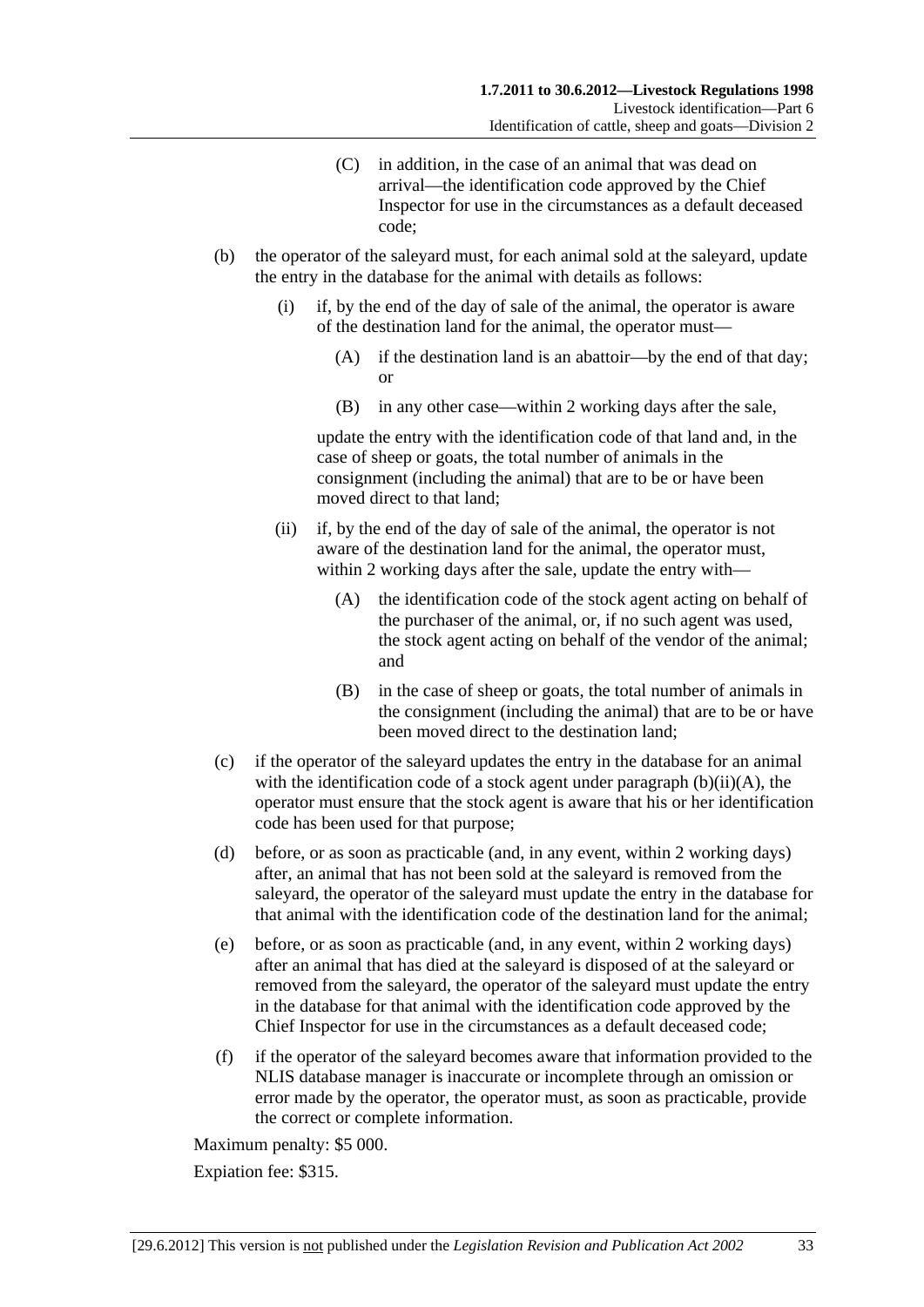<span id="page-33-0"></span> (2) A person (whether or not a stock agent) who offers an animal for sale at a livestock saleyard must provide the operator of the saleyard with information necessary for the operator to comply with [subregulation \(1\)](#page-31-0).

Maximum penalty: \$5 000.

Expiation fee: \$315.

- (3) A person (whether or not a stock agent) who purchases an animal at a livestock saleyard must comply with the following provisions:
	- (a) if the destination land for the animal has been determined before the end of the day of the purchase, the person must, on that day, notify the operator of the saleyard of the identification code of that land;
	- (b) if the destination land for the animal has not been determined before the end of the day of the purchase, the person must, on that day, notify the operator of the saleyard of the identification code of the stock agent acting on behalf of the purchaser, or, if no such agent was used, the stock agent acting on behalf of the vendor.

Maximum penalty: \$5 000.

Expiation fee: \$315.

 (4) If a person notifies the saleyard operator of the identification code of destination land under subregulation  $(3)(a)$ , the agent must, as soon as practicable (and, in any event, within 2 working days) after that notification, give written notice to the purchaser of the animal setting out details of the identification code provided.

Maximum penalty: \$5 000.

Expiation fee: \$315.

**Note—** 

The notice may be included on an invoice.

 (5) If a person notifies the saleyard operator of the identification code of a stock agent under [subregulation \(3\)\(b\),](#page-33-0) the person must ensure that the stock agent is aware that his or her identification code has been used for that purpose.

Maximum penalty: \$5 000.

Expiation fee: \$315.

 (6) A stock agent whose identification code has been provided to the saleyard operator under [subregulation \(3\)\(b\)](#page-33-0) must, before, or as soon as practicable (and, in any event, within 7 working days) after, the animal is removed from the saleyard, notify the NLIS database manager of the identification code of the destination land for the animal.

Maximum penalty: \$5 000.

Expiation fee: \$315.

 (7) If a stock agent notifies the NLIS database manager of the identification code of destination land under [subregulation \(6\),](#page-33-0) the agent must, as soon as practicable (and, in any event, within 2 working days) after that notification, give written notice to the purchaser of the animal setting out details of the identification code provided.

Maximum penalty: \$5 000.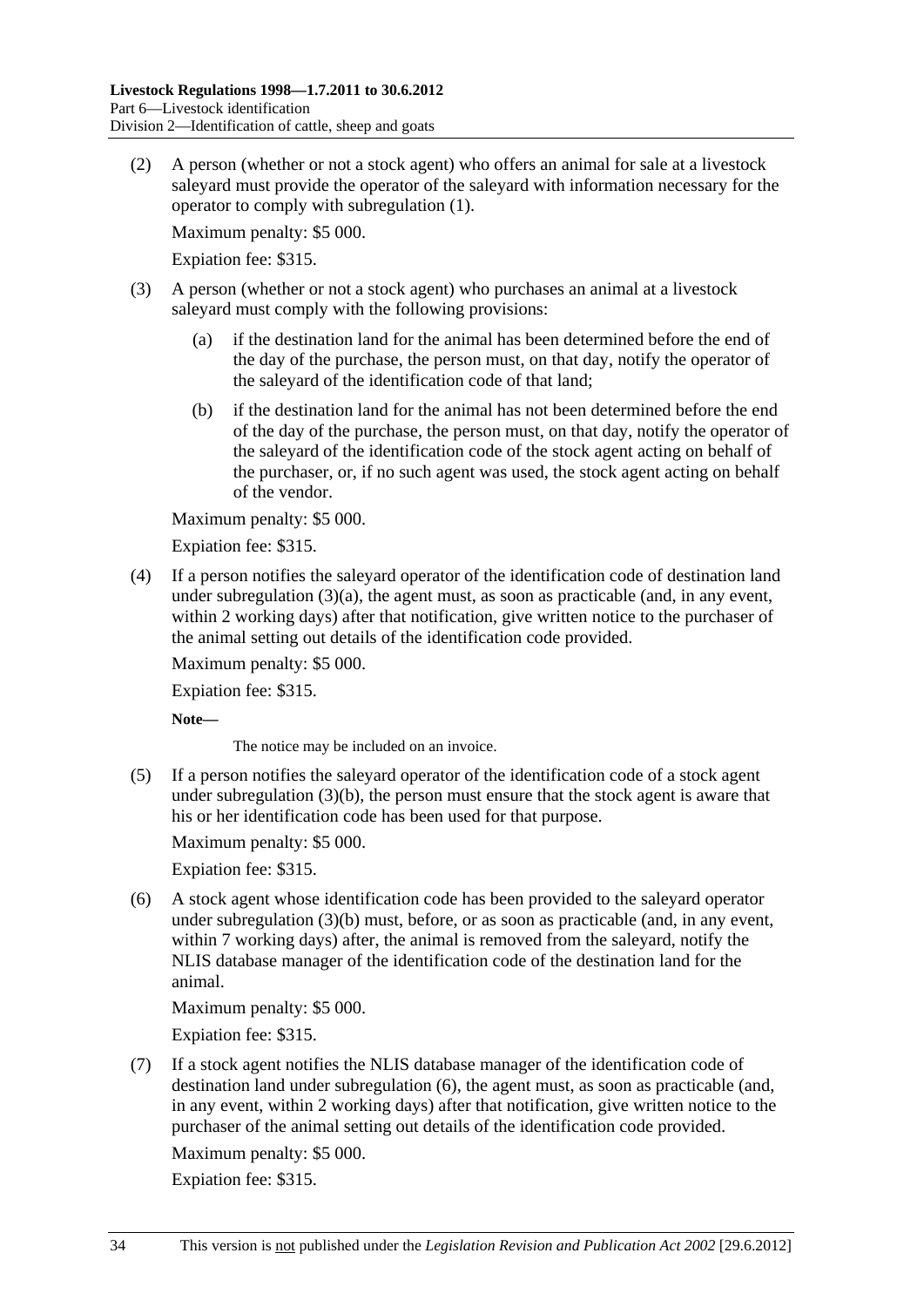<span id="page-34-0"></span>**Note—** 

The notice may be included on an invoice.

- (8) It is not a defence to a charge of an offence against [subregulation \(3\)](#page-33-0) to establish that an identification code had not previously been allotted to the land or person concerned.
- (9) A person selling or purchasing an animal through a stock agent must provide the stock agent with information necessary for the stock agent to comply with this regulation.

Maximum penalty: \$5 000.

Expiation fee: \$315.

 (10) If the purchaser of an animal becomes aware that information provided to the operator of a livestock saleyard or the NLIS database manager in respect of the animal under this regulation is inaccurate or incomplete or that an animal was not moved direct to the destination land contemplated at the time the information was provided, the purchaser must, as soon as practicable, notify the NLIS database manager of the correct or complete information.

Maximum penalty: \$5 000.

Expiation fee: \$315.

## **27EB—NLIS notification of movement of bobby calves from land of pasture to abattoir**

The person responsible for transporting bobby calves from land on which they have been pastured to an abattoir must—

- (a) ensure that the PID attached to each calf is scanned and the electronic information recorded before removal of the calves from the land; and
- (b) notify the NLIS database manager, before the end of the day of arrival of the calves at the abattoir or before their slaughter (whichever occurs first), of the prescribed movement details relating to the movement of the calves to the abattoir.

Maximum penalty: \$5 000.

Expiation fee: \$315.

## **27EC—Animals at abattoirs must have PID and movement documentation**

 (1) If an animal at an abattoir is not identified with a PID, the owner and the person responsible for the management of the animal immediately before its movement to the abattoir are each guilty of an offence.

Maximum penalty: \$5 000.

- (2) If, at an abattoir, an animal—
	- (a) that is not identified with a PID; or
	- (b) in respect of which—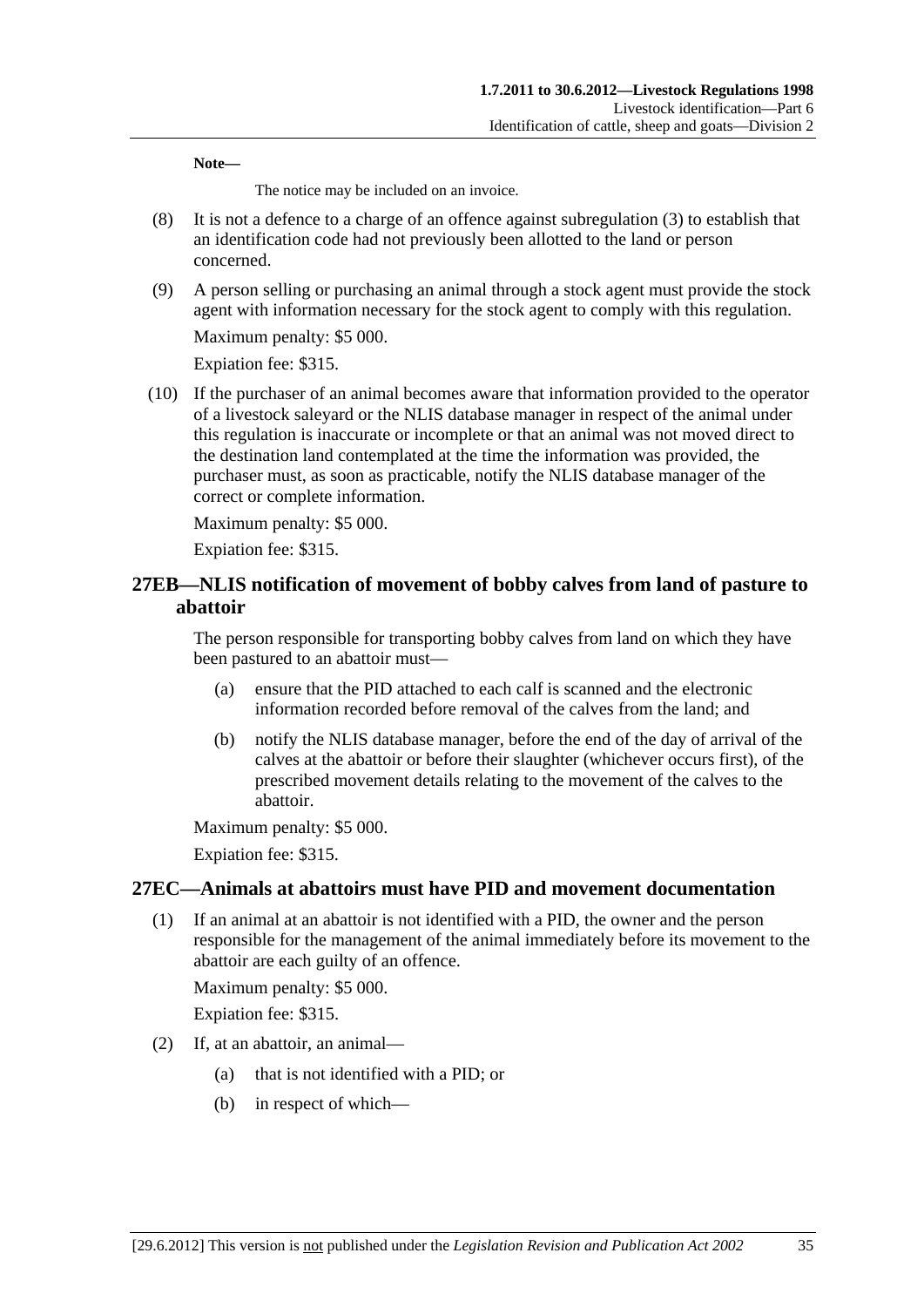- <span id="page-35-0"></span> (i) in the case of an animal that was moved direct to the abattoir from land on which it was pastured—movement documentation relating to the movement of the animal to the abattoir has not been provided as required under [regulation 27B\(2\)](#page-26-0); or
- (ii) in the case of an animal that was moved direct to the abattoir from a livestock saleyard to which it was consigned for sale and kept for a period not exceeding 7 days—documentation relating to the movement of the animal to the saleyard has not been provided as required under [regulation 27B\(3\)](#page-26-0),

is slaughtered, the operator of the abattoir and the person responsible for the management or slaughter of the animal are each guilty of an offence.

Maximum penalty: \$5 000.

Expiation fee: \$315.

 (3) No offence is committed under [subregulation \(2\)](#page-34-0) if the operator of the abattoir notifies an inspector, before the slaughter, of the omission and of as many prescribed movement details relating to the movement of the animal to the abattoir as may be reasonably ascertained in the circumstances.

## **27ED—NLIS notification when animals slaughtered**

- (1) The operator of an abattoir must, within 2 working days after slaughtering an animal, notify the NLIS database manager of—
	- (a) the date of slaughter of the animal; and
	- (b) in addition—
		- (i) in the case of cattle—
			- (A) if the animal was moved direct to the abattoir from land on which it was pastured—the prescribed movement details relating to the movement of the animal to the abattoir; or
			- (B) if the animal was moved direct to the abattoir from a livestock saleyard to which it had been consigned for sale and at which it had been kept for a period not exceeding 7 days—
				- the number or code on the animal's PID; and
				- the identification code of the land on which the animal was last pastured; or
		- (ii) in the case of sheep or goats—
			- (A) if the animal was moved direct to the abattoir from land on which it was pastured—the prescribed movement details relating to the movement of the animal to the abattoir; or
			- (B) if the animal was moved direct to the abattoir from a livestock saleyard to which it had been consigned for sale and at which it had been kept for a period not exceeding 7 days—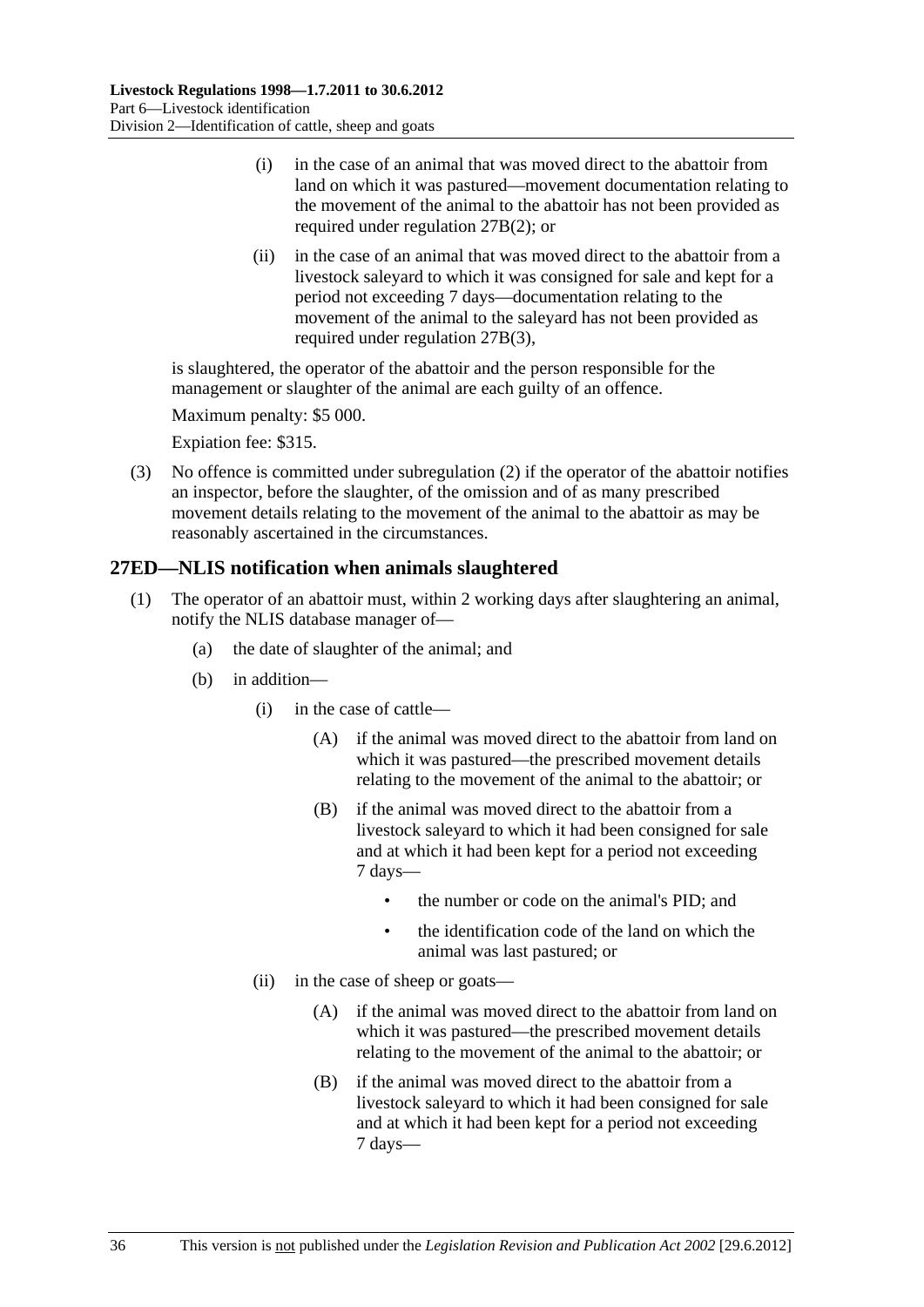- the type of animal (that is, whether sheep or goat); and
- the total number of animals in the consignment to the abattoir (including the animal); and
- the identification code of the saleyard.

<span id="page-36-0"></span>Maximum penalty: \$5 000.

Expiation fee: \$315.

 (2) The operator of an abattoir must keep a written record of the details referred to in [subregulation \(1\)](#page-35-0) (other than those details required to be kept by the operator under [regulation 27B\(5\)\)](#page-27-0) for at least 2 years.

Maximum penalty: \$5 000.

Expiation fee: \$315.

 (3) The owner or person responsible for the management of an animal at an abattoir must provide the operator of the abattoir with information necessary for the operator to comply with [subregulation \(1\)](#page-35-0).

Maximum penalty: \$5 000.

Expiation fee: \$315.

## **27EF—Identification of animal at abattoir must be possible until fitness for human consumption assessed**

The operator of an abattoir must ensure that the abattoir has in place post-slaughter procedures approved by the Chief Inspector that will enable the determination, at any time until an assessment is made of the fitness for human consumption of the carcass of an animal, of—

- (a) in the case of an animal that was moved direct to the abattoir from land on which it was pastured—the prescribed movement details relating to the movement of the animal to the abattoir; or
- (b) in the case of an animal that was moved direct to the abattoir from a livestock saleyard to which it had been consigned for sale and at which it was kept for a period not exceeding 7 days—the prescribed movement details relating to the movement of the animal to the saleyard.

Maximum penalty: \$5 000.

Expiation fee: \$315.

#### **27F—False or misleading statements under this Division**

A person must not make a statement that is false or misleading in a material particular (whether by reason of the inclusion or omission of any particular) in any details required to be provided under this Division.

Maximum penalty/expiation fee:

(a) If the person made the statement knowing that it was false or misleading:

Maximum penalty—\$10 000.

(b) In any other case:

Maximum penalty—\$5 000.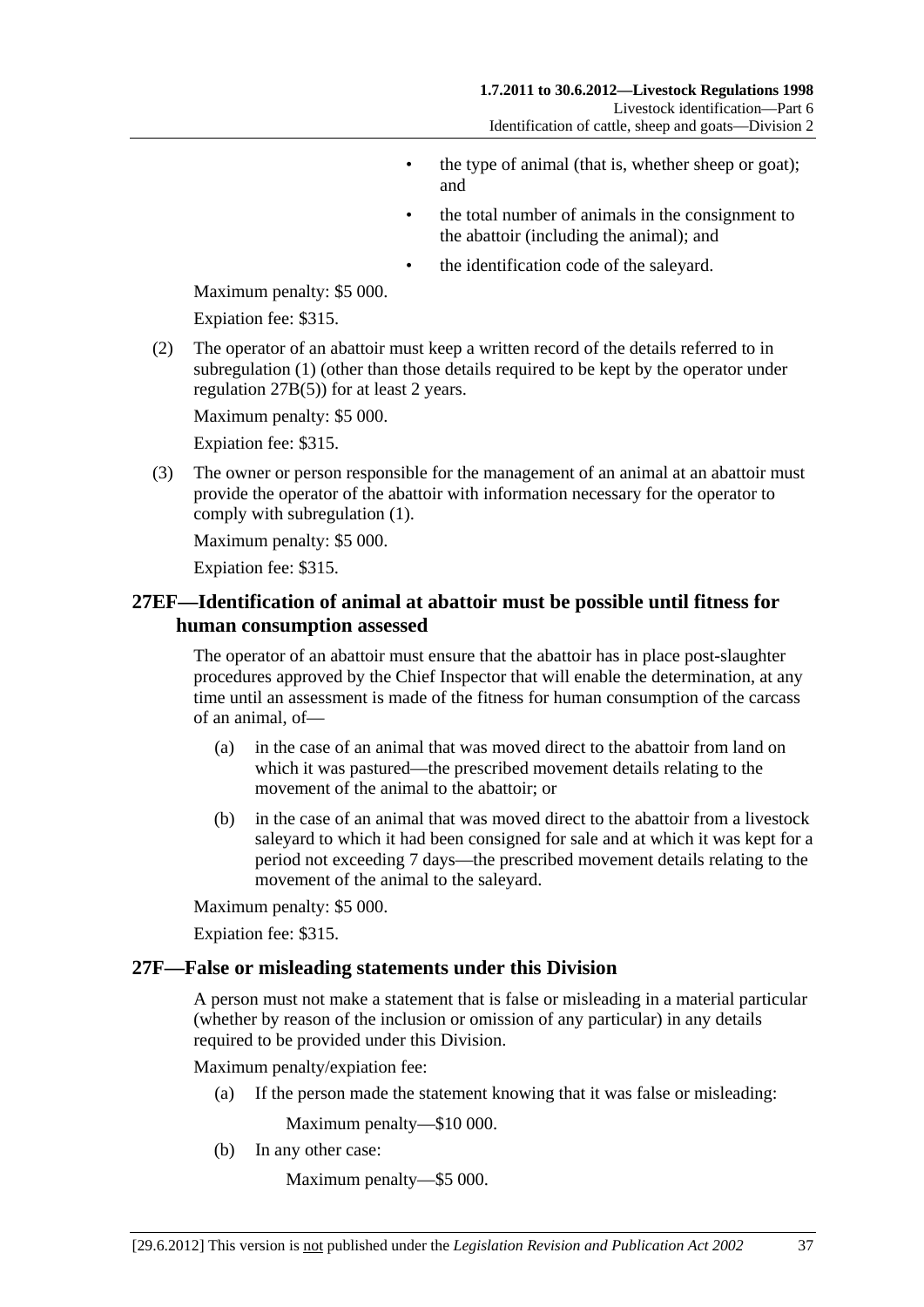Expiation fee—\$315.

## <span id="page-37-0"></span>**Division 3—Identification of pigs**

## **27FA—Identification of pigs**

 (1) A person who keeps pigs must ensure that a pig that weighs 20 kilograms or more is not removed for the purposes of sale or slaughter from land on which it is kept unless it has a tattoo that complies with the requirements of [subregulation \(2\)](#page-37-0).

Maximum penalty: \$5 000.

Expiation fee: \$315.

- (2) The tattoo must comply with the following requirements:
	- (a) the tattoo must comprise the characters of a pig tattoo code associated with an active property identification code for the land from which the pig is removed;
	- (b) the characters making up the pig tattoo code must be clearly legible;
	- (c) the tattoo must be marked with paste or ink of a kind approved by the Chief Inspector;
	- (d) the tattoo must be on the following shoulder of the pig:
		- (i) if the tattoo was applied on the property on which the pig was born the left shoulder of the pig; and
		- (ii) in any other case—the right shoulder of the pig.
- (3) A person who keeps pigs is guilty of an offence if, when a pig kept by the person is marked with a pig tattoo code, the code is not associated with an active property identification code for the land on which the pig is kept.

Maximum penalty: \$5 000.

Expiation fee: \$315.

- (4) A person must not—
	- (a) mark the shoulder of a pig with a tattoo other than for the purposes of this regulation; or
	- (b) remove a tattoo from the shoulder of a pig other than as authorised by the Chief Inspector.

Maximum penalty: \$5 000.

Expiation fee: \$315.

## **Division 4—Identification of deer**

## **27G—Identification of deer**

 (1) A person who keeps deer must ensure that deer are not removed from land on which they are kept unless attached to the ear of each animal is an identification tag that bears the identification code of the land from which it is removed.

Maximum penalty: \$5 000.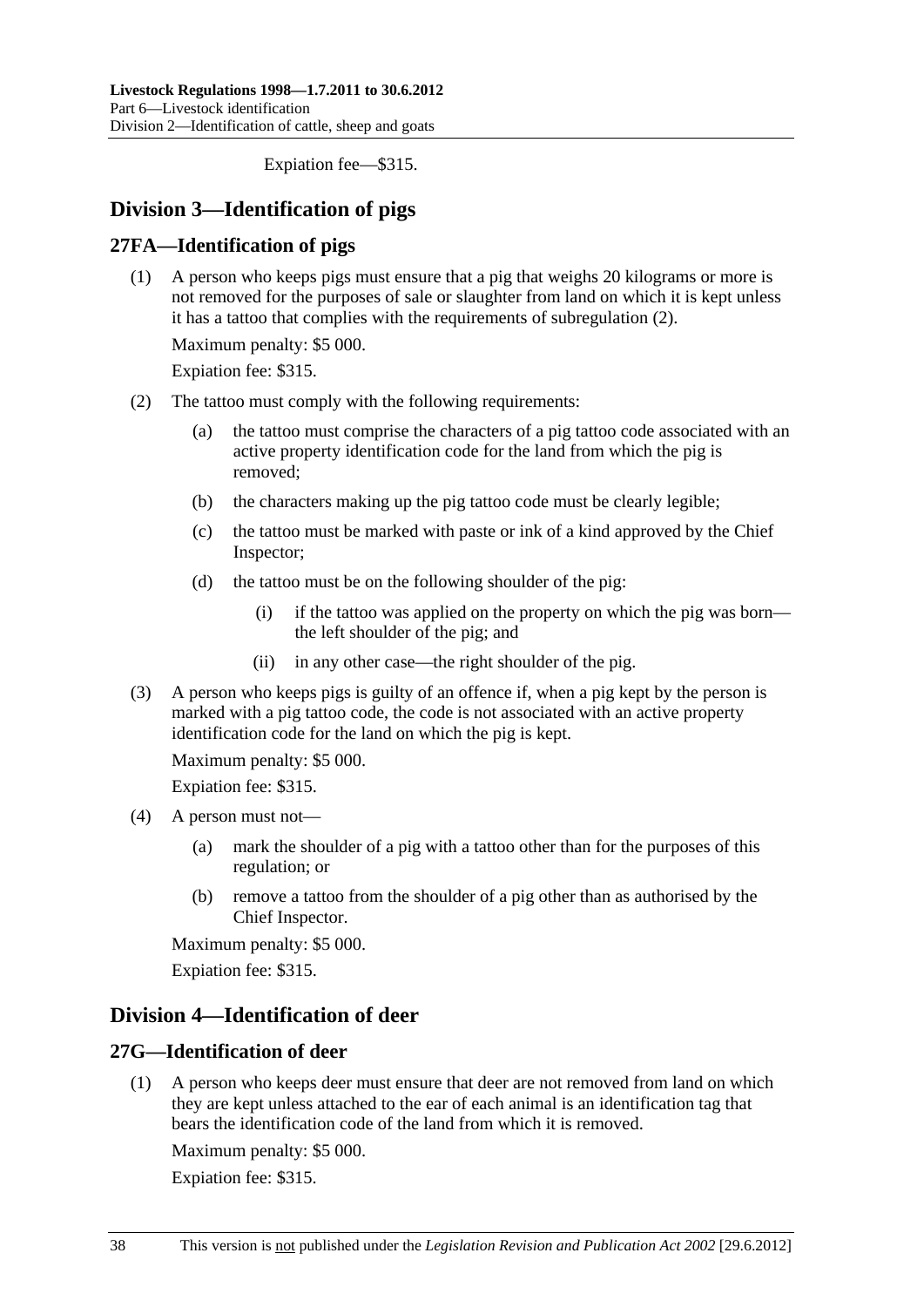## <span id="page-38-0"></span>**Division 5—General**

## **27H—Removal of livestock in contravention of this Part**

- (1) If an inspector suspects on reasonable grounds that a person has removed, or is about to remove, livestock from property in contravention of this Part, the inspector may—
	- (a) require the owner or person in charge of the animals to—
		- (i) muster them at or take them to a specified place convenient for inspecting or attaching identification tags to the animals;
		- (ii) attach PIDs or identification tags to animals found not to be tagged or otherwise identified in accordance with this Part;
		- (iii) detain the animals at a specified place, or return the animals to the place from which they have been removed, until they are tagged or otherwise identified in accordance with this Part; and
	- (b) if the owner or person in charge refuses or fails to comply with such a requirement, take the action required to be taken, with or without assistance.
- (2) The Minister may recover costs and expenses reasonably incurred by an inspector under subregulation  $(1)(b)$  by action in a court of competent jurisdiction as a debt owed by the person of whom the requirement was made.

## **28—Types of devices**

- (1) A person must only attach to, or insert in, an animal a PID of the following kind:
	- (a) if the device is to be attached to or inserted in the animal on the property on which the animal was born—a device of a kind approved by the Chief Inspector as a breeder device; or
	- (b) in any other case—a device of a kind approved by the Chief Inspector as a post-breeder device.

Maximum penalty: \$5 000.

Expiation fee: \$315.

## **29A—Authorisation of manufacturers and recyclers**

The Chief Inspector may authorise a person—

- (a) to manufacture identification tags or PIDs for the purposes of this Part; or
- (b) to recycle PIDs for the purposes of this Part.

## **29B—Supply of tags and devices**

An authorised manufacturer or authorised recycler—

 (a) may only supply identification tags or PIDs to persons on receipt of an order form validated in a manner approved by the Chief Inspector; and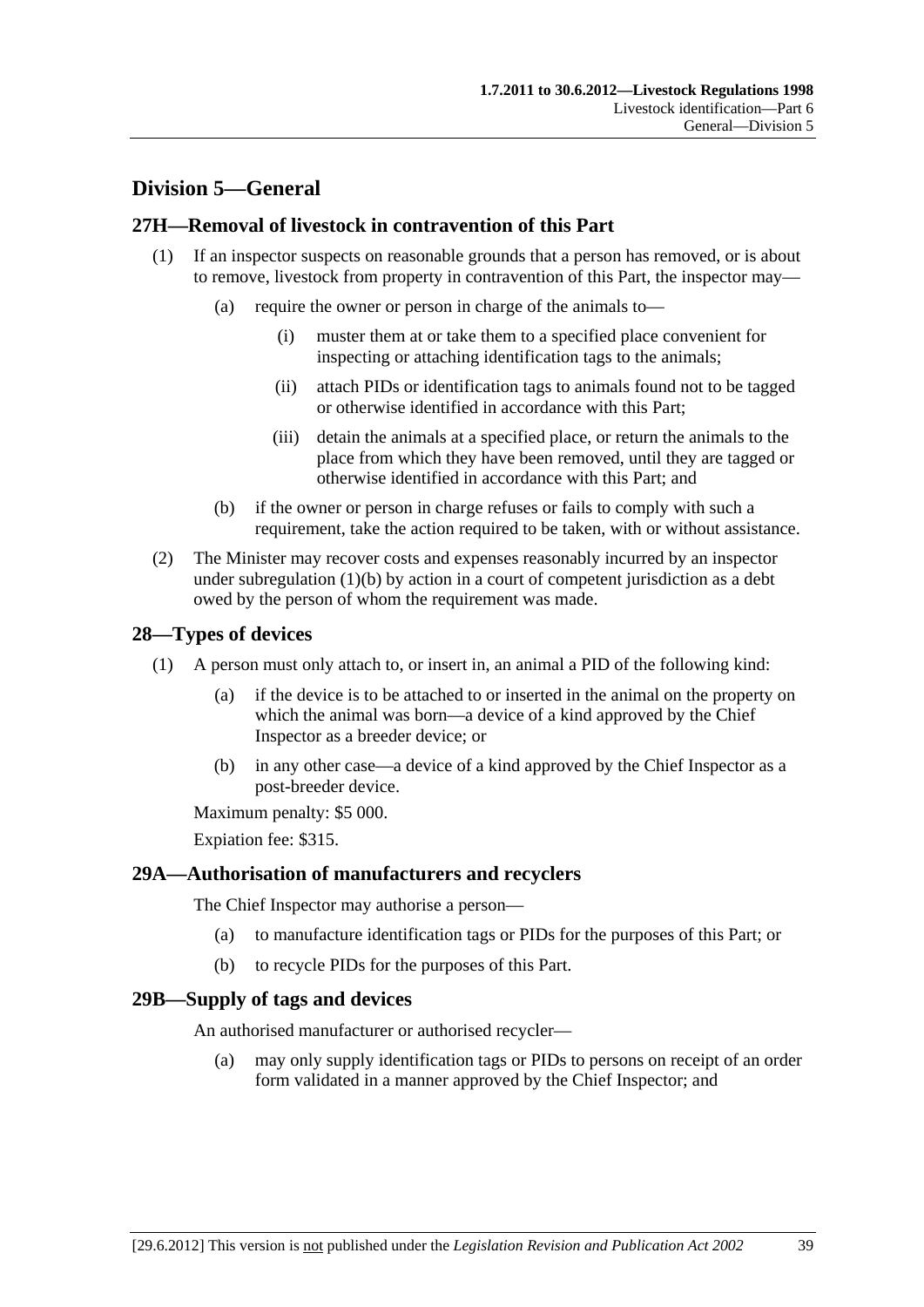<span id="page-39-0"></span> (b) must keep records of the persons to whom the tags or devices are supplied and the number and type of tags or devices supplied in respect of each identification code.

Maximum penalty: \$5 000.

Expiation fee: \$315.

## **29C—Animal must not have more than 1 PID**

 (1) A person must not attach to or insert in an animal a PID if the animal already has a PID attached to or inserted in it.

Maximum penalty: \$2 500.

Expiation fee: \$210.

- (2) This regulation does not apply to the attachment of a post-breeder device to an animal—
	- (a) in accordance with regulation  $28(1)(b)$ ; or
	- (b) as a replacement for any non-functioning PID.

## **29D—PIDs and tags must bear correct information**

- (1) If a person attaches to or inserts in an animal a PID, or a tag, that bears an identification code of land other than—
	- (a) the land on which the animal is then pastured; or
	- (b) a livestock saleyard to which the animal has been consigned for sale and is then kept,

the owner of the animal and any person who caused the PID or tag to be so attached or inserted are each guilty of an offence.

Maximum penalty: \$5 000.

Expiation fee: \$315.

 (2) If a person attaches a tag to an animal indicating that the animal has a PID inserted in it and the animal does not have a PID inserted in it, the owner of the animal and any person who caused the tag to be so attached are each guilty of an offence.

Maximum penalty: \$5 000.

Expiation fee: \$315.

## **29DA—Removal and disposal of PIDs**

(1) A person must not remove a PID from an animal.

Maximum penalty: \$5 000.

- (2) [Subregulation \(1\)](#page-39-0) does not apply—
	- (a) to an inspector or a person acting in the course of his or her duties at an abattoir; or
	- (b) to the removal of a non-functioning PID before its replacement with a functioning PID.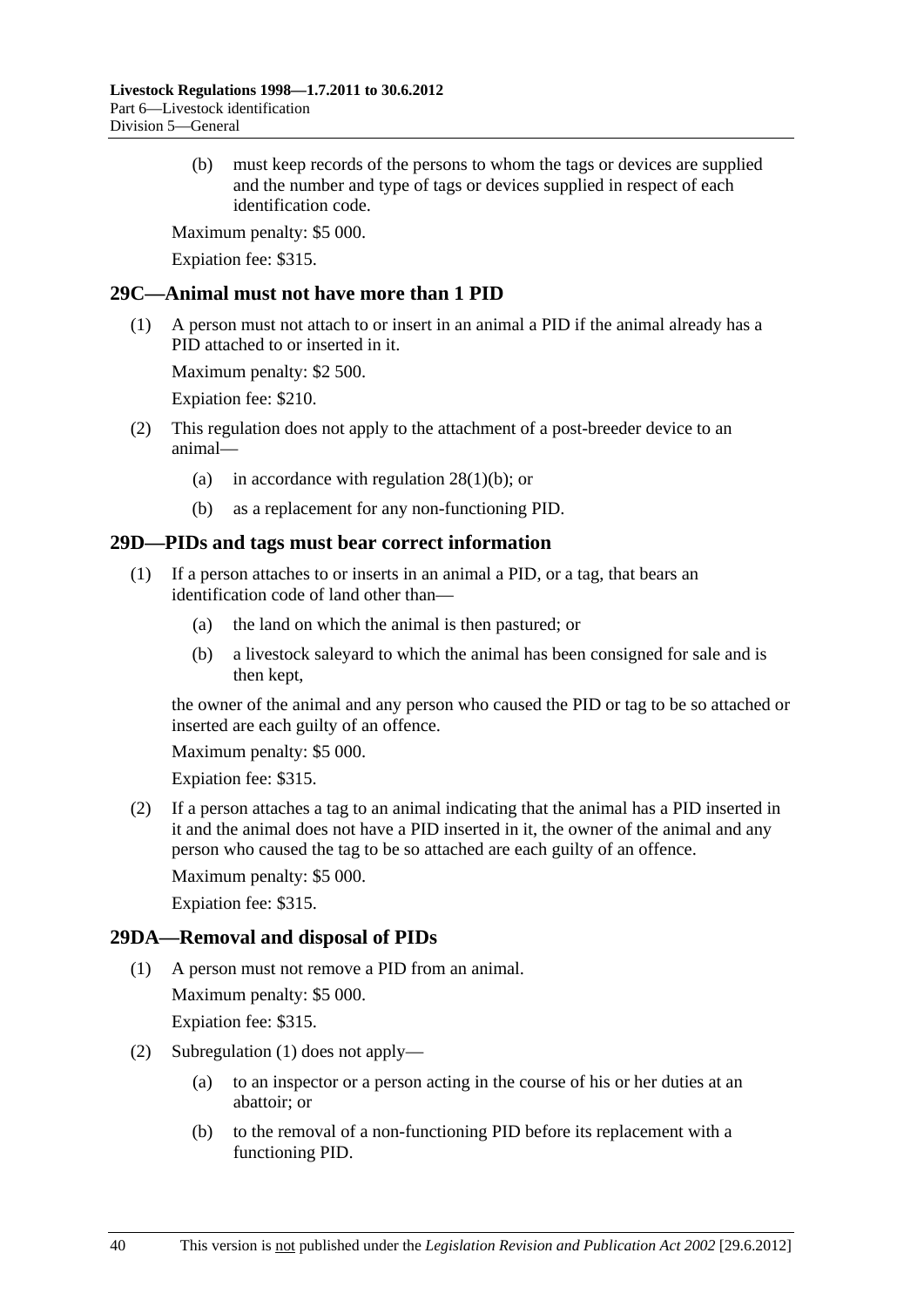- <span id="page-40-0"></span> (3) The operator of an abattoir must ensure that all PIDs removed from animals at the abattoir are, on a regular basis and in any event at least monthly—
	- (a) destroyed; or
	- (b) sent to an authorised recycler.

Maximum penalty: \$5 000.

Expiation fee: \$315.

 (4) Any other person who has possession of a PID in circumstances in which the person is not entitled to use the PID for the purposes of this Part must deal with or dispose of the PID in a manner approved by the Chief Inspector.

Maximum penalty: \$5 000.

Expiation fee: \$315.

#### **29E—Replacement of lost devices other than at livestock saleyards**

- $(1)$  If—
	- (a) an animal has a PID attached to or inserted in it; and
	- (b) the device is subsequently lost; and
	- (c) a replacement PID is then attached to or inserted in the animal,

the person who attaches or inserts the replacement device must keep records which will enable the replacement device to be identified.

Maximum penalty: \$2 500.

Expiation fee: \$210.

- (2) A person must keep records required under [subregulation \(1\)](#page-40-0) in relation to an animal for not less than two years after the date on which the animal dies or is otherwise disposed of by the person.
- (3) This regulation does not apply in relation to a replacement PID attached to an animal at a livestock saleyard under [regulation 27E.](#page-30-0)

#### **29F—Offence to alter or deface tags and devices**

A person must not alter or deface an identification tag or PID that is attached to or inserted in an animal.

Maximum penalty: \$5 000.

Expiation fee: \$315.

## **Part 7—Sheep lice**

#### **30—Offence if lice-infested sheep at market**

- (1) If lice-infested sheep are present at a market—
	- (a) the owner of the sheep; and
	- (b) any other person who consigned the sheep to the market,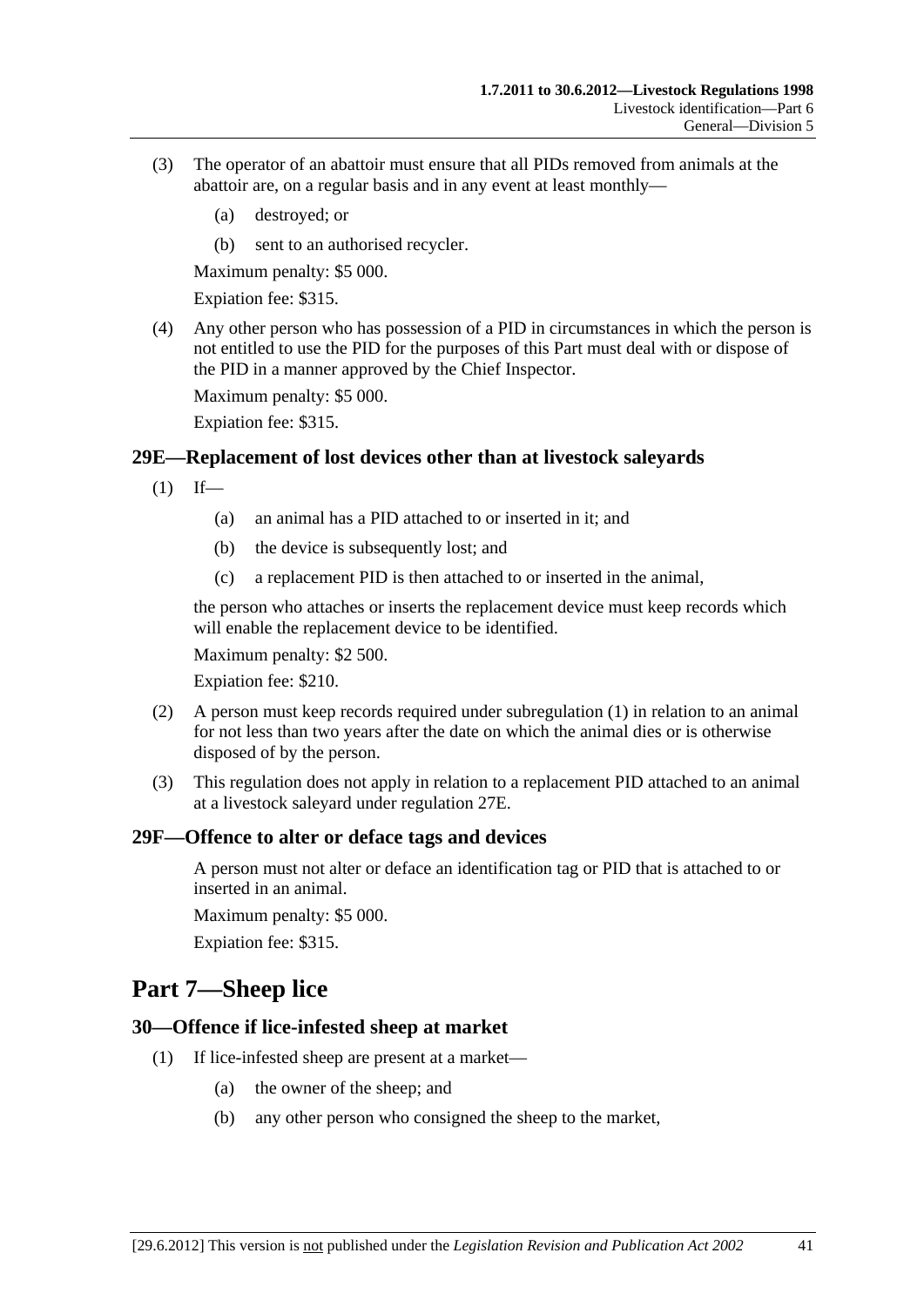<span id="page-41-0"></span>are each guilty of an offence. Maximum penalty: \$5 000. Expiation fee: \$315.

(2) It is a defence to a charge of an offence against [subregulation \(1\)](#page-40-0) if it is proved—

- (a) that the sheep (or an appropriate number of the sheep selected on an appropriate basis) had been properly inspected for the presence of lice by a person with suitable experience or training within 14 days before the sheep were taken to the market and no live lice were found in the course of the inspection; and
- (b) that after the inspection and before being taken to the market the sheep were kept separate from sheep other than sheep similarly inspected during that period and found to be free of live lice.
- (3) In this regulation—

*market* means a market, fair, sale, show, parade or other gathering or competition at which sheep from different holdings are present (but does not include an abattoir).

## **31—Offence if lice-infested sheep stray**

If lice-infested sheep stray, the owner of the sheep and any other person responsible for control of the sheep are each guilty of an offence.

Maximum penalty: \$5 000.

Expiation fee: \$315.

# **Part 7A—Vendor declarations**

## **31A—Signing of vendor declarations**

A person must not sign a vendor declaration in connection with the sale or proposed sale of livestock unless the person is, or was immediately before the sale or consignment of the livestock for sale—

- (a) the owner of the livestock; or
- (b) a person responsible for the husbandry of the livestock authorised by the owner to do so.

Maximum penalty: \$5 000.

Expiation fee: \$315.

## **31B—False or misleading vendor declarations**

A person must not make a statement that is false or misleading in a material particular (whether by reason of the inclusion or omission of any particular) in a vendor declaration.

Maximum penalty/expiation fee:

(a) If the person made the statement knowing that it was false or misleading:

Maximum penalty—\$10 000.

(b) In any other case: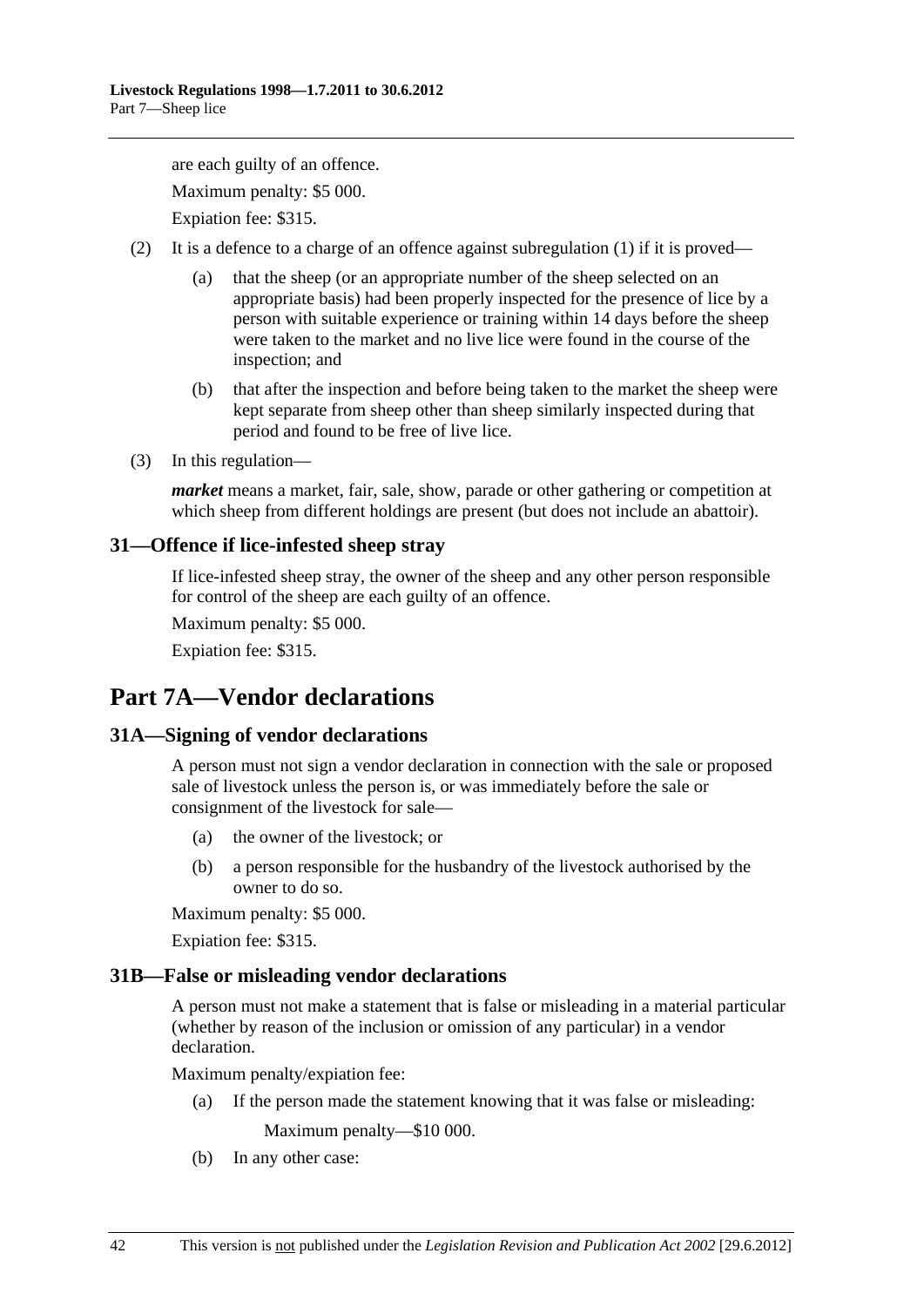Maximum penalty—\$5 000.

Expiation fee—\$315.

## <span id="page-42-0"></span>**Part 8—Provision for funds under repealed Acts**

## **32—Cattle Compensation Fund**

The amount in the Cattle Compensation Fund on the repeal of the *[Cattle](http://www.legislation.sa.gov.au/index.aspx?action=legref&type=act&legtitle=Cattle%20Compensation%20Act%201939)  [Compensation Act 1939](http://www.legislation.sa.gov.au/index.aspx?action=legref&type=act&legtitle=Cattle%20Compensation%20Act%201939)* is to be paid into the South Australian Cattle Industry Fund established under the *[Primary Industry Funding Schemes \(Cattle Industry Fund\)](http://www.legislation.sa.gov.au/index.aspx?action=legref&type=subordleg&legtitle=Primary%20Industry%20Funding%20Schemes%20(Cattle%20Industry%20Fund)%20Regulations%202000)  [Regulations 2000](http://www.legislation.sa.gov.au/index.aspx?action=legref&type=subordleg&legtitle=Primary%20Industry%20Funding%20Schemes%20(Cattle%20Industry%20Fund)%20Regulations%202000)* made under the *[Primary Industry Funding Schemes Act 1998](http://www.legislation.sa.gov.au/index.aspx?action=legref&type=act&legtitle=Primary%20Industry%20Funding%20Schemes%20Act%201998)*.

## **33—Beekeepers Compensation Fund**

The amount in the Beekeepers Compensation Fund established for the purposes of the *[Apiaries Act 1931](http://www.legislation.sa.gov.au/index.aspx?action=legref&type=act&legtitle=Apiaries%20Act%201931)* on the repeal of that Act is to be paid into the South Australian Apiary Industry Fund established under the *[Primary Industry Funding Schemes](http://www.legislation.sa.gov.au/index.aspx?action=legref&type=subordleg&legtitle=Primary%20Industry%20Funding%20Schemes%20(Apiary%20Industry%20Fund)%20Regulations%202001)  [\(Apiary Industry Fund\) Regulations 2001](http://www.legislation.sa.gov.au/index.aspx?action=legref&type=subordleg&legtitle=Primary%20Industry%20Funding%20Schemes%20(Apiary%20Industry%20Fund)%20Regulations%202001)* made under the *[Primary Industry Funding](http://www.legislation.sa.gov.au/index.aspx?action=legref&type=act&legtitle=Primary%20Industry%20Funding%20Schemes%20Act%201998)  [Schemes Act 1998](http://www.legislation.sa.gov.au/index.aspx?action=legref&type=act&legtitle=Primary%20Industry%20Funding%20Schemes%20Act%201998)*.

## **34—Swine Compensation Fund**

The amount in the Swine Compensation Fund on the repeal of the *[Swine](http://www.legislation.sa.gov.au/index.aspx?action=legref&type=act&legtitle=Swine%20Compensation%20Act%201936)  [Compensation Act 1936](http://www.legislation.sa.gov.au/index.aspx?action=legref&type=act&legtitle=Swine%20Compensation%20Act%201936)* is to be paid into the South Australian Pig Industry Fund established under the *[Primary Industry Funding Schemes \(Pig Industry Fund\)](http://www.legislation.sa.gov.au/index.aspx?action=legref&type=subordleg&legtitle=Primary%20Industry%20Funding%20Schemes%20(Pig%20Industry%20Fund)%20Regulations%202001)  [Regulations 2001](http://www.legislation.sa.gov.au/index.aspx?action=legref&type=subordleg&legtitle=Primary%20Industry%20Funding%20Schemes%20(Pig%20Industry%20Fund)%20Regulations%202001)* made under the *[Primary Industry Funding Schemes Act 1998](http://www.legislation.sa.gov.au/index.aspx?action=legref&type=act&legtitle=Primary%20Industry%20Funding%20Schemes%20Act%201998)*.

## **34A—Deer Keepers Compensation Fund**

The amount in the Deer Keepers Compensation Fund established for the purposes of the *[Deer Keepers Act 1987](http://www.legislation.sa.gov.au/index.aspx?action=legref&type=act&legtitle=Deer%20Keepers%20Act%201987)* on the repeal of that Act is to be paid into the South Australian Deer Industry Fund established under the *[Primary Industry Funding](http://www.legislation.sa.gov.au/index.aspx?action=legref&type=subordleg&legtitle=Primary%20Industry%20Funding%20Schemes%20(Deer%20Industry%20Fund)%20Regulations%202002)  [Schemes \(Deer Industry Fund\) Regulations 2002](http://www.legislation.sa.gov.au/index.aspx?action=legref&type=subordleg&legtitle=Primary%20Industry%20Funding%20Schemes%20(Deer%20Industry%20Fund)%20Regulations%202002)* made under the *[Primary Industry](http://www.legislation.sa.gov.au/index.aspx?action=legref&type=act&legtitle=Primary%20Industry%20Funding%20Schemes%20Act%201998)  [Funding Schemes Act 1998](http://www.legislation.sa.gov.au/index.aspx?action=legref&type=act&legtitle=Primary%20Industry%20Funding%20Schemes%20Act%201998)*.

## **Part 9—Stock foods**

## **Division 1—Preliminary**

## **35—Interpretation**

In this Part—

*Agvet Code of South Australia*—see the *[Agricultural and Veterinary Chemicals](http://www.legislation.sa.gov.au/index.aspx?action=legref&type=act&legtitle=Agricultural%20and%20Veterinary%20Chemicals%20(South%20Australia)%20Act%201994)  [\(South Australia\) Act 1994](http://www.legislation.sa.gov.au/index.aspx?action=legref&type=act&legtitle=Agricultural%20and%20Veterinary%20Chemicals%20(South%20Australia)%20Act%201994)*;

*approved label* has the same meaning as in the Agvet Code of South Australia;

*manufactured stock food* means anything that is manufactured or processed as food for livestock but does not include stock food comprised only of chaff, hay or wholegrains;

*package* means anything in or by which a stock food is cased, covered, enclosed, contained or packed;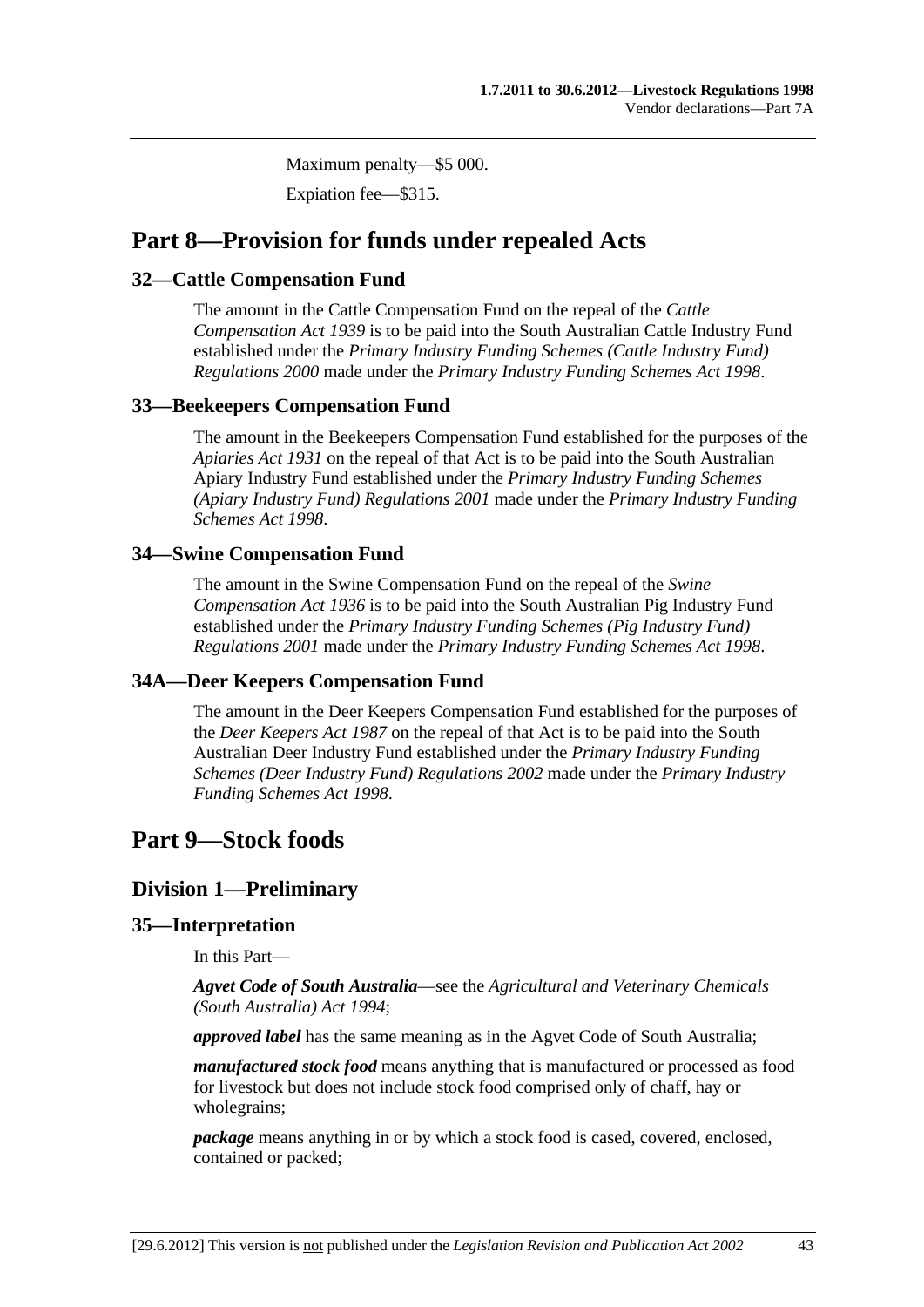<span id="page-43-0"></span>*permit* has the same meaning as in the Agvet Code of South Australia;

*registered veterinary product* has the same meaning as in the Agvet Code of South Australia;

*restricted animal material* means material derived wholly or partly from a vertebrate, but does not include milk, a milk product, gelatine, tallow or an extracted oil;

*stock food* means—

- (a) manufactured stock food; or
- (b) chaff, hay or wholegrains; or
- (c) anything else used as food for livestock;

*supply* means supply through sale, gift, loan, exchange or hire and includes offer to supply.

## **Division 2—Feeding of livestock**

#### **36—Feeding of restricted animal material to ruminants**

A person must not:

- (a) feed to ruminants, or permit ruminants to feed on, restricted animal material (whether or not the material has been rendered suitable for animal consumption); or
- (b) dispose of restricted animal material (whether or not the material has been rendered suitable for animal consumption) in a manner that ruminants may gain access to it.

Maximum penalty: \$10 000.

## **37—Feeding of restricted animal material from placental mammals to nonruminants**

- (1) A person must not—
	- (a) feed to livestock, or permit livestock to feed on, restricted animal material from a placental mammal unless the material has been rendered suitable for animal consumption by means of a process approved by the Chief Inspector; or
	- (b) dispose of restricted animal material from a placental mammal that has not been rendered suitable for animal consumption as referred to in [paragraph \(a\)](#page-43-0) in a manner that livestock may gain access to it.

Maximum penalty: \$10 000.

(2) In subregulation  $(1)$ —

*livestock* does not include cats, dogs or ruminants.

#### **38—Feeding of stock foods containing faeces**

A person must not feed to livestock, or permit livestock to feed on, a stock food that consists wholly or partly of faeces.

Maximum penalty: \$10 000.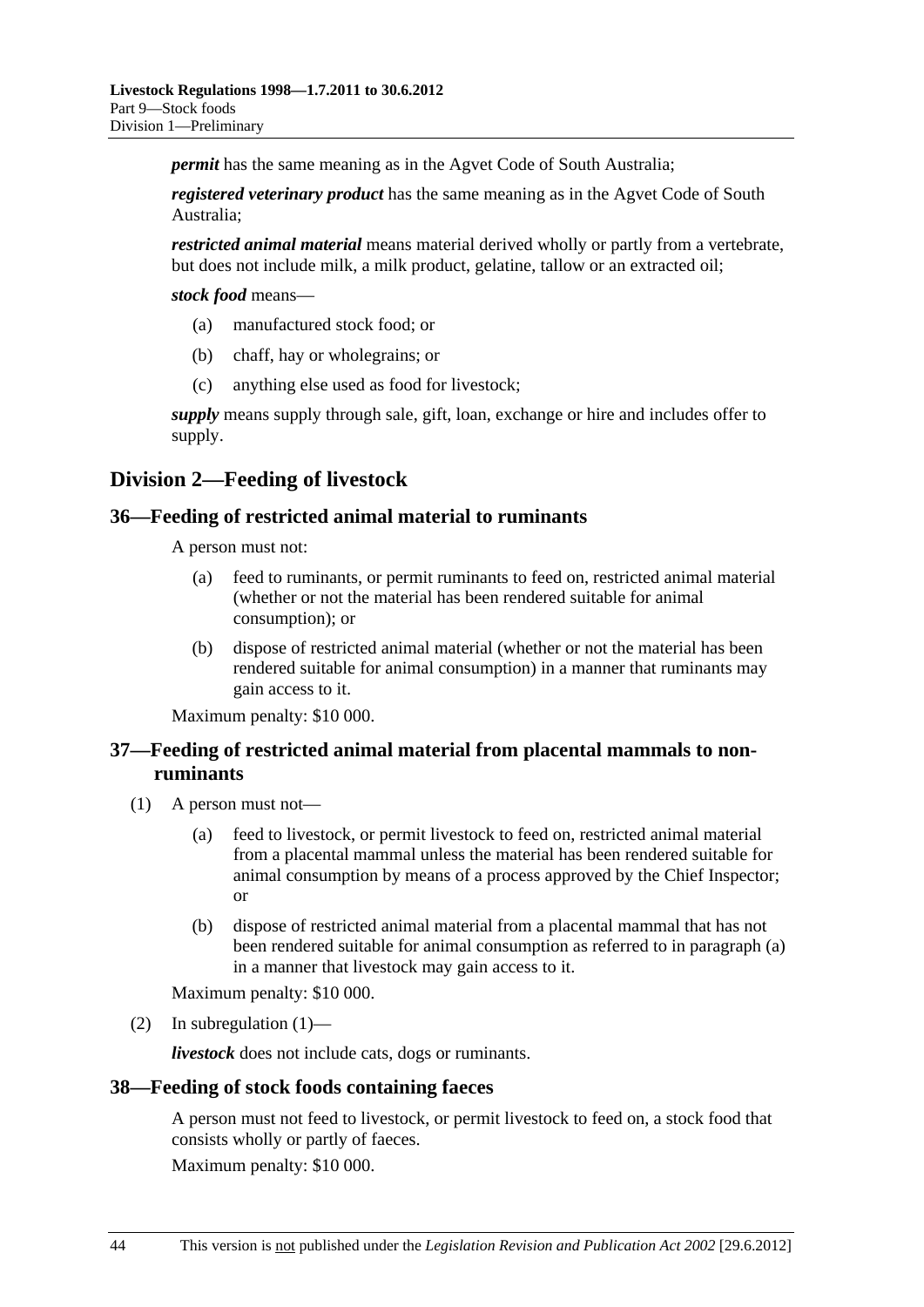## <span id="page-44-0"></span>**39—Feeding of stock foods containing registered veterinary products**

A person must not feed to livestock, or permit livestock to feed on, a stock food that contains a registered veterinary product unless—

 $(a)$ 

- (i) the product is registered for use on the species of animal to which the livestock belongs; and
- (ii) the stock food is being used to treat the livestock for a disease or condition of the livestock, or infestation of the livestock by a pest, specified on the approved label for containers of that product; or
- (b) the person does so in accordance with a permit or the instructions of a veterinary surgeon responsible for treating the livestock.

Maximum penalty: \$10 000.

## **Division 3—Standards for stock foods**

#### **40—Offence**

 (1) A person must not supply stock food unless the stock food complies with the standards prescribed by this Division.

Maximum penalty: \$10 000.

 (2) This regulation does not apply in relation to stock food supplied for consumption by cats, dogs, caged birds (other than poultry) or aquarium fish.

## **41—Restricted animal material in stock foods**

- (1) A stock food supplied for consumption by ruminants must not contain restricted animal material.
- (2) A stock food supplied for consumption by non-ruminant livestock must not contain restricted animal material from a placental mammal unless the material has been rendered suitable for animal consumption by means of a process approved by the Chief Inspector.

#### **42—Substances prohibited in stock foods**

A stock food must not contain a substance specified in [Schedule 2 Part 1](#page-0-0) except as provided in that Part.

#### **43—Organochlorine pesticides in stock foods**

A substance specified in [Schedule 2 Part 2](#page-0-0) must not be present in stock food in a level that is more than the maximum level prescribed by that Part for that substance.

#### **44—Antioxidants in stock foods**

A substance specified in [Schedule 2 Part 3](#page-0-0) must not be present in stock food in a level that is more than the maximum level prescribed by that Part for that substance.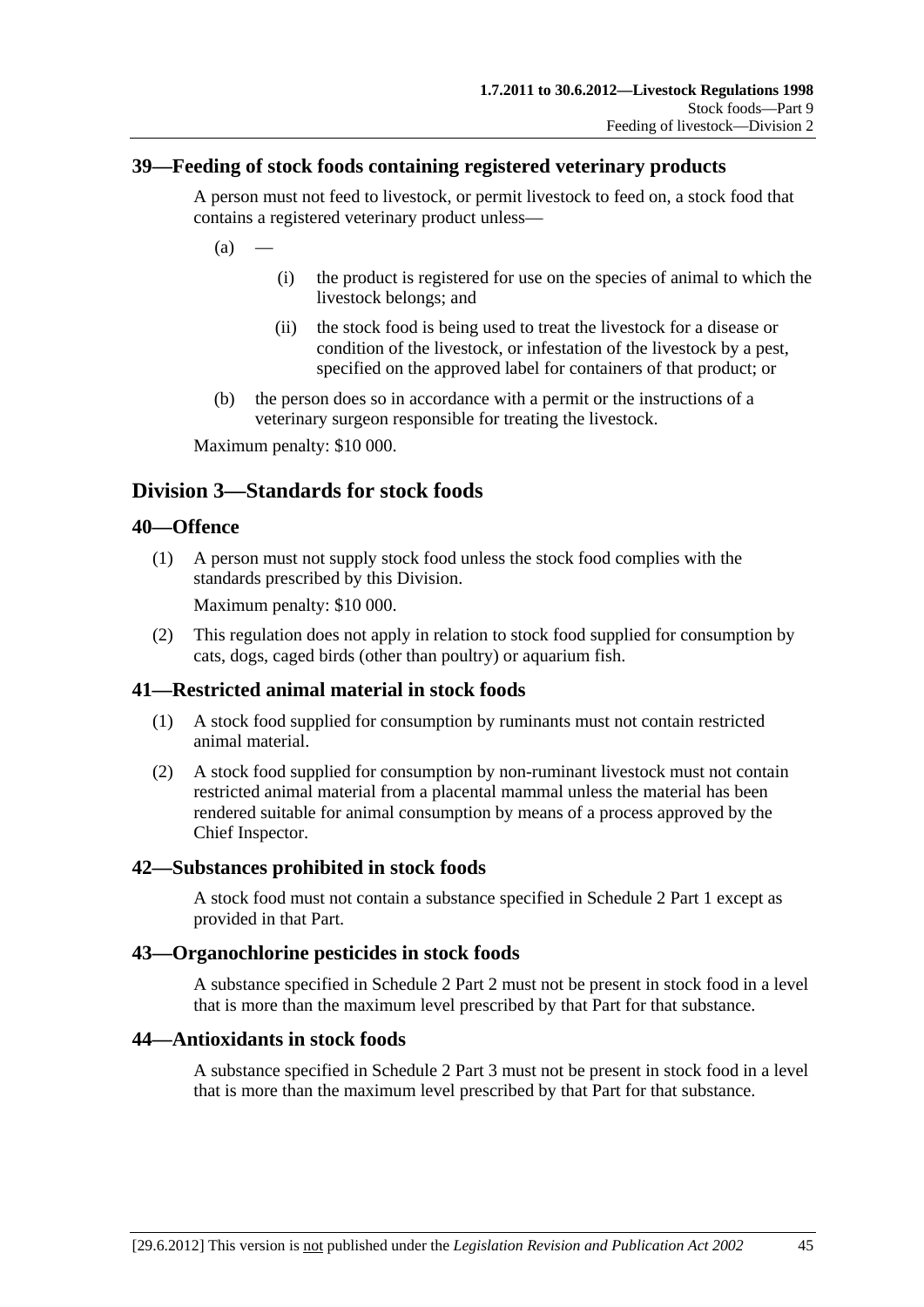## <span id="page-45-0"></span>**45—Registered veterinary products in stock foods**

- (1) A stock food must not contain a registered veterinary product unless—
	- (a) the stock food is supplied for consumption by a species of animal for which the product is registered for use on; and
	- (b) the stock food is supplied for the purpose of treating such an animal for a disease or condition of the animal, or infestation of the animal by a pest, specified on the approved label for containers of that product; and
	- (c) the proportion or amount of the product in the stock food is a proportion or amount determined in accordance with the directions for use of the product specified on the approved label for containers of the product.
- (2) [Subregulation \(1\)](#page-45-0) does not prevent stock food containing a registered veterinary product being supplied to a veterinary surgeon for use in the treatment of livestock or to a person holding a permit authorising the supply or use of the registered veterinary product in stock food.

## **Division 4—Labelling of manufactured stock foods**

#### **46—Offences**

 (1) A person must not supply manufactured stock food unless the stock food is labelled, or information is provided to the person to whom the stock food is supplied, in accordance with this Division.

Maximum penalty: \$5 000.

Expiation fee: \$315.

- (2) A person must not, without reasonable excuse—
	- (a) deface, alter or obscure a label for a package of stock food containing information required by this Division; or
	- (b) remove from a package of stock food containing restricted animal material a label for the food containing information required by this Division.

Maximum penalty: \$2 500.

Expiation fee: \$210.

 (3) This regulation does not apply in relation to stock food supplied for consumption by cats, dogs, caged birds (other than poultry) or aquarium fish.

## **47—Requirement for label or advice note**

- (1) A stock food must—
	- (a) if supplied in a package—have affixed to, or printed or stencilled on, the package a label that complies with this Division; or
	- (b) if supplied without a package—be supplied in accordance with this regulation with an advice note that complies with this Division.
- (2) If stock food supplied without a package is delivered to a person, the advice note for the stock food must be handed to the person or an agent of the person.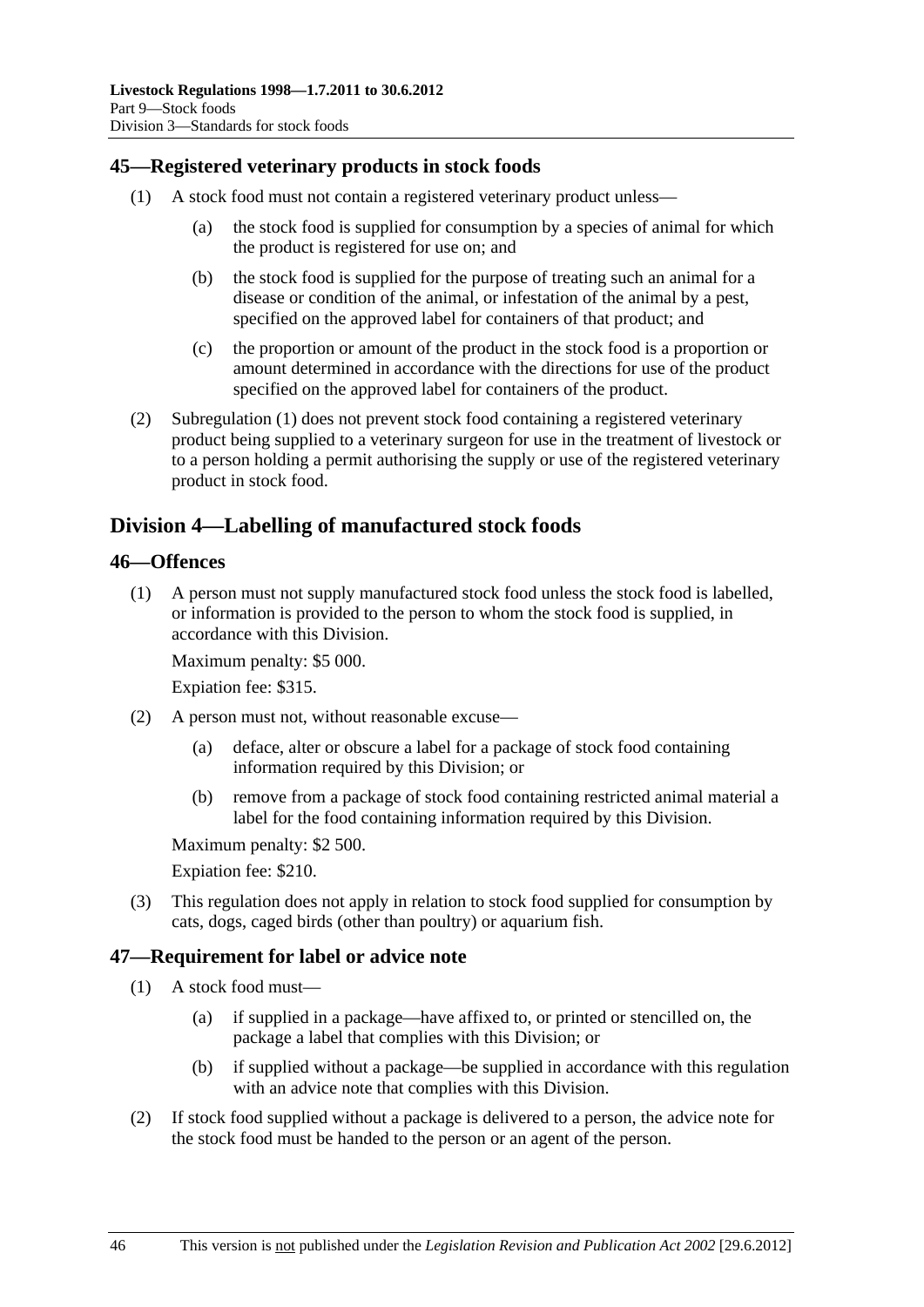<span id="page-46-0"></span> (3) If stock food supplied without a package is delivered to premises where no person is in attendance to accept delivery of the advice note for the stock food, the advice note must, within 7 days of the delivery, be given or sent to the person to whom the stock food was supplied.

## **48—General information to be included on label or advice note**

A label or advice note for a stock food must state—

- (a) the distinctive name of the stock food; and
- (b) the name and principal place of business of the manufacturer, producer or supplier of the stock food.

#### **49—Information about restricted animal material content**

- $(1)$  If—
	- (a) a stock food manufactured or produced before 20 December 2001 contains restricted animal material from animals other than fish or birds; and
	- (b) the stock food is not supplied for consumption by dogs or pigeons; and
	- (c) the label or advice note for the stock food does not contain a statement that the stock food is suitable for consumption by non-ruminant livestock only,

the label or advice note for the stock food must contain—

- (d) a statement indicating whether or not the restricted animal material is from a placental mammal; and
- (e) if the restricted animal material is from a placental mammal—a statement indicating that the stock food must not be fed to ruminants.
- (2) A label or advice note for a stock food manufactured or produced on or after 20 December 2001 must—
	- (a) if the stock food contains restricted animal material—contain the following statement:

This product contains restricted animal material—DO NOT FEED TO CATTLE, SHEEP, GOATS, DEER OR OTHER RUMINANTS.

 (b) if the stock food does not contain restricted animal material—contain the following statement:

This product does not contain restricted animal material.

# **Schedule 1—Fees**

| -1 | Application for registration or renewal of registration as a beekeeper<br>No fee is payable if the bees are kept for the purposes of instruction in an<br>educational institution approved by the Chief Inspector.                                                   | \$22.20 |
|----|----------------------------------------------------------------------------------------------------------------------------------------------------------------------------------------------------------------------------------------------------------------------|---------|
| 2  | Application for registration or renewal of registration under section 17 of the<br>Act (other than as a beekeeper)                                                                                                                                                   | \$76.00 |
|    | If the term for which registration is to be granted or renewed is less than or<br>more than 24 months, a pro rata adjustment is to be made to the amount of the<br>fee by applying the proportion that the number of whole months in the term<br>bears to 24 months. |         |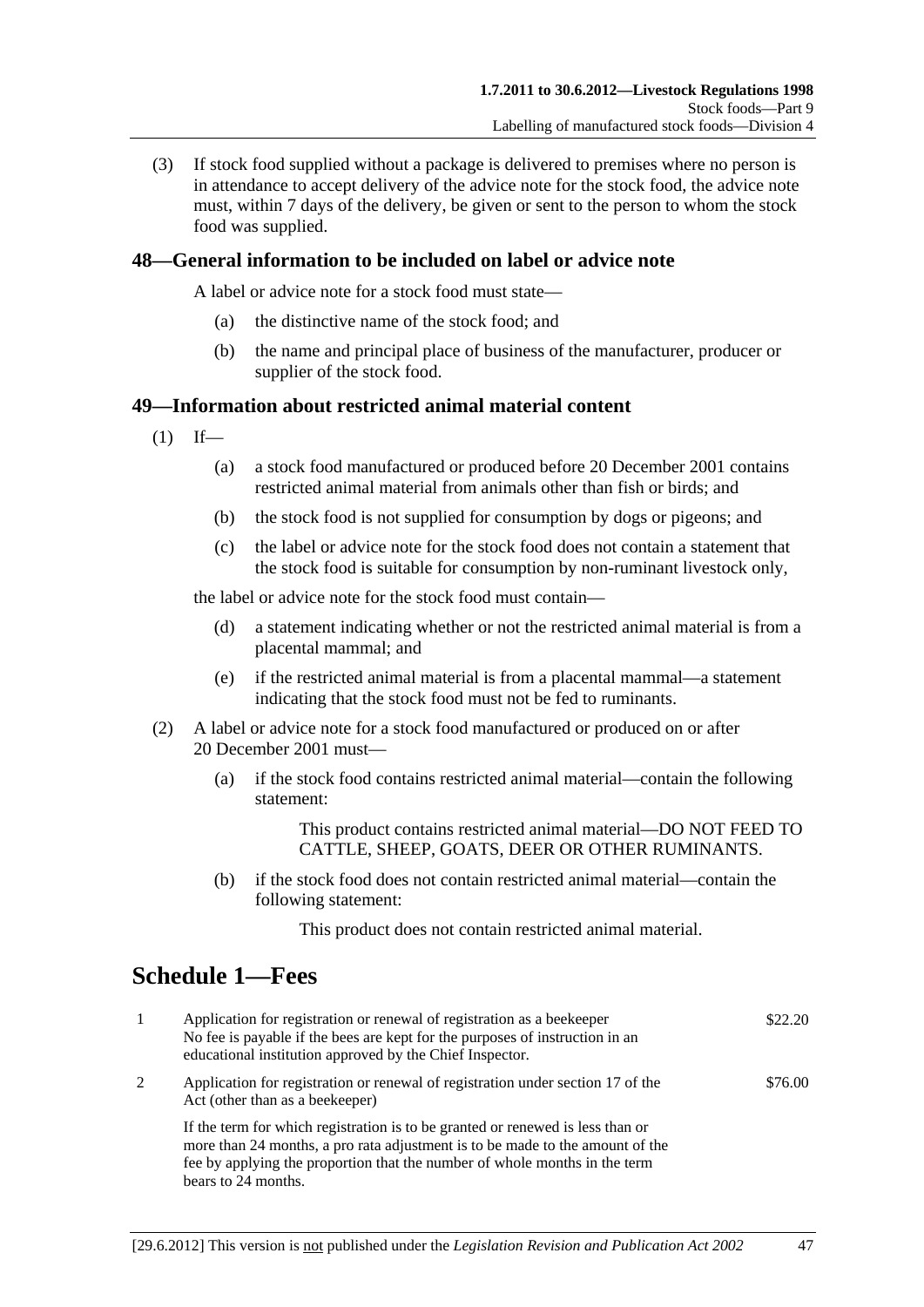No registration fee is payable if—

<span id="page-47-0"></span>

|    | (a)                                                                                                                                                                                                                                                                      | the application is accompanied by an application for the allocation<br>or renewal of a property identification code for the land where the<br>livestock are or are to be kept; and                                                                                 |          |
|----|--------------------------------------------------------------------------------------------------------------------------------------------------------------------------------------------------------------------------------------------------------------------------|--------------------------------------------------------------------------------------------------------------------------------------------------------------------------------------------------------------------------------------------------------------------|----------|
|    | (b)                                                                                                                                                                                                                                                                      | the proposed term of registration is no longer than the proposed<br>term for which the property identification code will be active; and                                                                                                                            |          |
|    | (c)                                                                                                                                                                                                                                                                      | a fee is payable for the application for the allocation or renewal of<br>the property identification code that is not less than the fee that<br>would be payable for registration apart from this provision.                                                       |          |
| 3  | centre                                                                                                                                                                                                                                                                   | Application for registration or renewal of registration of an artificial breeding                                                                                                                                                                                  | \$310.00 |
| 4  | Application for registration or renewal of registration authorising an artificial<br>breeding procedure<br>(The same fee applies in relation to an applicant for, or for renewal of,<br>registration authorising more than 1 category of artificial breeding procedure). |                                                                                                                                                                                                                                                                    | \$62.50  |
| 5  | Application for registration or renewal of registration of a diagnostic<br>laboratory                                                                                                                                                                                    |                                                                                                                                                                                                                                                                    | \$388.00 |
| 6  | Replacement certificate of registration                                                                                                                                                                                                                                  |                                                                                                                                                                                                                                                                    | \$31.25  |
| 7  | Application for allocation or renewal of property identification code—for<br>each code                                                                                                                                                                                   |                                                                                                                                                                                                                                                                    | \$76.00  |
|    |                                                                                                                                                                                                                                                                          | If the term for which the code is to be allocated or renewed is less than or<br>more than 24 months, a pro rata adjustment is to be made to the amount of the<br>fee by applying the proportion that the number of whole months in the term<br>bears to 24 months. |          |
| 8  |                                                                                                                                                                                                                                                                          | For an extract from the register of property identification codes comprised of<br>a property identification code, associated pig tattoo code and related details-                                                                                                  |          |
|    | (a)                                                                                                                                                                                                                                                                      | for each property identification code                                                                                                                                                                                                                              | \$32.25  |
|    | (b)                                                                                                                                                                                                                                                                      | to a maximum of                                                                                                                                                                                                                                                    | \$172.00 |
| 9  | Late application fee                                                                                                                                                                                                                                                     |                                                                                                                                                                                                                                                                    | \$38.00  |
| 10 |                                                                                                                                                                                                                                                                          | The Chief Inspector may waive or reduce a fee if the Chief Inspector                                                                                                                                                                                               |          |

considers it appropriate in the circumstances.

# **Schedule 2—Stock foods**

# **Part 1—Prohibited substances**

Hormones (whether a natural or synthetic product) Hydroquinone Phenothiazine Phthalysulfacetamide Piperazine and related compounds Promazines Reserpine Sulfacetamide Sulfacetamide sodium Sulfachloropyridazine Sulfafurazole Sulfamethoxydiazine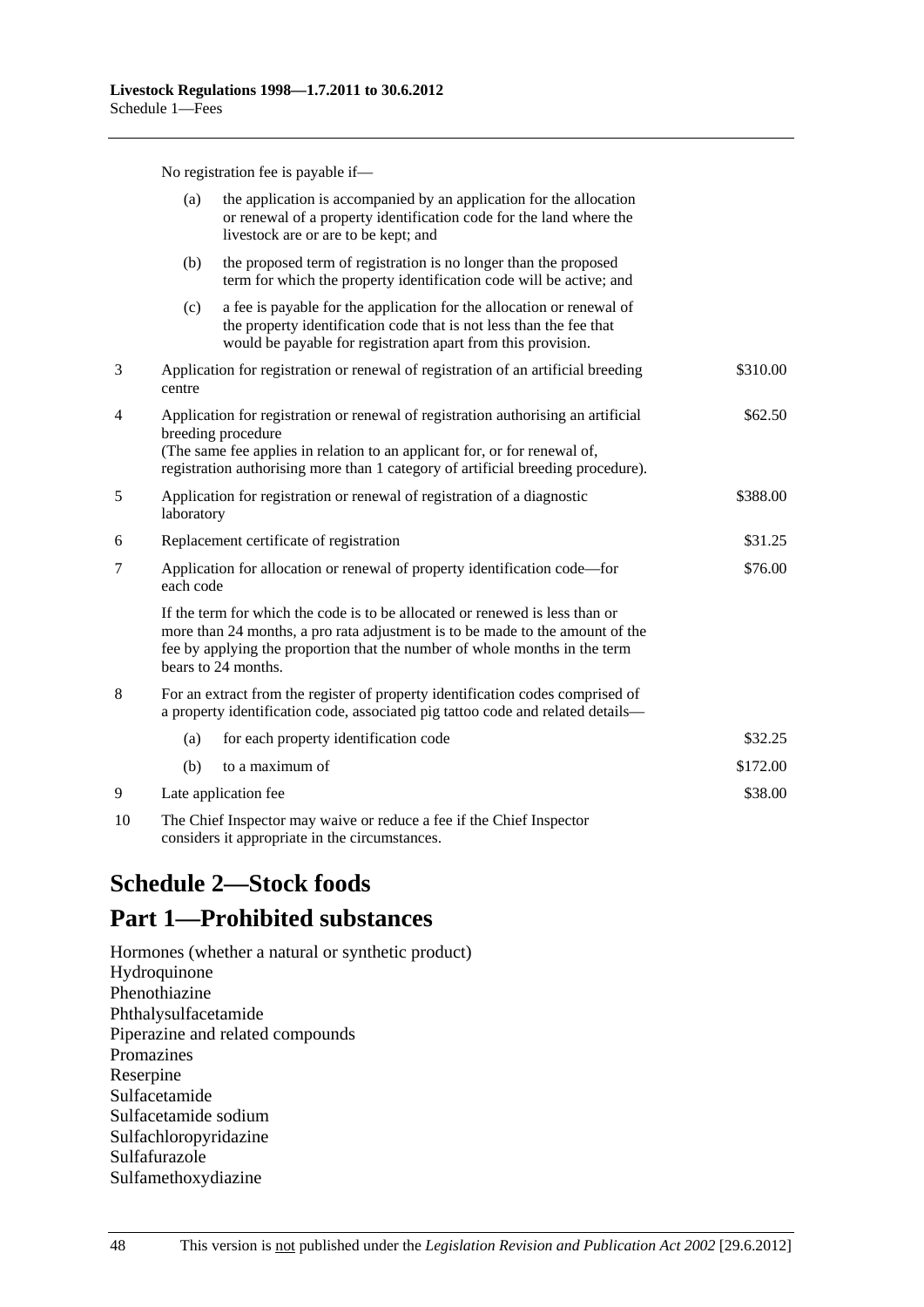Sulfamonomethoxine Sulfanilimide Sulfanitran Sulfapyridine Sulfathiazole Thiofurfuran (except in stock food supplied for consumption by pigs) Thiouracil

# **Part 2—Permitted levels of organochlorine pesticides**

| <b>Substance</b>             | <b>Permitted maximum level</b> |
|------------------------------|--------------------------------|
| Aldrin                       | $0.01$ ppm                     |
| Chlordane                    | $0.01$ ppm                     |
| DDT, DDD, DDE combined total | $0.05$ ppm                     |
| Dieldrin                     | $0.01$ ppm                     |
| Endrin                       | $0.03$ ppm                     |
| Heptachlor                   | $0.02$ ppm                     |
| Hexachlorobenzene (HCB)      | $0.01$ ppm                     |
| Lindane (BHC)                | $0.10$ ppm                     |
| Any combination of the above | 0.10 ppm in aggregate          |
| $ppm =$ parts per million    |                                |

# **Part 3—Permitted levels of certain antioxidants**

| <b>Substance</b>             | <b>Permitted maximum level</b> |
|------------------------------|--------------------------------|
| Butylated hydroxy toluene    | $100$ ppm                      |
| Butylated hydroxy anisole    | $100$ ppm                      |
| Ethoxyquin                   | $150$ ppm                      |
| Propyl gallate               | $100$ ppm                      |
| Any combination of the above | 150 ppm in aggregate           |
| $ppm =$ parts per million    |                                |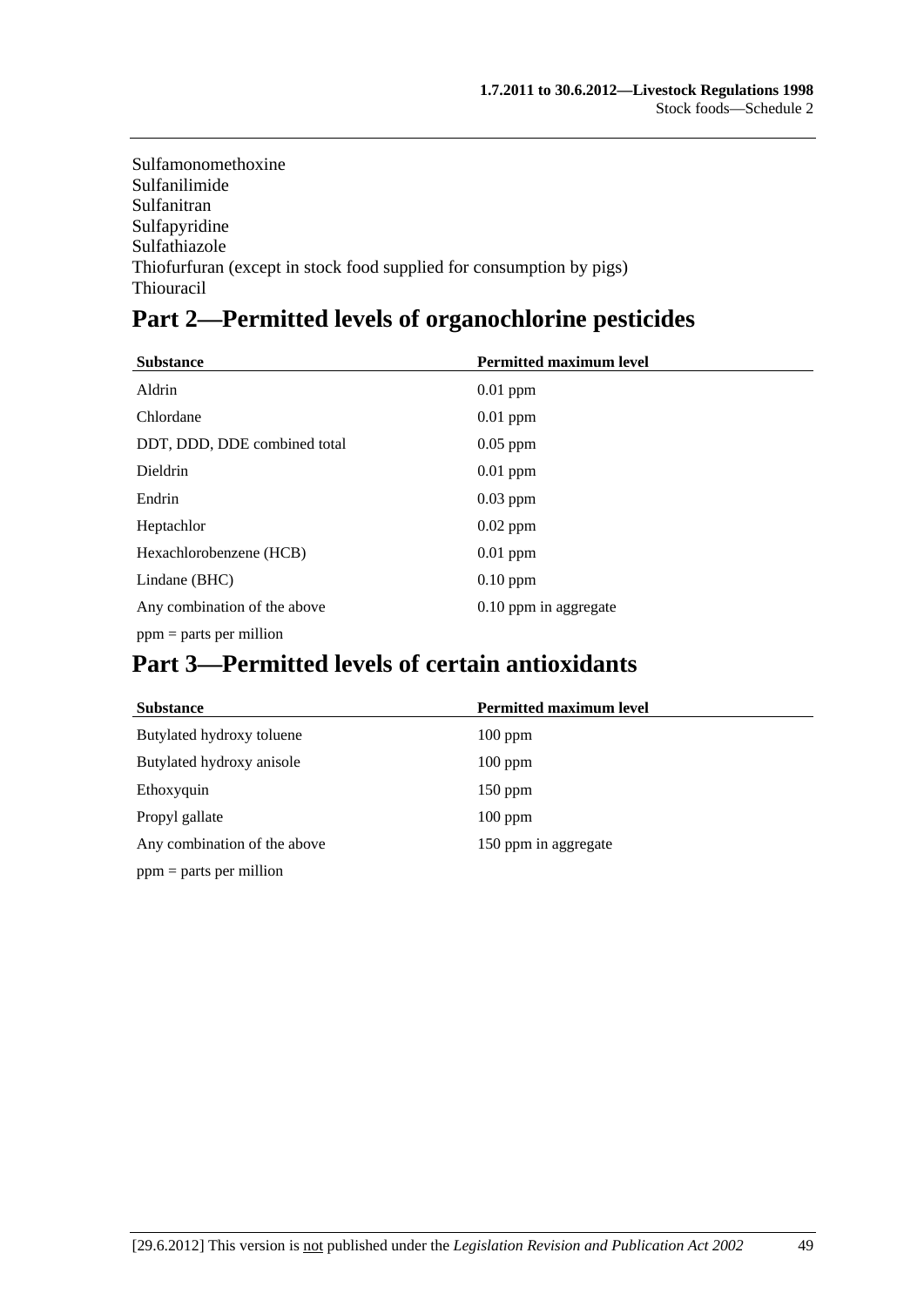# <span id="page-49-0"></span>**Legislative history**

## **Notes**

- Variations of this version that are uncommenced are not incorporated into the text.
- Please note—References in the legislation to other legislation or instruments or to titles of bodies or offices are not automatically updated as part of the program for the revision and publication of legislation and therefore may be obsolete.
- Earlier versions of these regulations (historical versions) are listed at the end of the legislative history.
- For further information relating to the Act and subordinate legislation made under the Act see the Index of South Australian Statutes or www.legislation.sa.gov.au.

## **Legislation revoked by principal regulations**

The *Livestock Regulations 1998* revoked the following:

*All regulations made under the Stock Act 1990*

## **Principal regulations and variations**

New entries appear in bold.

| Year | N <sub>0</sub> | Reference                | Commencement                                                                 |
|------|----------------|--------------------------|------------------------------------------------------------------------------|
| 1998 | 11             | Gazette 22.1.1998 p288   | 22.1.1998: r 2                                                               |
| 1999 | 20             | Gazette 25.3.1999 p1483  | 25.3.1999: r 2                                                               |
| 1999 | 210            | Gazette 28.10.1999 p2120 | 28.10.1999: r 2                                                              |
| 2000 | 129            | Gazette 15.6.2000 p3286  | $1.7.2000:$ r 2                                                              |
| 2000 | 143            | Gazette 22.6.2000 p3373  | 1.7.2000: r 2                                                                |
| 2001 | 2              | Gazette 18.1.2001 p144   | 31.1.2001: r 2                                                               |
| 2001 | 5              | Gazette 25.1.2001 p320   | 25.1.2001: r 2                                                               |
| 2001 | 195            | Gazette 23.8.2001 p3274  | $1.10.2001$ : r 2                                                            |
| 2001 | 271            | Gazette 20.12.2001 p5670 | 20.12.2001: r 2                                                              |
| 2002 | 173            | Gazette 29.8.2002 p3266  | $1.9.2002:$ r2                                                               |
| 2004 | 8              | Gazette 12.2.2004 p467   | 12.2.2004 except Pt 6 Div 3 (rr 27B—27F) as<br>inserted by r 7-1.7.2004: r 2 |
| 2004 | 183            | Gazette 26.8.2004 p3436  | 29.8.2004: r 2                                                               |
| 2005 | 57             | Gazette 26.5.2005 p1410  | 1.7.2005: r 2                                                                |
| 2006 | 137            | Gazette 15.6.2006 p1868  | 1.7.2006: r 2                                                                |
| 2006 | 181            | Gazette 29.6.2006 p2137  | 1.7.2006: r 2                                                                |
| 2007 | 125            | Gazette 7.6.2007 p2481   | 1.7.2007: r 2                                                                |
| 2008 | 143            | Gazette 5.6.2008 p2187   | $1.7.2008:$ r 2                                                              |
| 2009 | 138            | Gazette 4.6.2009 p2613   | 1.7.2009: r 2                                                                |
| 2010 | 57             | Gazette 10.6.2010 p2706  | 1.7.2010: r 2                                                                |
| 2010 | 219            | Gazette 4.11.2010 p5243  | 4.11.2010: r 2                                                               |
| 2010 | 265            | Gazette 16.12.2010 p5717 | $1.1.2011:$ r2                                                               |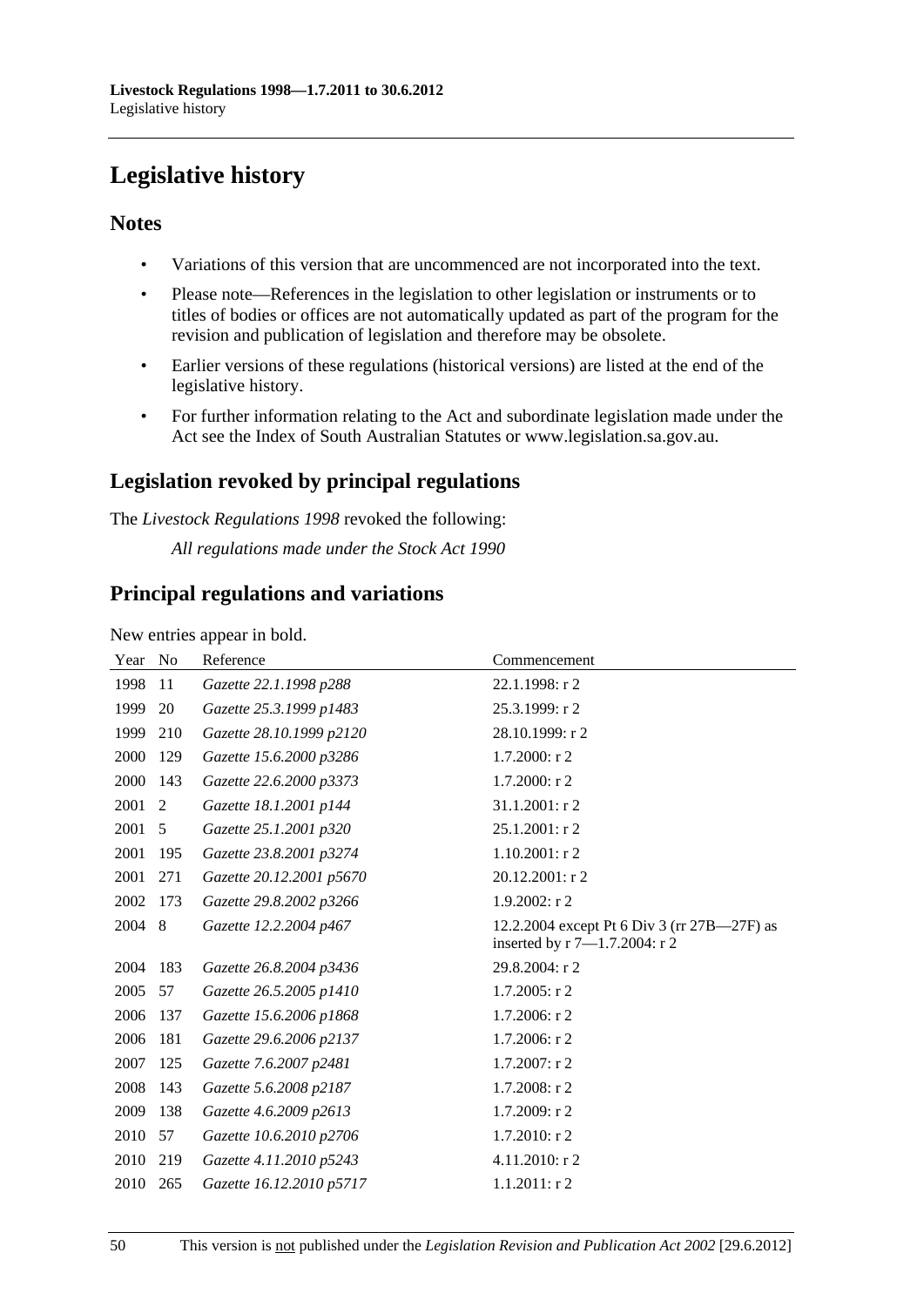| 2011 91 | Gazette 9.6.2011 p2136  | $1.7.2011:$ r 2 |
|---------|-------------------------|-----------------|
| 2012 49 | Gazette 31.5.2012 p2229 | $1.7.2012:$ r 2 |

## **Provisions varied**

New entries appear in bold.

Entries that relate to provisions that have been deleted appear in italics.

| Provision                       | How varied                                                                | Commencement |
|---------------------------------|---------------------------------------------------------------------------|--------------|
| Pt1                             |                                                                           |              |
| $rr$ 2 and 3                    | omitted under the Legislation Revision and<br><b>Publication Act 2002</b> | 12.2.2004    |
| r 4                             |                                                                           |              |
|                                 | corresponding law inserted by $181/2006$ r 4(1)                           | 1.7.2006     |
| deer                            | inserted by $173/2002$ r 4(a)                                             | 1.9.2002     |
| HGP earmark                     | inserted by 20/1999 r 3                                                   | 25.3.1999    |
| HGP free<br>declaration         | inserted by 20/1999 r 3                                                   | 25.3.1999    |
| HGP free invoice                | inserted by 20/1999 r 3                                                   | 25.3.1999    |
| HGP free tag                    | inserted by 20/1999 r 3                                                   | 25.3.1999    |
|                                 | substituted by $129/2000$ r 3(a)                                          | 1.7.2000     |
|                                 | varied by 219/2010 r 4(1)                                                 | 4.11.2010    |
| of stock agent                  | identification code inserted by $265/2010$ r 4(1)                         | 1.1.2011     |
| identification tag              | inserted by $173/2002$ r 4(b)                                             | 1.9.2002     |
| pig tattoo code                 | inserted by 265/2010 r 4(2)                                               | 1.1.2011     |
| property<br>identification code | inserted by 265/2010 r 4(2)                                               | 1.1.2011     |
|                                 | responsible person inserted by $265/2010$ r 4(2)                          | 1.1.2011     |
| stock agent                     | inserted by $265/2010$ r 4(2)                                             | 1.1.2011     |
| transaction tag                 | inserted by $129/2000$ r $3(b)$                                           | 1.7.2000     |
|                                 | varied by 181/2006 r 4(2)                                                 | 1.7.2006     |
|                                 | deleted by $219/2010r$ 4(2)                                               | 4.11.2010    |
|                                 | vendor declaration inserted by 5/2001 r 3                                 | 25.1.2001    |
| r <sub>5</sub>                  |                                                                           |              |
| r 5(1)                          | r 5 redesignated as r 5(1) by 210/1999 r 3                                | 28.10.1999   |
|                                 | varied by 271/2001 r 3(a)                                                 | 20.12.2001   |
| r 5(2)                          | inserted by 210/1999 r 3                                                  | 28.10.1999   |
|                                 | varied by 271/2001 r 3(b)                                                 | 20.12.2001   |
|                                 | (c), (d) deleted by $271/2001$ r 3(c)                                     | 20.12.2001   |
| r 5A                            | inserted by 129/2000 r 4                                                  | 1.7.2000     |
| Pt 1A                           | inserted by 2/2001 r 4                                                    | 31.1.2001    |
| r 5D                            |                                                                           |              |
| r 5D(4)                         | inserted by 265/2010 r 5                                                  | 1.1.2011     |
| Pt 1B                           | inserted by 173/2002 r 5                                                  | 1.9.2002     |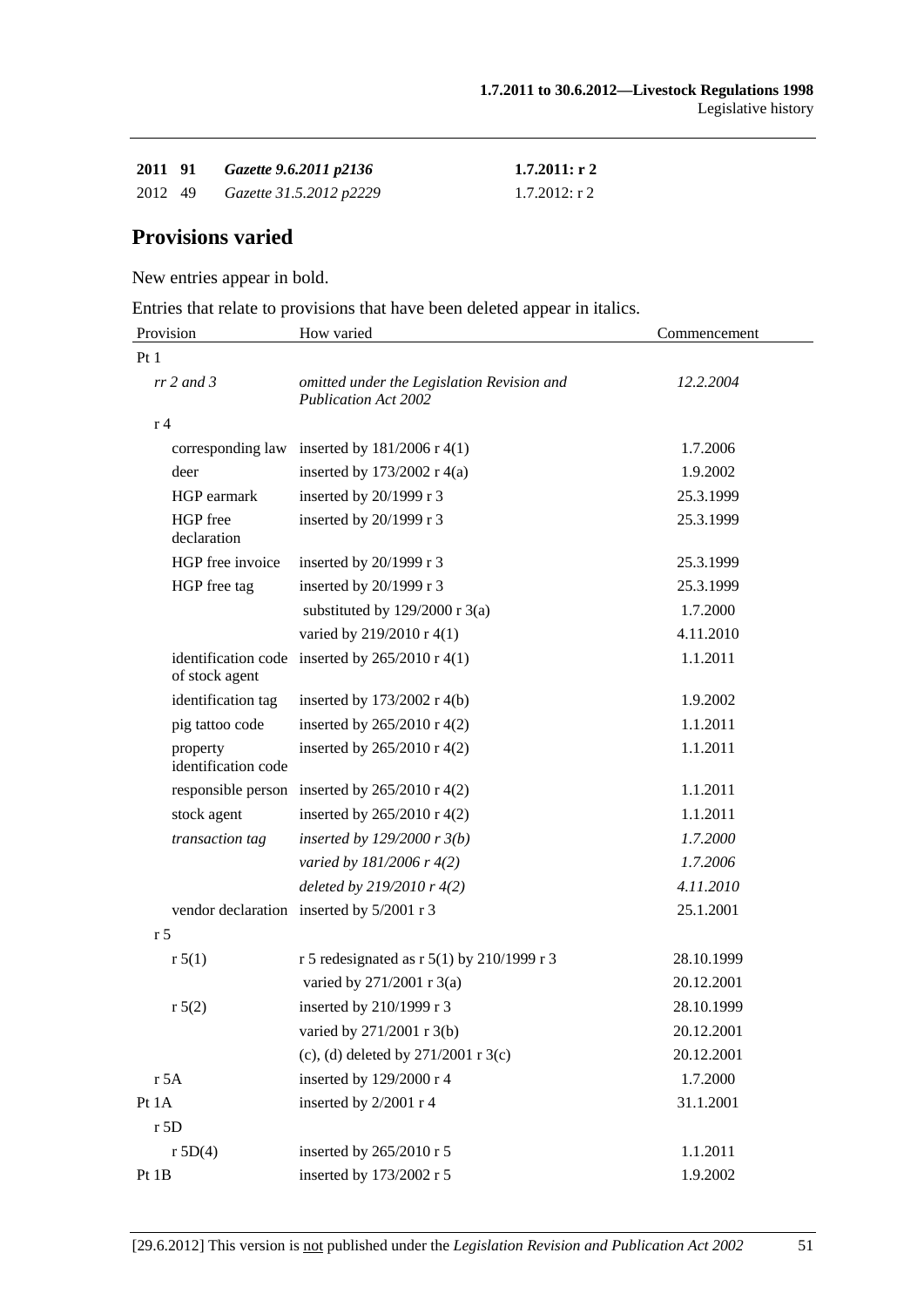#### **Livestock Regulations 1998—1.7.2011 to 30.6.2012**  Legislative history

|                                         | substituted by 265/2010 r 6                   | 1.1.2011  |
|-----------------------------------------|-----------------------------------------------|-----------|
| Pt 5                                    |                                               |           |
| $rr 20 - 24$                            | substituted by 20/1999 r 4                    | 25.3.1999 |
| r 22                                    |                                               |           |
| r 22(2)                                 | substituted by 5/2001 r 4                     | 25.1.2001 |
| r25                                     | deleted by 20/1999 r 4                        | 25.3.1999 |
| Pt 5A                                   | inserted by 265/2010 r 7                      | 1.1.2011  |
| Pt 6 before substitution<br>by 129/2000 | varied by 20/1999 r 5                         | 25.3.1999 |
| Pt $6$                                  | substituted by 129/2000 r 5                   | 25.3.2000 |
| Pt 6 Div 1                              |                                               |           |
| heading                                 | inserted by 8/2004 r 5                        | 12.2.2004 |
| r 26                                    |                                               |           |
| r 26(1)                                 | r 26 redesignated as r 26(1) by 8/2004 r 6(5) | 12.2.2004 |
| animal holding<br>area                  | inserted by 219/2010 r 5(1)                   | 4.11.2010 |
| authorised<br>manufacturer              | varied by 173/2002 r 6(a)                     | 1.9.2002  |
|                                         | varied by 219/2010 r 5(2)                     | 4.11.2010 |
| authorised<br>recycler                  | varied by 219/2010 r 5(3)                     | 4.11.2010 |
| bobby calf                              | deleted by $181/2006$ r $5(1)$                | 1.7.2006  |
|                                         | inserted by 219/2010 r 5(4)                   | 4.11.2010 |
| breeder                                 | inserted by $8/2004$ r6(1)                    | 12.2.2004 |
|                                         | deleted by $219/2010$ r $5(5)$                | 4.11.2010 |
| cattle                                  | inserted by 219/2010 r 5(5)                   | 4.11.2010 |
| destination land                        | inserted by 219/2010 r 5(5)                   | 4.11.2010 |
| identification code                     | inserted by $8/2004$ r6(1)                    | 12.2.2004 |
|                                         | substituted by $181/2006$ r $5(2)$            | 1.7.2006  |
|                                         | substituted by $265/2010$ r 8(1)              | 1.1.2011  |
| land of dispatch                        | inserted by 219/2010 r 5(6)                   | 4.11.2010 |
| live export depot                       | inserted by 219/2010 r 5(6)                   | 4.11.2010 |
| livestock                               | varied by 173/2002 r 6(b)                     | 1.9.2002  |
|                                         | varied by 181/2006 r 5(3)                     | 1.7.2006  |
| livestock saleyard                      | inserted by $8/2004$ r $6(2)$                 | 12.2.2004 |
| movement<br>documentation               | inserted by 219/2010 r 5(7)                   | 4.11.2010 |
| national vendor<br>declaration          | inserted by $8/2004$ r $6(2)$                 | 12.2.2004 |
|                                         | substituted by $219/2010$ r $5(7)$            | 4.11.2010 |
| <b>NLIS</b>                             | inserted by 219/2010 r 5(7)                   | 4.11.2010 |
| <b>NLIS</b> database<br>manager         | inserted by 219/2010 r 5(7)                   | 4.11.2010 |
| non-functioning<br>PID                  | inserted by 219/2010 r 5(7)                   | 4.11.2010 |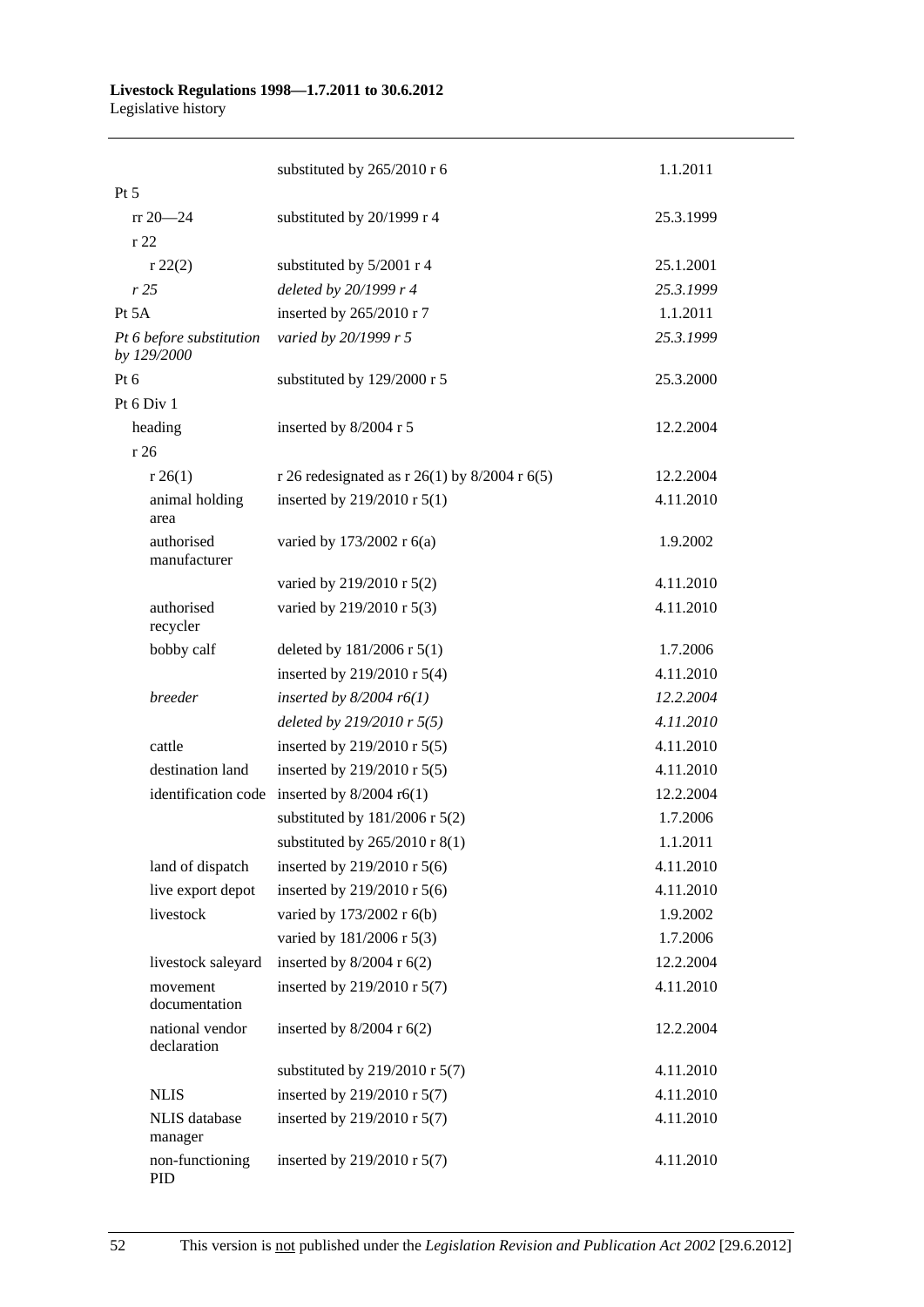| over-the-hooks<br>sale                        | inserted by 219/2010 r 5(7)                          | 4.11.2010 |
|-----------------------------------------------|------------------------------------------------------|-----------|
| permanent<br>identification<br>device         | varied by 173/2002 r $6(c)$                          | 1.9.2002  |
|                                               | substituted by $181/2006$ r $5(4)$                   | 1.7.2006  |
|                                               | deleted by $219/2010$ r $5(8)$                       | 4.11.2010 |
| PID or permanent<br>identification<br>device  | inserted by 219/2010 r 5(8)                          | 4.11.2010 |
|                                               | port for live export inserted by $219/2010$ r $5(8)$ | 4.11.2010 |
| prescribed<br>database manager                | inserted by $8/2004$ r $6(3)$                        | 12.2.2004 |
|                                               | deleted by $219/2010$ r $5(8)$                       | 4.11.2010 |
| prescribed<br>movement details                | inserted by 219/2010 r 5(8)                          | 4.11.2010 |
| prescribed<br>premises                        | inserted by 219/2010 r 5(8)                          | 4.11.2010 |
| property<br>identification code               | deleted by $8/2004$ r $6(4)$                         | 12.2.2004 |
| sheep health<br>statement                     | inserted by 219/2010 r 5(8)                          | 4.11.2010 |
| special event                                 | inserted by 219/2010 r 5(8)                          | 4.11.2010 |
| stock agent                                   | inserted by 219/2010 r $5(8)$                        | 4.11.2010 |
|                                               | deleted by $265/2010$ r $8(2)$                       | 1.1.2011  |
| unmanaged goat                                | inserted by 219/2010 r 5(8)                          | 4.11.2010 |
| r 26(2)                                       | inserted by $8/2004$ r $6(5)$                        | 12.2.2004 |
|                                               | substituted by $219/2010$ r $5(9)$                   | 4.11.2010 |
| r 26(3)                                       | inserted by 219/2010 r 5(9)                          | 4.11.2010 |
| $rr 26A$ and $26B$                            | inserted by 219/2010 r 6                             | 4.11.2010 |
| r 27 before deletion<br>by 8/2004 r 7         |                                                      |           |
| r 27(1)                                       | varied by 173/2002 r $7(a)$                          | 1.9.2002  |
| $r 27(4)$ and (5)                             | deleted by 173/2002 r 7(b)                           | 1.9.2002  |
| r27                                           | deleted by $8/2004$ r 7                              | 12.2.2004 |
| r 27A—see r 27G                               |                                                      |           |
| r 27B-see r 27H                               |                                                      |           |
| Pt 6 Div 2 before<br>substitution by 219/2010 | inserted by $8/2004$ r 7                             | 12.2.2004 |
| r27A                                          | substituted by 181/2006 r 6                          | 1.7.2006  |
| $rr$ 27AB and 27AC                            | inserted by $181/2006$ r 6                           | 1.7.2006  |
| Pt 6 Div 2                                    | substituted by 219/2010 r 7                          | 4.11.2010 |
| Pt 6 Div 3 before<br>deletion by 219/2010     | inserted by $8/2004$ r 7                             | 1.7.2004  |
|                                               | heading varied by 181/2006 r 7                       | 1.7.2006  |
| r27C                                          | substituted by $181/2006$ r 8                        | 1.7.2006  |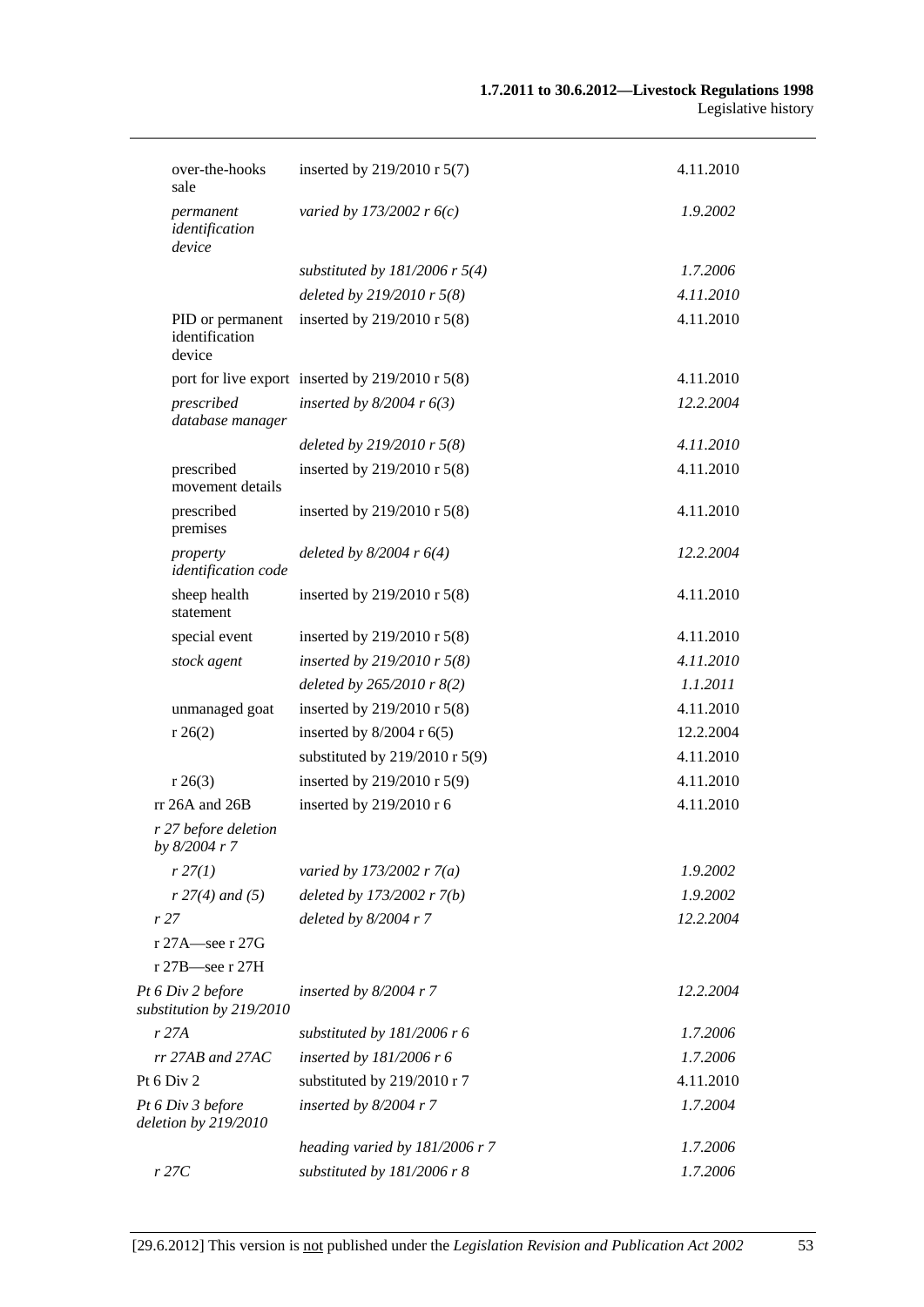#### **Livestock Regulations 1998—1.7.2011 to 30.6.2012**  Legislative history

| r 27D                                       | varied by 181/2006 r 9                              | 1.7.2006  |
|---------------------------------------------|-----------------------------------------------------|-----------|
| $r$ 27 $E$                                  |                                                     |           |
| $r$ 27 $E(1)$                               | varied by $181/2006$ r $10(1)$                      | 1.7.2006  |
| r 27E(2)                                    | varied by 181/2006 r 10(2)                          | 1.7.2006  |
| Pt 6 Div 3                                  | deleted by 219/2010 r 7                             | 4.11.2010 |
|                                             | inserted by 265/2010 r 9                            | 1.1.2011  |
| Pt 6 Div 3A                                 | inserted by 181/2006 r 11                           | 1.7.2006  |
|                                             | deleted by 219/2010 r 7                             | 4.11.2010 |
| Pt 6 Div 4                                  |                                                     |           |
| heading                                     | inserted by 8/2004 r 8                              | 12.2.2004 |
| r 27G                                       | r 27A inserted by 173/2002 r 8                      | 1.9.2002  |
|                                             | r 27A redesignated as r 27G by $8/2004$ r 4(1)      | 12.2.2004 |
| r 27G(1)                                    | varied by 8/2004 r 9(1)                             | 12.2.2004 |
| r 27G(2)                                    | varied by $8/2004$ r $9(2)$                         | 12.2.2004 |
|                                             | deleted by 219/2010 r 8                             | 4.11.2010 |
| Pt 6 Div 5                                  |                                                     |           |
| heading                                     | inserted by 8/2004 r 10                             | 12.2.2004 |
| r 27H                                       | r 27B inserted by 173/2002 r 8                      | 1.9.2002  |
|                                             | r 27B redesignated as r 27H by 8/2004 r4(2)         | 12.2.2004 |
| r 27H(1)                                    | varied by 219/2010 r 9(1), (2)                      | 4.11.2010 |
| r 28                                        |                                                     |           |
| r 28(1)                                     | varied by 219/2010 r 10                             | 4.11.2010 |
| r 28(2)                                     | deleted by 181/2006 r 12                            | 1.7.2006  |
| r 29 before<br>substitution by<br>8/2004    |                                                     |           |
| r 29(1)                                     | varied by 173/2002 r $9(a)$                         | 1.9.2002  |
| r 29(2)                                     | varied by 173/2002 r 9(b), (c)                      | 1.9.2002  |
| r 29 before deletion<br>by 265/2010         | substituted by 8/2004 r 11                          | 12.2.2004 |
| r 29(3)                                     | varied by 219/2010 r 11(1)                          | 4.11.2010 |
| r 29(7)                                     | varied by 219/2010 r 11(2)                          | 4.11.2010 |
| r29                                         | deleted by 265/2010 r 10                            | 1.1.2011  |
| r 29A                                       | varied by 173/2002 r 10                             | 1.9.2002  |
|                                             | varied by 219/2010 r 12(1), (2)                     | 4.11.2010 |
| r 29B                                       | varied by 173/2002 r 11                             | 1.9.2002  |
|                                             | varied by 8/2004 r 12                               | 12.2.2004 |
|                                             | varied by 219/2010 r 13(1)-(3)                      | 4.11.2010 |
| r 29C before<br>substitution by<br>219/2010 |                                                     |           |
| $r$ 29 $C(1)$                               | r 29C redesignated as $r$ 29C(1) by 181/2006<br>r13 | 1.7.2006  |
| $r \, 29C(2)$                               | inserted by 181/2006 r 13                           | 1.7.2006  |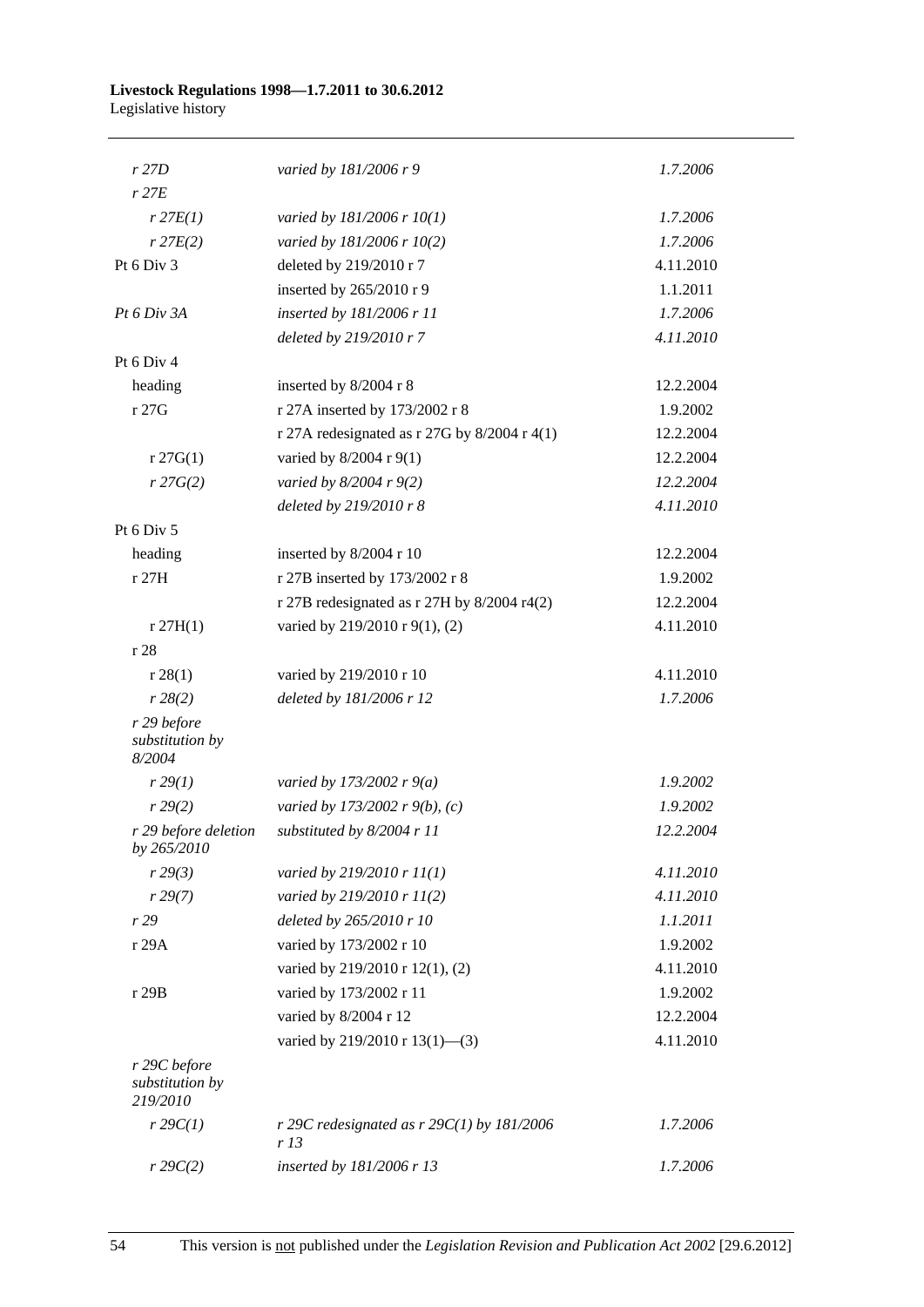| rr 29C and 29D                           | substituted by 219/2010 r 14               | 4.11.2010  |
|------------------------------------------|--------------------------------------------|------------|
| r 29DA                                   | inserted by 219/2010 r 14                  | 4.11.2010  |
| r 29E                                    |                                            |            |
| r 29E(1)                                 | varied by 219/2010 r 15(1), (2)            | 4.11.2010  |
| r 29E(3)                                 | inserted by 219/2010 r 15(3)               | 4.11.2010  |
| r 29F                                    | varied by 173/2002 r 12                    | 1.9.2002   |
|                                          | varied by 219/2010 r 16(1), (2)            | 4.11.2010  |
| Pt 7                                     |                                            |            |
| r 30                                     |                                            |            |
| $r \ 30(3)$                              |                                            |            |
| market                                   | varied by 8/2004 r 13                      | 12.2.2004  |
| Pt 7A                                    | inserted by 5/2001 r 5                     | 25.1.2001  |
| Pt 8                                     | inserted by 143/2000 r 3                   | 1.7.2000   |
| r 33                                     | inserted by 2/2001 r 5                     | 31.1.2001  |
| r 34                                     | inserted by 195/2001 r 3                   | 1.10.2001  |
| r 34A                                    | inserted by 173/2002 r 13                  | 1.9.2002   |
| Pt 9                                     | inserted by 271/2001 r 4                   | 20.12.2001 |
|                                          | substituted by 183/2004 r 4                | 29.8.2004  |
| Sch 1 before<br>substitution by 57/2005  |                                            |            |
| Item A1                                  | inserted by $2/2001$ r 6                   | 31.1.2001  |
| Item B1                                  | inserted by 173/2002 r 14                  | 1.9.2002   |
| Item 5                                   | inserted by $8/2004$ r 14                  | 12.2.2004  |
| Sch 1                                    | substituted by 57/2005 r 4                 | 1.7.2005   |
|                                          | substituted by 137/2006 r 4                | 1.7.2006   |
|                                          | substituted by 125/2007 r 4                | 1.7.2007   |
|                                          | substituted by 143/2008 r 4                | 1.7.2008   |
|                                          | substituted by 138/2009 r 4                | 1.7.2009   |
|                                          | substituted by 57/2010 r 4                 | 1.7.2010   |
|                                          | varied by $265/2010 \text{ r } 11(1)$ —(3) | 1.1.2011   |
|                                          | substituted by 91/2011 r 4                 | 1.7.2011   |
| Sch 2 before<br>substitution by 183/2004 | inserted by $2/2001$ r 7                   | 31.1.2001  |
| cl 1A                                    | inserted by 173/2002 r 15                  | 1.9.2002   |
| Sch 2                                    | substituted by 183/2004 r 5                | 29.8.2004  |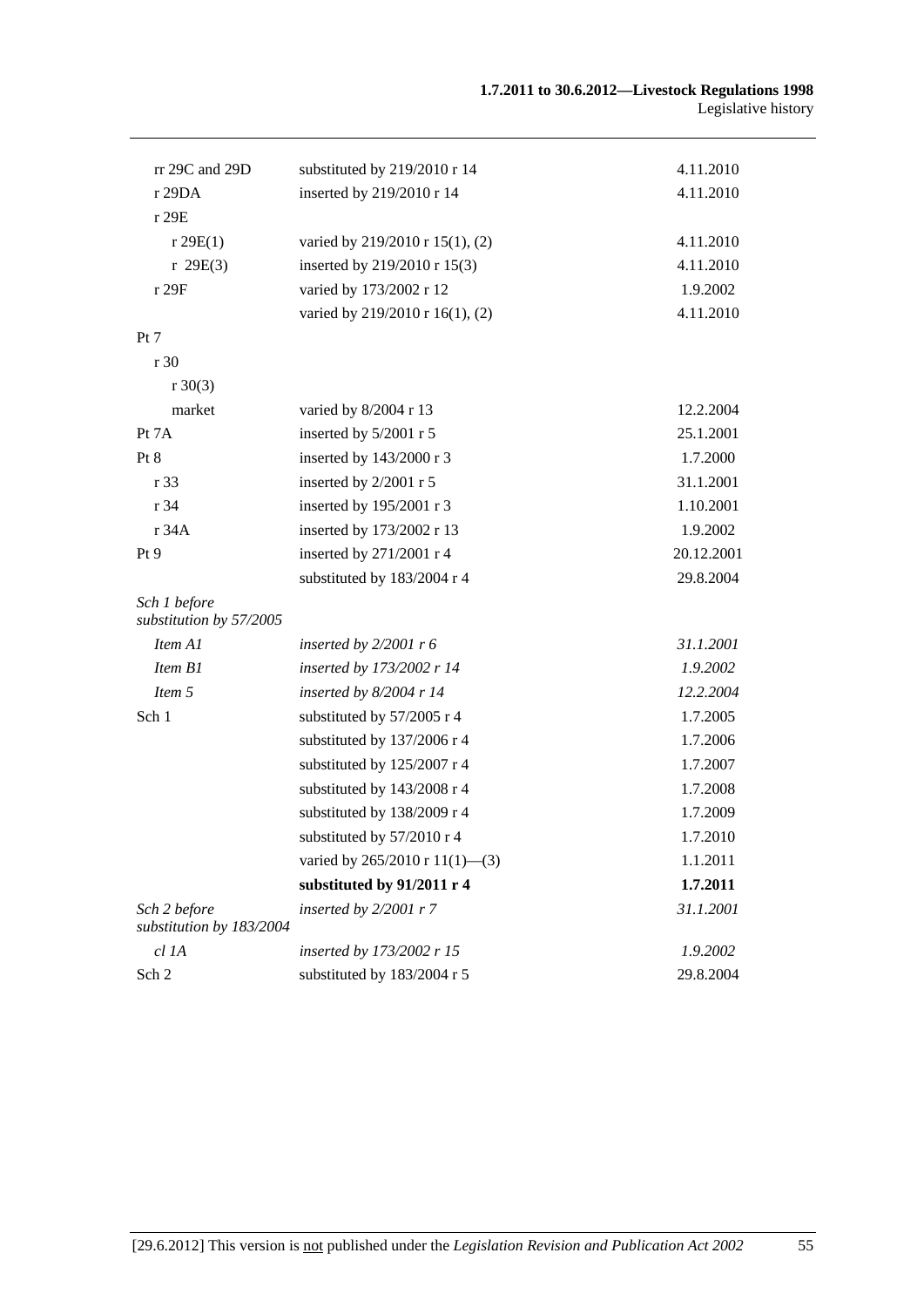## **Transitional etc provisions associated with regulations or variations**

## *Transitional provision from Livestock Variation Regulations 2004 (No 8 of 2004)*

### **1—Register of identification codes**

- (1) If, immediately before 9 February 2004, land has allotted to it a property identification code under regulation 29 of the *[Livestock Regulations 1998](http://www.legislation.sa.gov.au/index.aspx?action=legref&type=act&legtitle=Livestock%20Regulations%201998)*, the property identification code of the land will be taken to be the identification code of the land allotted under that regulation as substituted by these regulations.
- (2) In including an identification code that was formerly a property identification code in the register of identification codes maintained under regulation 29 of the *[Livestock](http://www.legislation.sa.gov.au/index.aspx?action=legref&type=act&legtitle=Livestock%20Regulations%201998)  [Regulations 1998](http://www.legislation.sa.gov.au/index.aspx?action=legref&type=act&legtitle=Livestock%20Regulations%201998)* as substituted by these regulations, the Chief Inspector must specify the person to whom the code is to be taken to be allotted (and the code is to be taken to have been so allotted).

## *Livestock Variation Regulations 2010 (No 219 of 2010), Sch 1—Transitional provision*

#### **1—Prescribed database manager to continue as NLIS database manager**

The person designated by notice in the Gazette immediately before the commencement of these regulations as the prescribed database manager will be taken, on that commencement, to be the NLIS database manager.

## *Livestock Variation Regulations 2010 (No 265 of 2010), Sch 1—Transitional provisions*

## **1—Property identification codes**

If, immediately before the commencement of these variation regulations, an identification code for a place is entered on the register kept under regulation 29 of the *[Livestock Regulations 1998](http://www.legislation.sa.gov.au/index.aspx?action=legref&type=subordleg&legtitle=Livestock%20Regulations%201998)* and the expiry date for the code falls after that commencement—

- (a) the code will be taken to have been allocated as the property identification code for the place under regulation 25 of the regulations (as inserted by these variation regulations); and
- (b) the person entered on the register as the person to whom the identification code is allotted will be taken to be the responsible person for the property identification code; and
- (c) subject to the regulations, the property identification code will remain active for 2 years after the day on which the code was last allotted under regulation 29 or, if that period has already expired, the day falling 1 month after the day of commencement of these variation regulations.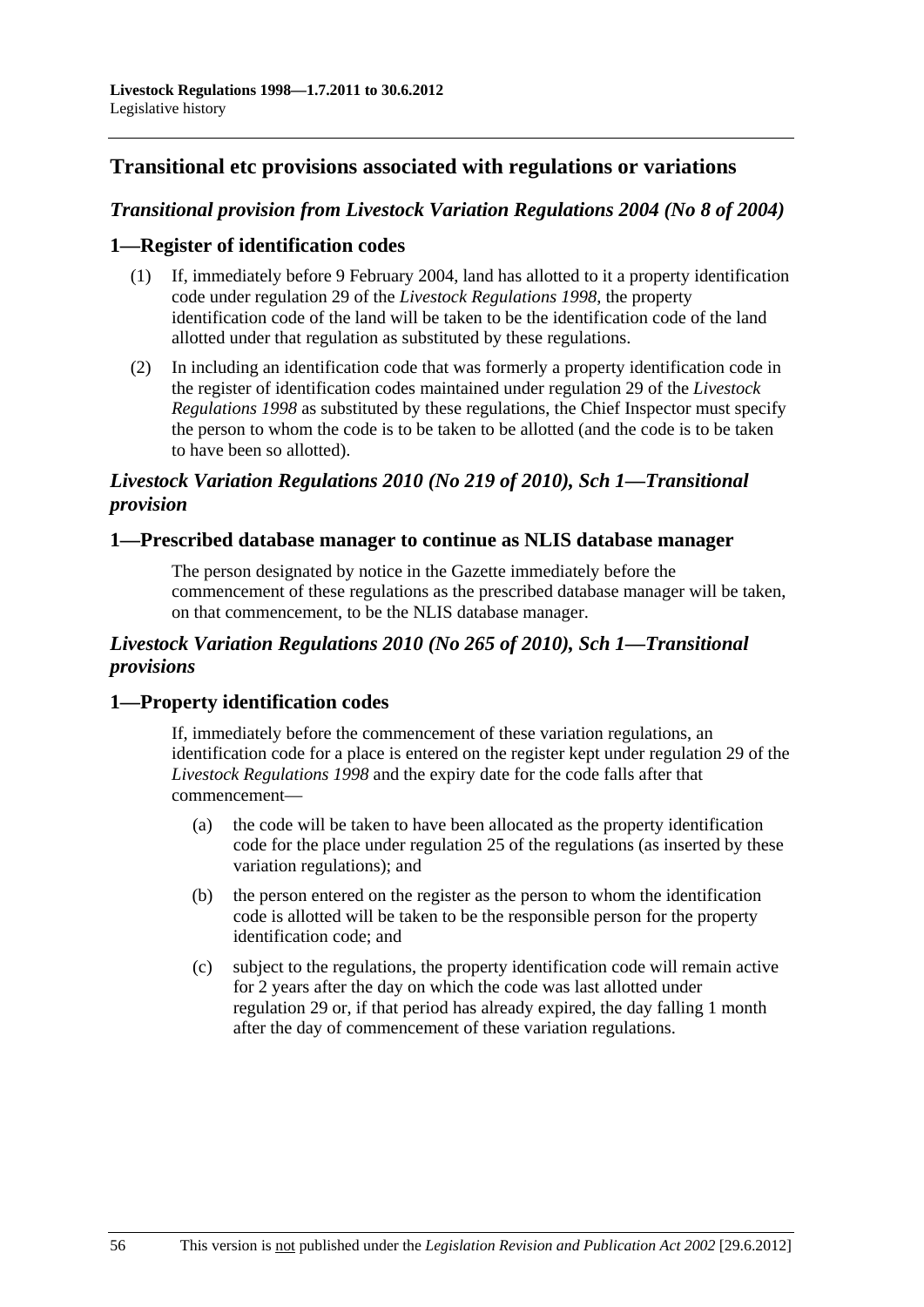## **2—Pig tattoo codes**

If, immediately before the commencement of these variation regulations, a brand is registered under the *[Branding of Pigs Act 1964](http://www.legislation.sa.gov.au/index.aspx?action=legref&type=act&legtitle=Branding%20of%20Pigs%20Act%201964)* and the expiry date for the brand falls after that commencement, the brand will be taken to have been allocated as a pig tattoo code under regulation 25B of the *[Livestock Regulations 1998](http://www.legislation.sa.gov.au/index.aspx?action=legref&type=subordleg&legtitle=Livestock%20Regulations%201998)* (as inserted by these variation regulations) and associated with a property identification code determined by the Chief Inspector.

## **3—Stock agent identification codes**

If, immediately before the commencement of these variation regulations, an identification code of a stock agent is entered on the register kept under regulation 29 of the *[Livestock Regulations 1998](http://www.legislation.sa.gov.au/index.aspx?action=legref&type=subordleg&legtitle=Livestock%20Regulations%201998)* it will be taken to have been allocated as the identification code of the stock agent under regulation 25D of the regulations (as inserted by these variation regulations).

## **4—Registration of keepers of livestock other than pigs or deer**

If, immediately before the commencement of these variation regulations, a person is entered on the register of identification codes kept under regulation 29 of the *[Livestock](http://www.legislation.sa.gov.au/index.aspx?action=legref&type=subordleg&legtitle=Livestock%20Regulations%201998)  [Regulations 1998](http://www.legislation.sa.gov.au/index.aspx?action=legref&type=subordleg&legtitle=Livestock%20Regulations%201998)* as an owner of livestock to whom an identification code is allocated (being an owner of a class of livestock prescribed for the purposes of section 17 of the *[Livestock Act 1997](http://www.legislation.sa.gov.au/index.aspx?action=legref&type=act&legtitle=Livestock%20Act%201997)* other than pigs or deer) and the expiry date for the code falls after that commencement—

- (a) the person will, without application, be taken to have been registered as the keeper of livestock under section 17 of the *[Livestock Act 1997](http://www.legislation.sa.gov.au/index.aspx?action=legref&type=act&legtitle=Livestock%20Act%201997)*; and
- (b) subject to the regulations, the registration of the person under section 17 of the *[Livestock Act 1997](http://www.legislation.sa.gov.au/index.aspx?action=legref&type=act&legtitle=Livestock%20Act%201997)* will be taken to expire 2 years after the day on which the identification code was last allotted under regulation 29 or, if that period has already expired, the day falling 1 month after the day of commencement of these variation regulations.

## **5—Registration of keepers of pigs**

If, immediately before the commencement of these variation regulations, a person is registered as a proprietor of a brand under the *[Branding of Pigs Act 1964](http://www.legislation.sa.gov.au/index.aspx?action=legref&type=act&legtitle=Branding%20of%20Pigs%20Act%201964)* and the expiry date for the brand falls after that commencement—

- (a) the person will, without application, be taken to have been registered as a keeper of pigs under section 17 of the *[Livestock Act 1997](http://www.legislation.sa.gov.au/index.aspx?action=legref&type=act&legtitle=Livestock%20Act%201997)*; and
- (b) subject to the *[Livestock Regulations 1998](http://www.legislation.sa.gov.au/index.aspx?action=legref&type=subordleg&legtitle=Livestock%20Regulations%201998)*, the registration of the person under section 17 of the *[Livestock Act 1997](http://www.legislation.sa.gov.au/index.aspx?action=legref&type=act&legtitle=Livestock%20Act%201997)* will be taken to expire 2 years after the day on which the registration of the brand was last granted or renewed under the *[Branding of Pigs Act 1964](http://www.legislation.sa.gov.au/index.aspx?action=legref&type=act&legtitle=Branding%20of%20Pigs%20Act%201964)* or, if that period has already expired, the day falling 1 month after the day of commencement of these variation regulations.